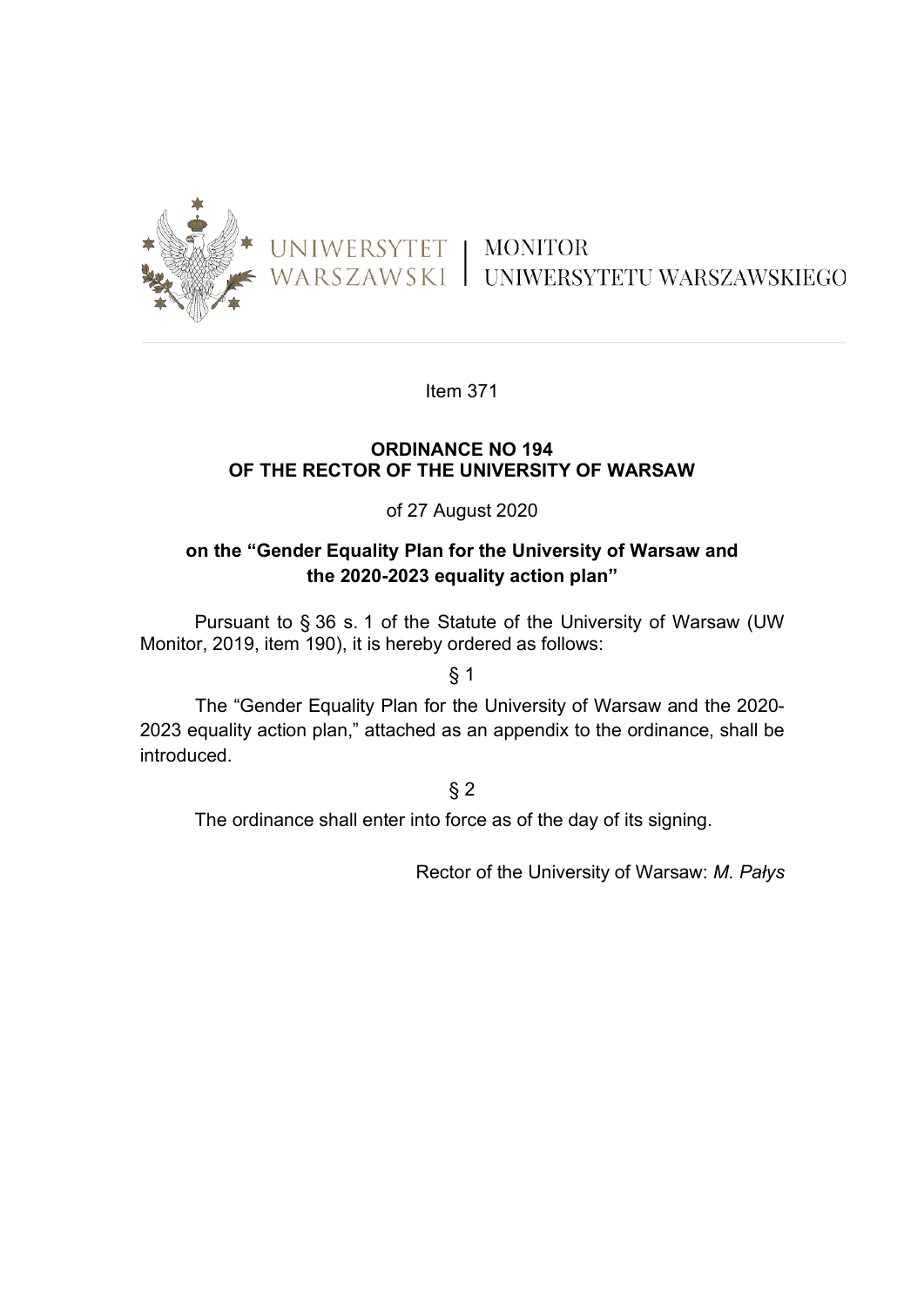Appendix to Ordinance no 194 of the Rector of the University of Warsaw of 27 August 2020 on the "Gender Equality Plan for the University of Warsaw and the 2020-2023 equality action plan"

## **GENDER EQUALITY PLAN FOR THE UNIVERSITY OF WARSAW AND THE 2020-2023 EQUALITY ACTION PLAN**

INTRODUCTION................................. **BŁĄD! NIE ZDEFINIOWANO ZAKŁADKI.** DIAGNOSIS ......................................................................................................... 5 CEL 1. RAISING AWARENESS OF THE IMPORTANCE OF EQUALITY ISSUES AND STRENGTHENING POSITIVE ATTITUDES TOWARDS DIVERSITY ......................................... **BŁĄD! NIE ZDEFINIOWANO ZAKŁADKI.** CEL 2. SUPPORTING THE DEVELOPMENT OF WOMEN'S SCIENTIFIC CAREERS........................................... **BŁĄD! NIE ZDEFINIOWANO ZAKŁADKI.** CEL 3. ENSURING GENDER EQUALITY IN RECRUITMENT OF FEMALE AND MALE EMPLOYEES, AND IN DOCTORAL SCHOOLS**BŁĄD! NIE ZDEFINIOWANO ZAK** CEL 4. EASIER COMBINATION OF WORK AND FAMILY LIFEBLAD! NIE ZDEFINIOWANO Z CEL 5. INCREASING BALANCED SEX REPRESENTATION WITH RESPECT TO CHAIRPERSONS OF FACULTY AND UNIVERSITY COMMITTEES, MANAGEMENT, EXPERT AND REVIEWER TEAMS, AND CHAIRPERSONS OF SCIENTIFIC AND POPULARISATION EVENTSBLAD! NIE ZDEFINIOW DISCUSSION...................................... **BŁĄD! NIE ZDEFINIOWANO ZAKŁADKI.** SOURCES........................................... **BŁĄD! NIE ZDEFINIOWANO ZAKŁADKI.**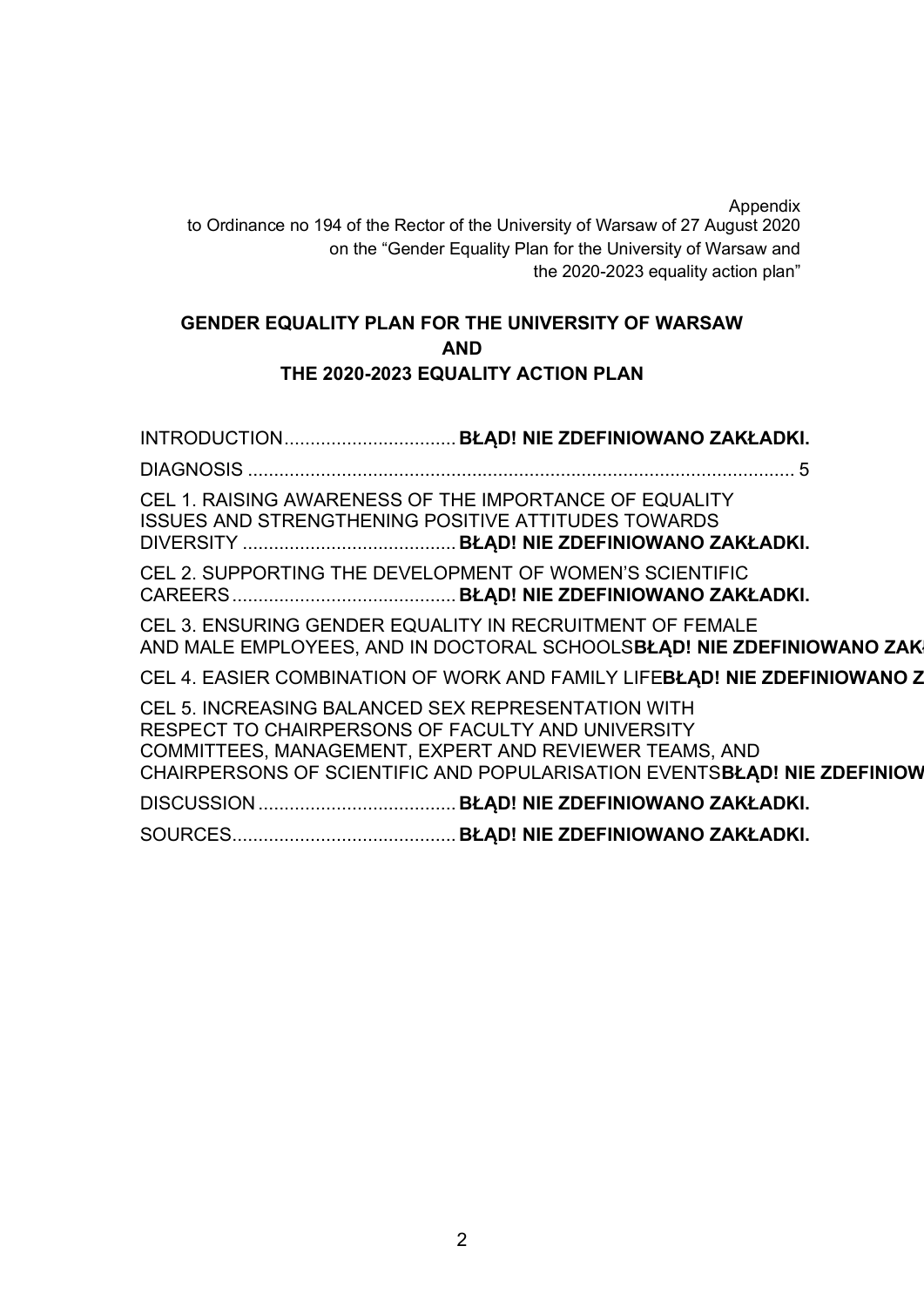### **INTRODUCTION**

We would like to present the "Gender Equality Plan for the University of Warsaw and the 2020-2023 equality action plan," which was conceived and drafted with the entire university community – people working, studying and preparing doctoral dissertation – in mind.

Its primary objective is to ensure that the University of Warsaw is a safe place for all, functioning in a way respecting equality and diversity, free from discrimination, as well as ensuring freedom of academic development for everybody.

The European Commission recognised the University of Warsaw with the "*HR Excellence in Research*" logo. This means an obligation to continuously develop HR and recruitment policies, including the development of equality policies in the form of the General Equality Plan for the University of Warsaw, hereinafter referred to as the "Gender Equality Plan for the UW."

The Gender Equality Plan for the UW builds on assumptions included in the "Strategy for the development of human resources taking into account the principles of the European Charter for Researchers and of the Code of Conduct in the process of recruitment of researchers, 2015-2019," and integrates the actions for equality carried out at the University until now with new initiatives.

Equality and diversity are the values promoting the development of science. The social mission of the University of Warsaw is to guarantee access to knowledge and the acquisition of skills to all persons entitled thereto. Good practices translated into actions, as well as improvement of communication in the university community, in such a way that good examples and solutions for equality can be popularised more efficiently, are the starting point of the Gender Equality Plan for the UE. This allows combining establishment of a safe, equal atmosphere at the University with combating discrimination through the early response system.

As shown by surveys and consultations, some people both suffer prejudice and encounter institutional barriers, as a result of which not everybody is able to benefit equally from academic development opportunities. These barriers often take the form of gender discrimination, sexual harassment and difficulties in combining professional work with family life. Obstacles of this type result in slowing down scientific careers, especially of women, and some of them may lose interest in further academic development. Barriers hindering combining professional work with family life also discourage fathers endeavouring to be involved in both spheres of life – professional and family.

In each case, this is a loss both for the University of Warsaw and the development of science in Poland.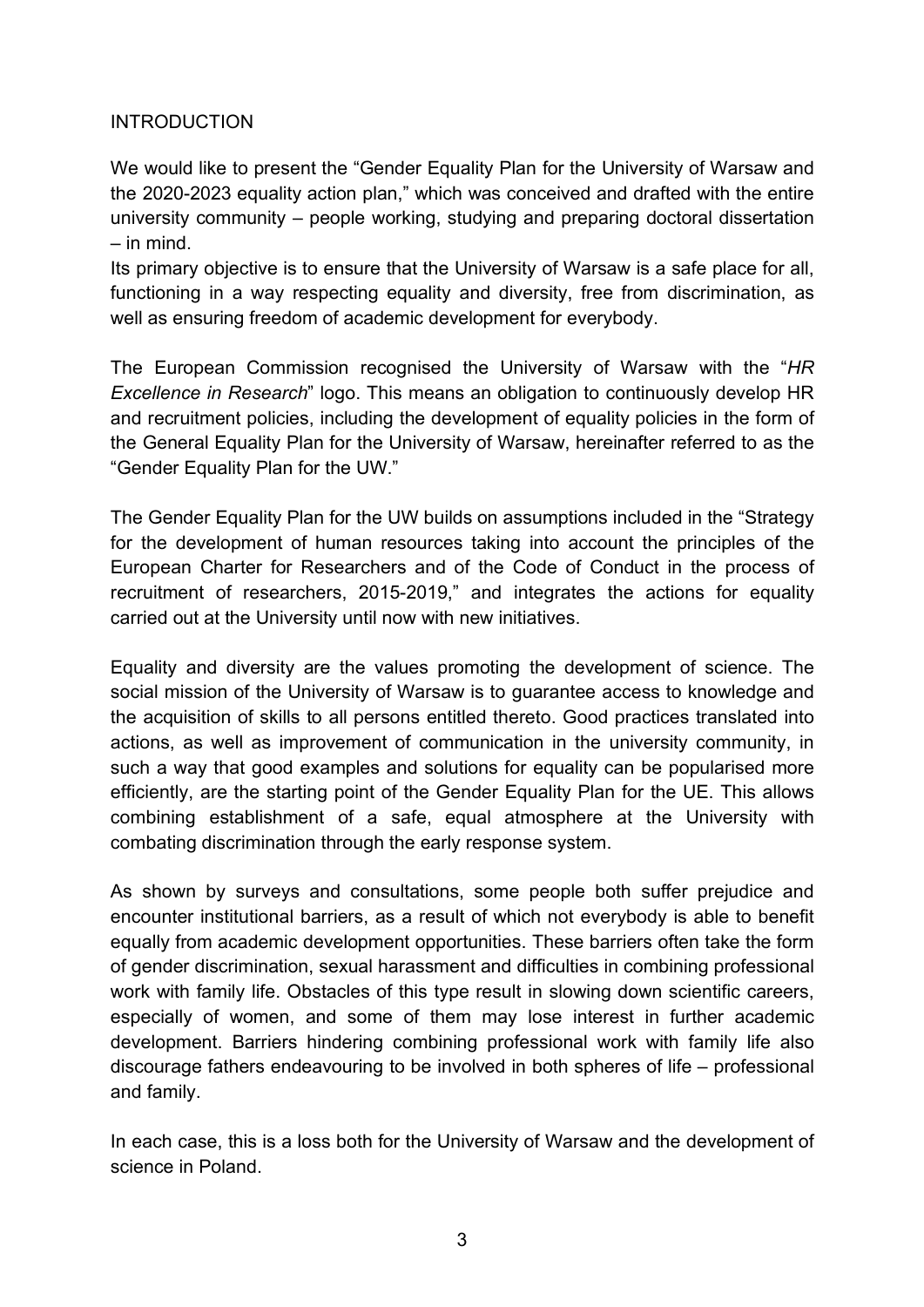The need to introduce integrated actions for equality at universities is indicated by institutions focused on science, quality of education and human rights. The European Commission identified the following objectives of the strategy on gender equality in research and innovation (2012):

- fostering equality in scientific careers;
- ensuring gender balance in decision-making processes and bodies;
- integrating the gender dimension in research and innovation content, i.e. taking into account the biological characteristics and the social features of women and men.

As laid out in the European Commission's Communication for a Reinforced European Research Area (2012), the EU Member States are encouraged, *inter alia*, to remove legal and other barriers to the recruitment, retention and career progression of female researchers while fully complying with EU law on gender equality (Directive 2006/54/EC), address gender imbalances in decision making processes, and ensure that at least 40% of the underrepresented sex participate in committees involved in recruitment/career progression and in establishing and evaluating research programmes (see EIGE 2016).

In the opinion of the General Council for Science and Higher Education (2016) "*matters related to discrimination deserve great attention of the academic community (…). The General Council fully shares the opinion of the Team that developed the model standard [Anti-Discrimination Standard], that the academic space should be free from discrimination in any form, whereas any manifestations thereof should be decisively counteracted. (…) the matter of combating discrimination is, in the opinion of the General Council, so important that it is worthwhile to consider adding relevant provisions to statutes of universities, as the most important internal acts governing their activities*."

Recommendations pertaining to actions and good practices are emerging in Poland. Surveys carried out by the Office of the Commissioner for Human Rights (RPO 2018) and the Helsinki Foundation (Gerlich 2019) explicitly confirmed that the issue of sexual harassment at universities exists and clear anti-discrimination procedures are needed. On the other hand, the National Science Centre implemented the activities aimed at monitoring the participation of men and women in research grants (NCN 2019a), and undertook to ensure balanced sex representation in expert and reviewer committees (NCN 2019b).

Various benefits of equality and diversity in science and higher education include a positive impact on the quality of research and teaching, as well as strengthening the scientific and research position of an institution in a competitive environment, improved dialogue and exchange of ideas by building inclusiveness and a sense of community. Equality and diversity in science and higher education also translate into well-being at work and studies. Equality policies support the development of clearer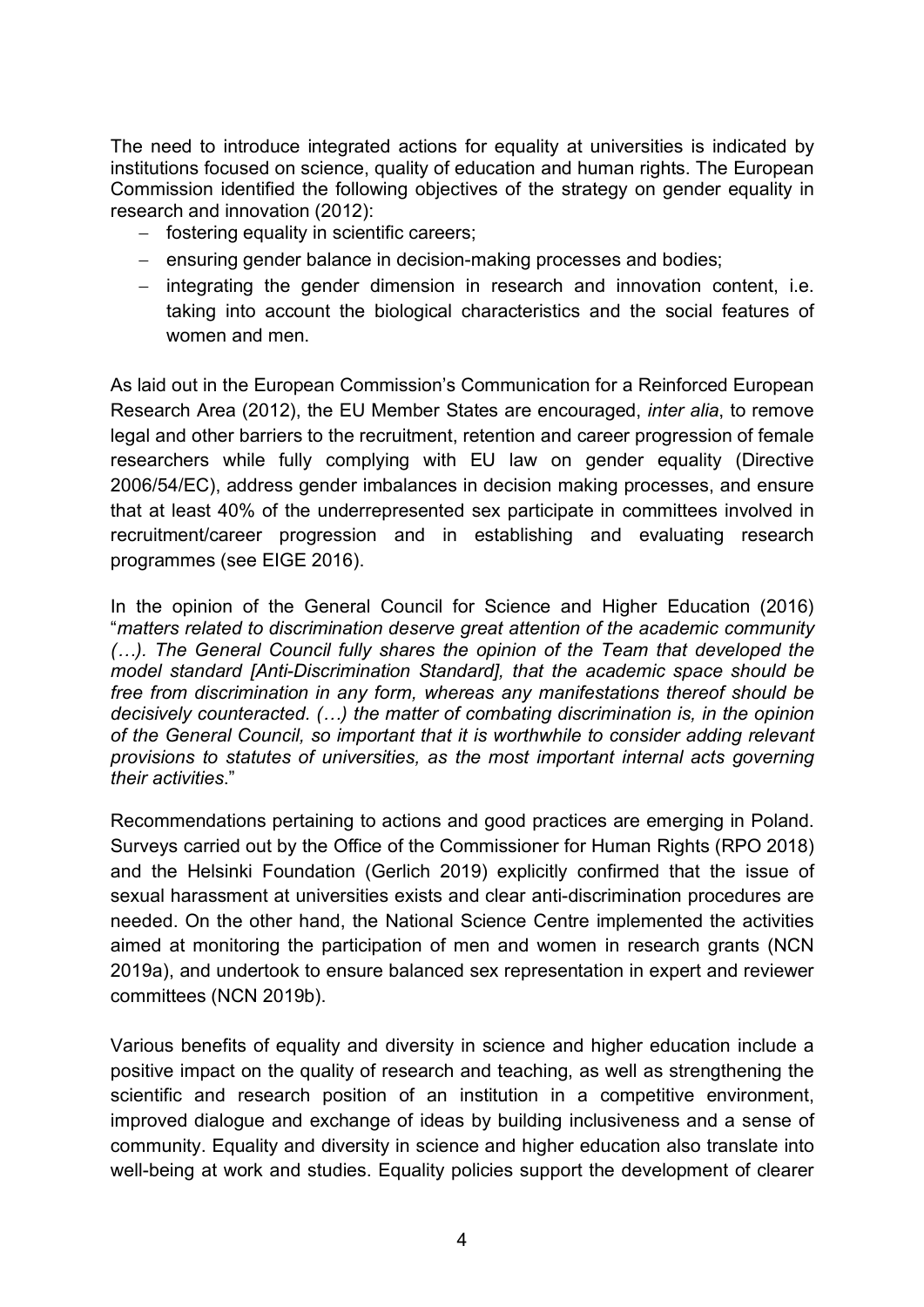procedures, which contributes to creating a better working environment as well as attracting and retaining scientific talents.

# **The Gender Equality Plan for the UW is the result of studies, analyses and consultations carried out at the University of Warsaw.**

## **It is a strategy for three years: 2020-2023, whereas internal evaluation will take place after two years, in 2022.**

In the first year of implementation of the Gender Equality Plan for the UW, a "roadmap of the Plan" will be created with a list of actions that will require only a change of procedures or the introduction of new procedures, and a list of actions requiring investments with a schedule attached.

The Gender Equality Plan for the UW is based on five objectives that will be achieved through specific actions, and their effectiveness will be monitored by specific ratios.

### **What are the components Gender Equality Plan for the UW?**

- Diagnosis key conclusions from studies carried out until now at the University of Warsaw.
- Five Objectives of the Plan, including information on actions and ratios, as well as their description.

## **DIAGNOSIS**

## **Gender of the University of Warsaw in numbers:**

### **Male and female researchers**

The starting point for the analyses aimed at the development of the Gender Equality Plan for the UW was, in accordance with recommendations included in the European Charter for Researchers, the verification of the gender distribution of people working in research, taking into account academic degrees and positions.

In accordance with the published "Report of the Rector of the University of Warsaw on the activities of the university. 2018" and" Report (...). 2019", it can be concluded that the gender distribution in the case of researchers is even. However, significant disproportions in individual positions can be noticed. The number of men among people holding the title of full professor, associate professor, and associate professors of the University of Warsaw is definitely higher. In the case of adjunct lecturers, the gender proportion is equal, whereas the number of women among assistant lecturers is higher. This may mean that the promotion and scientific career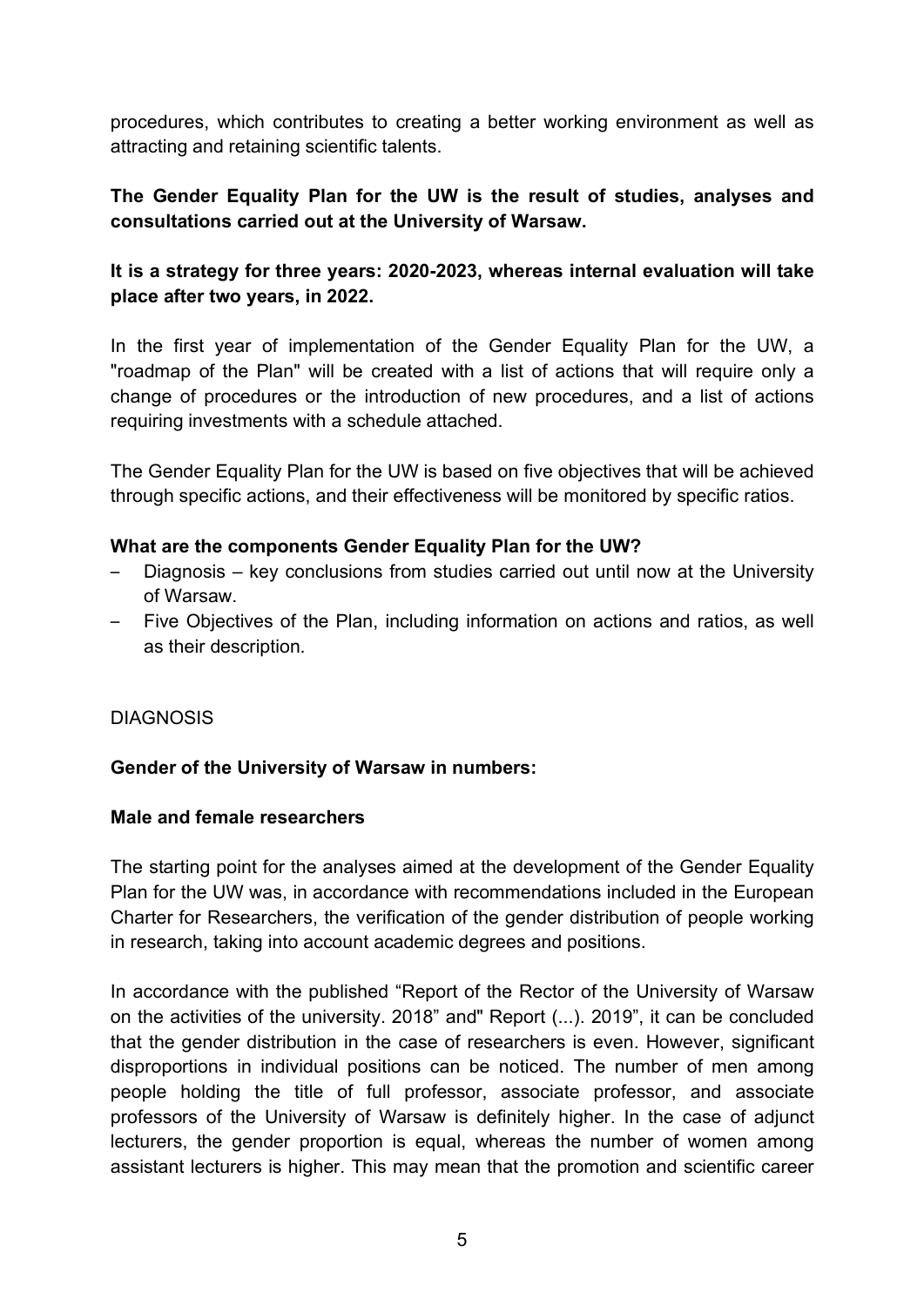path is not the same in the case of women and men, and that the University of Warsaw is losing talented female research and teaching employees.

The gender disproportion can also be noticed in the case of key functions at the faculty level.

In the 2016-2020 term, at 21 faculties of the University of Warsaw, numbers of men and women among deans and vice-deans were as follows:

In 15 cases, deans were men, and in 6 cases – women (Faculties of: Biology, Geology, History, Modern Languages, Pedagogy and Psychology).

27 men and 28 women were vice-deans. The number of vice-deans depended on the unit. Women most often were vice-deans for student affairs (10 out of 21) and vicedeans in charge of science and international cooperation (12 out of 18).

At two faculties, all dean functions were fulfilled by men (Philosophy and Sociology, Physics), and at three departments – by women (Geology, Modern Languages, Pedagogy). If more than three people fulfilled dean functions, the number of men was higher in the case of four faculties (Chemistry, Journalism, Information and Book Studies, Political Science and International Studies, Polish Studies), while the number of women was higher in the case of one faculty (Applied Linguistics). The summary below can be a reference point for the 2020-2024 term.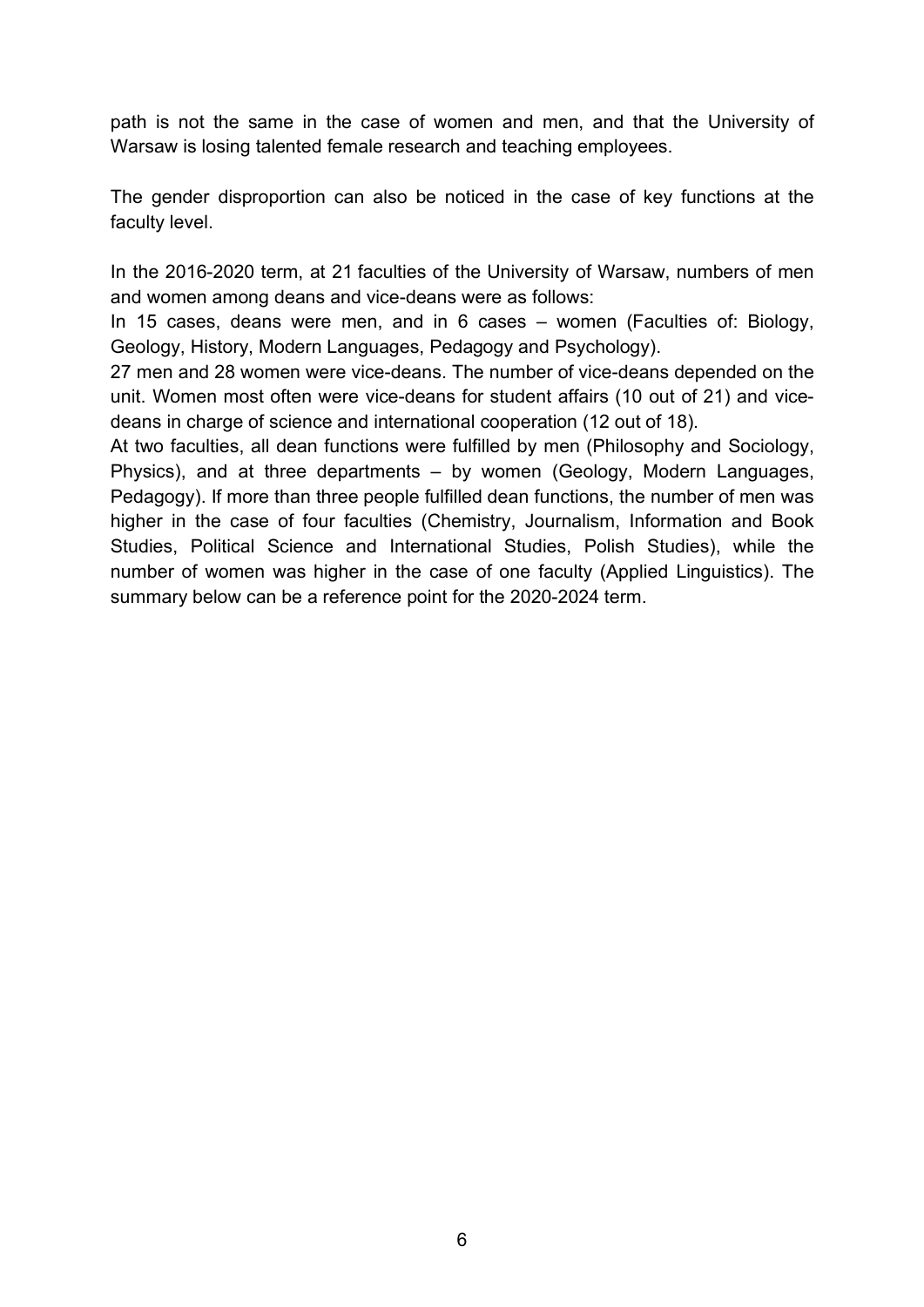| Faculty                                               | Dean | charge of student<br>affairs/ and doctoral candidate<br>affairs/ and quality of teaching<br>Vice-Dean in | Vice-Dean in charge of science/<br>science and cooperation | international cooperation<br>৳<br>Vice-Dean in charge<br>development | Vice-Dean in charge of finance /<br>finance, administration and<br>investments | Vice-Dean in charge of research<br>organisation | Vice-Dean in charge of finance<br>and development | Vice-Dean in charge of science<br>and international cooperation | Vice-Dean in charge of scientific<br>research and development | international cooperation<br>Vice-Dean in charge of<br>personnel affairs and | Vice-Dean in charge of finance<br>and science | Vice-Dean in charge of staff and<br>development / scientific staff<br>development | Vice-Dean in charge of<br>organisation | nary – gender proportion,<br>vice-dean functions<br>Summary - |
|-------------------------------------------------------|------|----------------------------------------------------------------------------------------------------------|------------------------------------------------------------|----------------------------------------------------------------------|--------------------------------------------------------------------------------|-------------------------------------------------|---------------------------------------------------|-----------------------------------------------------------------|---------------------------------------------------------------|------------------------------------------------------------------------------|-----------------------------------------------|-----------------------------------------------------------------------------------|----------------------------------------|---------------------------------------------------------------|
|                                                       |      |                                                                                                          |                                                            |                                                                      |                                                                                |                                                 |                                                   |                                                                 |                                                               |                                                                              |                                               |                                                                                   |                                        |                                                               |
| <b>Artes Liberales</b>                                | M    | M                                                                                                        | M                                                          | F                                                                    |                                                                                |                                                 |                                                   |                                                                 |                                                               |                                                                              |                                               |                                                                                   |                                        | <b>2M1F</b>                                                   |
| Biology                                               | F    | M                                                                                                        |                                                            |                                                                      | M                                                                              | F                                               |                                                   |                                                                 |                                                               |                                                                              |                                               |                                                                                   |                                        | <b>2M1F</b>                                                   |
| Chemistry                                             | M    | $\mathsf F$                                                                                              |                                                            |                                                                      |                                                                                |                                                 | M                                                 | M                                                               |                                                               |                                                                              |                                               |                                                                                   |                                        | <b>2M1F</b>                                                   |
| Journalism,<br>Information and<br><b>Book Studies</b> | M    | F                                                                                                        |                                                            |                                                                      | M                                                                              |                                                 |                                                   | M                                                               |                                                               |                                                                              |                                               |                                                                                   |                                        | <b>2M1F</b>                                                   |
| Philosophy and<br>Sociology                           | M    | M                                                                                                        |                                                            |                                                                      |                                                                                |                                                 |                                                   |                                                                 |                                                               |                                                                              |                                               |                                                                                   |                                        | 1M                                                            |
| Physics                                               | M    | M                                                                                                        |                                                            |                                                                      | M                                                                              |                                                 |                                                   |                                                                 | M                                                             |                                                                              |                                               |                                                                                   |                                        | 3M                                                            |
| Geography                                             | M    | F                                                                                                        |                                                            |                                                                      |                                                                                |                                                 |                                                   |                                                                 |                                                               | M                                                                            | F                                             |                                                                                   |                                        | 1M 2F                                                         |
| Geology                                               | F    | $\mathsf F$                                                                                              |                                                            |                                                                      | F                                                                              |                                                 |                                                   | F                                                               |                                                               |                                                                              |                                               |                                                                                   |                                        | 3F                                                            |
| History                                               | F    | M                                                                                                        |                                                            |                                                                      |                                                                                |                                                 |                                                   |                                                                 |                                                               |                                                                              | F                                             | M                                                                                 |                                        | <b>2M1F</b>                                                   |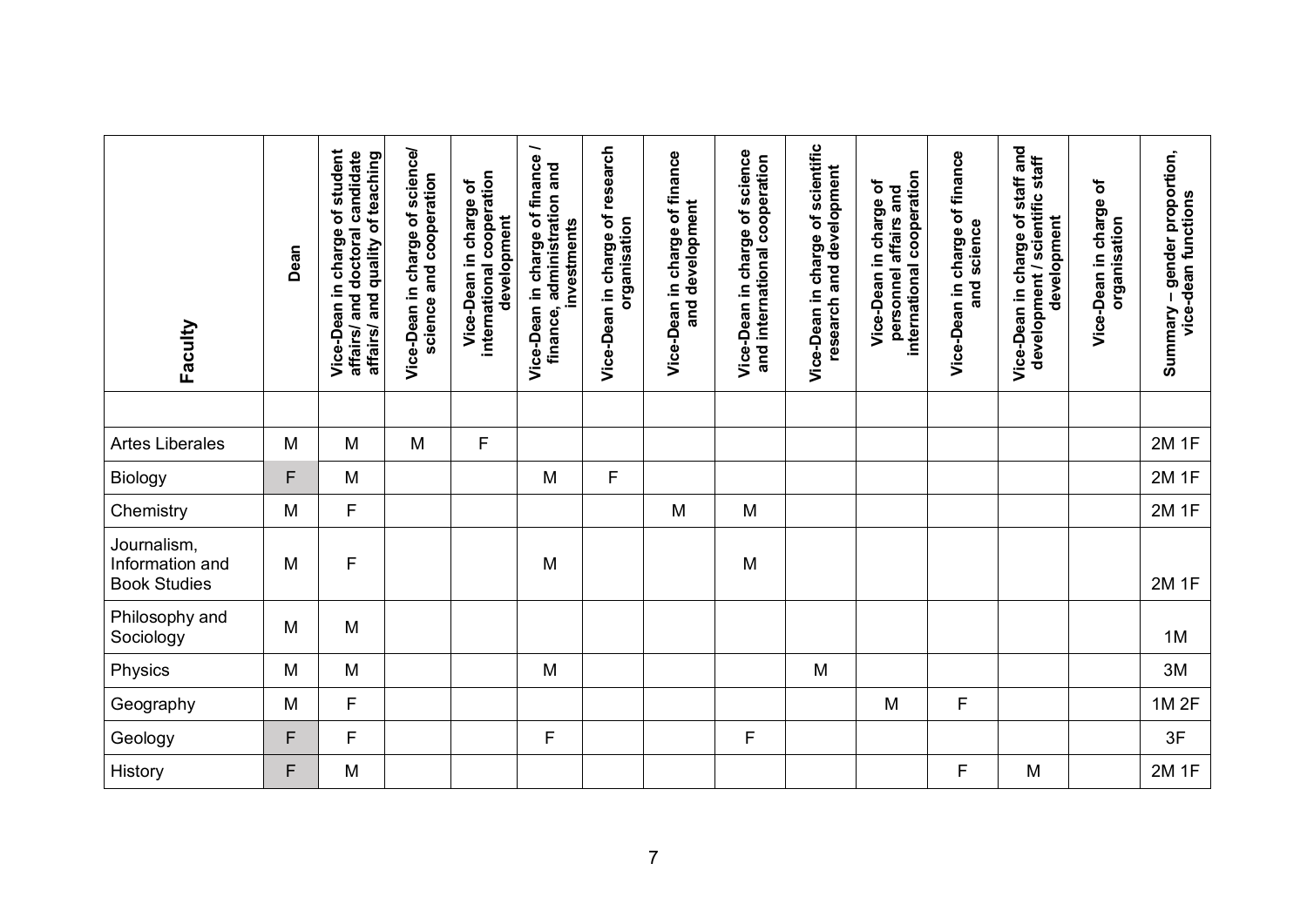| <b>Applied Linguistics</b>                                      | M | F |              | F |   | F |  |   |   | 3F          |
|-----------------------------------------------------------------|---|---|--------------|---|---|---|--|---|---|-------------|
| Mathematics,<br><b>Computer Science</b><br>and Mechanics        | M | M |              | F |   | F |  |   |   | 1M 2F       |
| Economic<br>Sciences                                            | M | F | M            |   |   |   |  |   |   | 1M 1F       |
| <b>Political Science</b><br>and International<br><b>Studies</b> | M | F |              |   | M | M |  |   |   | <b>2M1F</b> |
| Modern<br>Languages                                             | F | F | $\mathsf F$  |   |   |   |  |   |   | 2F          |
| <b>Oriental Studies</b>                                         | M | F |              | M |   |   |  |   |   | 1M 1F       |
| Pedagogy                                                        | F | F | $\mathsf F$  |   |   |   |  |   |   | 2F          |
| <b>Polish Studies</b>                                           | M | M |              |   |   | F |  | M |   | 2M 1F       |
| Law and<br>Administration                                       | M | M |              | M |   | F |  |   |   | 2M 1F       |
| Psychology                                                      | F | M | F            |   |   |   |  |   |   | 1M 1F       |
| <b>Applied Social</b><br>Sciences and<br>Resocialisation        | M | M | $\mathsf{F}$ |   |   |   |  |   |   | 1M 1F       |
| Management                                                      | M | M | F            |   |   |   |  |   | M | 1M 1F       |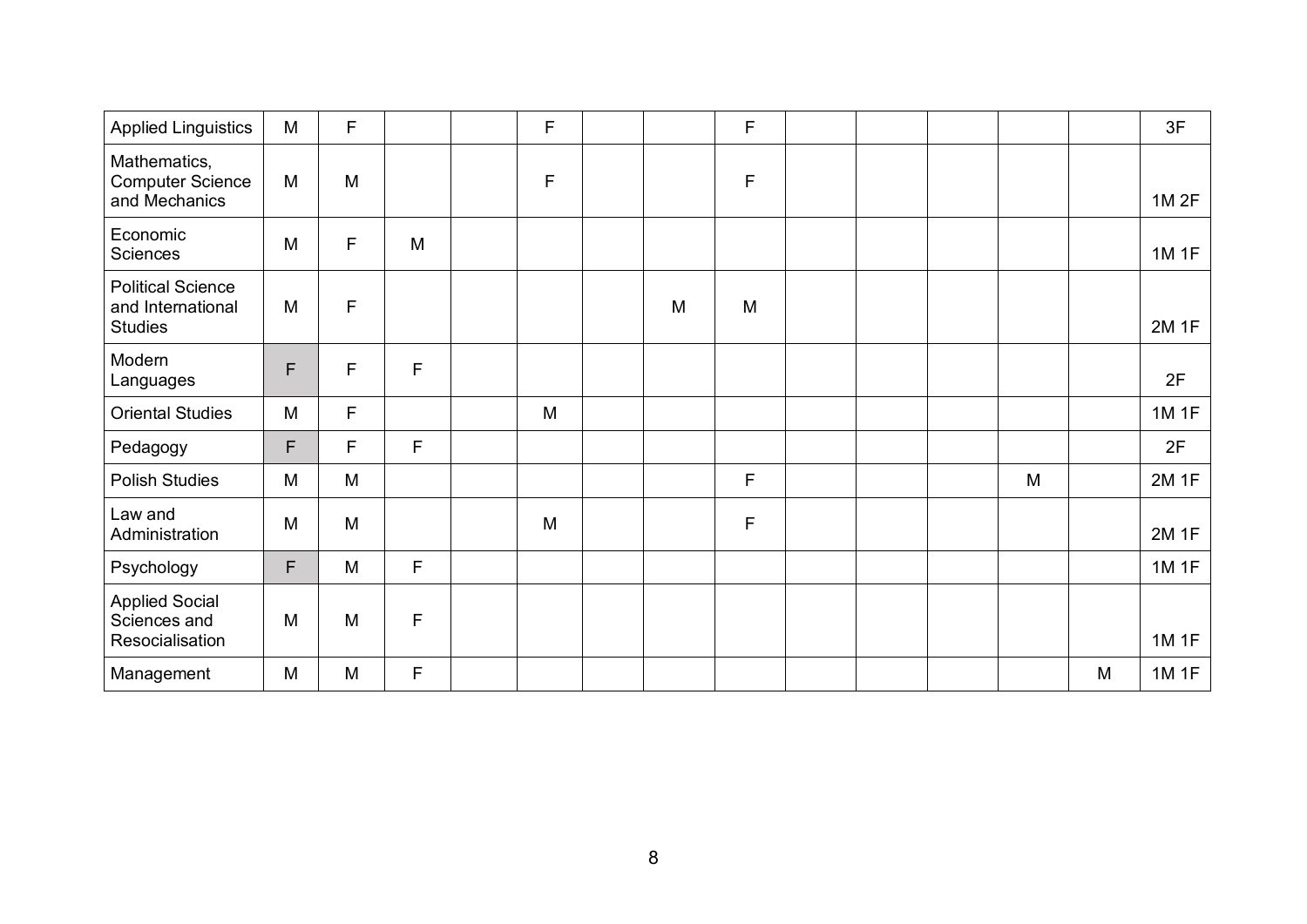#### **Male and female administrative employees**

The group of research and technical employees includes 113 women and 150 men, whereas the group of engineering and technical employees – 152 women and 180 men. The University also employs 269 female librarians and 97 male librarians. The most feminised segment is the group of "administrative and other employees" – 1,783 women and 920 men ("Report (…). 2019"). In administration, the management staff comprises 60% of women and 40% of men (in accordance with data included in the "Strategy for the development of human resources taking into account the principles of the European Charter for Researchers and of the Code of Conduct in the process of recruitment of researchers, 2015-2019").

### **Results of the Equality study at the University of Warsaw**

The diagnosis presented below is based on the results of studies conducted at the University of Warsaw in 2018-2019. For the purposes of the analysis, three faculties were selected, where scientists, administrative and service employees, as well as people studying and writing doctoral dissertations were interviewed. The purpose of the study was to diagnose the needs and problems related to experiencing discrimination, sexual harassment and combining professional work with family life by people working and studying at the faculties. In addition, the study included questions about working conditions and development opportunities, relationships at work, communication, social networks and divisions, and perceived support opportunities. This was aimed at presenting the findings pertaining to the experience of discrimination in a broader context and understanding the organizational culture of particular faculties and the University of Warsaw.

Numbers pertaining to functions fulfilled in three faculties subject to the study, such as the functions of dean and vice-deans, institute directors, heads of departments, representatives, chairpersons of Scientific Councils, and data on obtaining grants and scholarships were also analysed in view of gender distribution.

Conclusions from the qualitative study and findings from the literature review of the subject provided a basis for designing a survey that covered the entire community of the University. The purpose of this survey was to diagnose experiences of equal treatment and potential difficulties in obtaining equal treatment at the University of Warsaw. The focus was on individual experiences and the knowledge of situations faced by other people from the same group. Questions pertained to situations in which unequal treatment occurs, who is most often affected and who the perpetrator is, as well as what are the individual reactions and how the actions of organisational units of the University are perceived. Additionally, the relationships between unequal treatment and the mental well-being, well-being in the workplace, stress and health of female and male students as well as employees of the University were examined.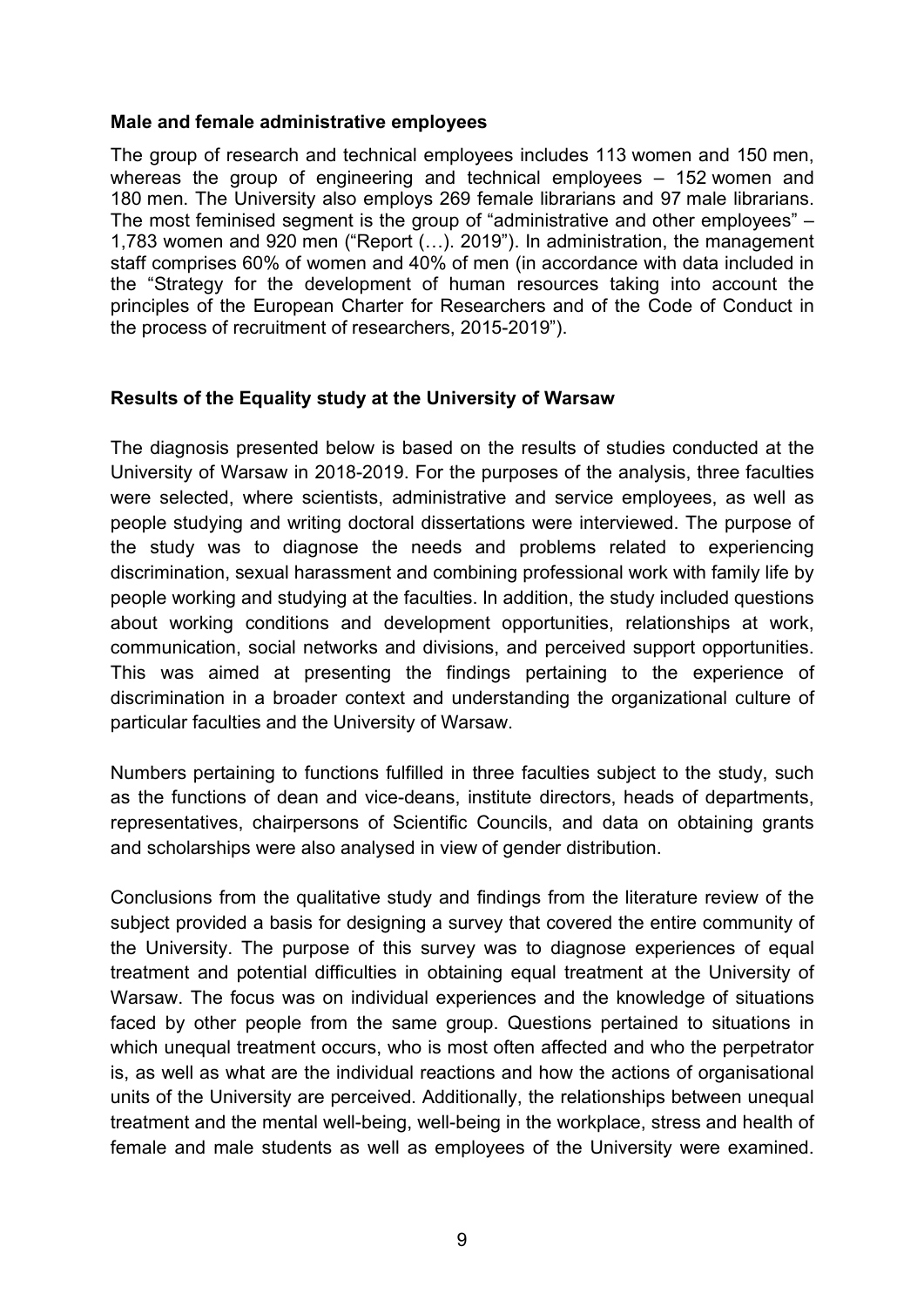Study reports are available at www.rownowazni.uw.edu.pl, in the UW Reports tab. Key findings are presented below.

## **The analysis of numerical data shows that:**

- men more often receive grants and scholarships, they much more often hold functional positions, both at the level of heads of department and at the level of deans (among whom there is no woman);
- a key stage in women's careers is the period between defence of the doctoral dissertation, the award of *doktor habilitowany* degree, and the stage of obtaining a professorship. In these moments, women's careers slow down.

## **The qualitative research revealed the following problems:**

**Combining work and family life – some of the phenomena mentioned refer to both women and men, but women more often declare that they are responsible for the majority of family duties.**

- in the case of researchers: the problem of "never ending work;"
- requirement of **availability** (work in a laboratory) in some scientific works is difficult to combine with taking care of children;
- **expectation of international mobility** difficult to reconcile with taking care of children and other dependents, especially in the absence of institutional support;
- **importance of gender roles outside of work that affect work** women do more housework; maternity duties hold back academic work and discourage women from taking up functional positions;
- women with children do not go for longer trips abroad, publish less, become less involved in the social life of the faculty, less frequently decide to take up functional positions.

## **Key elements: years between doctorate and the award of** *doktor habilitowany* **degree, the greatest pressure and combining work with family life**

## **In terms of discrimination, the following problems were identified:**

- **stereotypes and unspoken prejudices** regarding gender still exist in the university community, such as: women as less ambitious, they are less often treated as experts, less talented, while men are more determined and resistant to stress;
- stereotypes and prejudices translate into behaviours condescending treatment, refusing to recognize the substantive preparation of women due to their self-presentation style, which is e.g. less confrontational;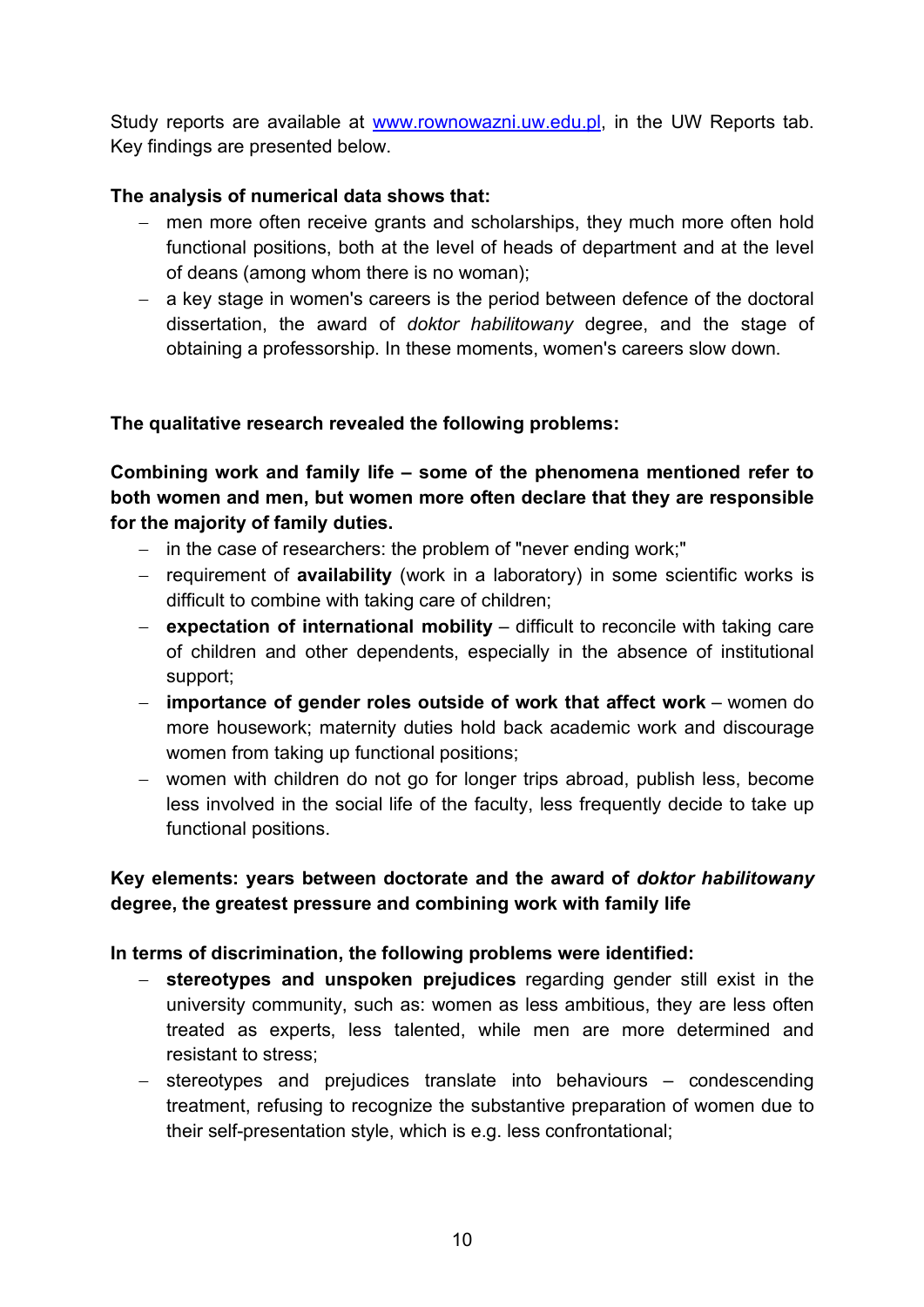- women find it harder to build a network of scientific contacts, they are more often entrusted with administrative tasks in projects, while men are assigned substantive tasks;
- women do not get support at the institutional level and impose on themselves self-limitations related to the development of a scientific career and applying for important functions at the faculty or the university. This phenomenon can be interpreted as the internalization of discriminatory messages such as "women are unfit for certain tasks" or as a recognition that actions in the absence of support will be too much effort and therefore are abandoned. It is worthwhile to note that men, in turn, are encouraged to assume functions and their preparation is not questioned based on the gender argument;
- people most exposed to discrimination are: women, young people, homosexuals, people working in the lowest positions.

# **When analysing stories of people who experienced sexual harassment, it was noticed that:**

- **people experiencing sexual harassment apply mainly individual strategies:** they implement actions mitigating the negative consequences of the situation on their own by changing the schedule of classes, changing the route of moving around the faculty to avoid meeting the perpetrator, they make an effort to ignore the perpetrator, and experience a feeling of loneliness;
- **faculty strategies** are rather unclear cases are handled covertly, faculties do not in any way inform that they counteract sexual harassment, and in some instances, people accused of sexual harassment did not suffer any disciplinary consequences and were not held accountable;
- **there is a noticeable lack of procedures and knowledge about the phenomenon of sexual harassment and how to prevent it.**

# **The results of the survey conducted in winter 2019 at the entire University of Warsaw confirmed the results of the previous study:**

# **Various forms of violation of equality are widespread.**

The most common form of violating equality at the University of Warsaw turned out to be the least serious – verbal messages (comments or jokes), but such behaviours should not be ignored, given their widespread nature.

- Most people (42%) indicated that they had experienced comments or jokes referring to stereotypical beliefs about gender.
- Sexually suggestive comments or jokes were listed second (31%).
- And in the third place better or worse evaluation or treatment based on gender (26%) were indicated.
- The behaviours indicated by a dozen or so percent of people were also: inappropriate informal attitude (19%), inadequate comments about the dress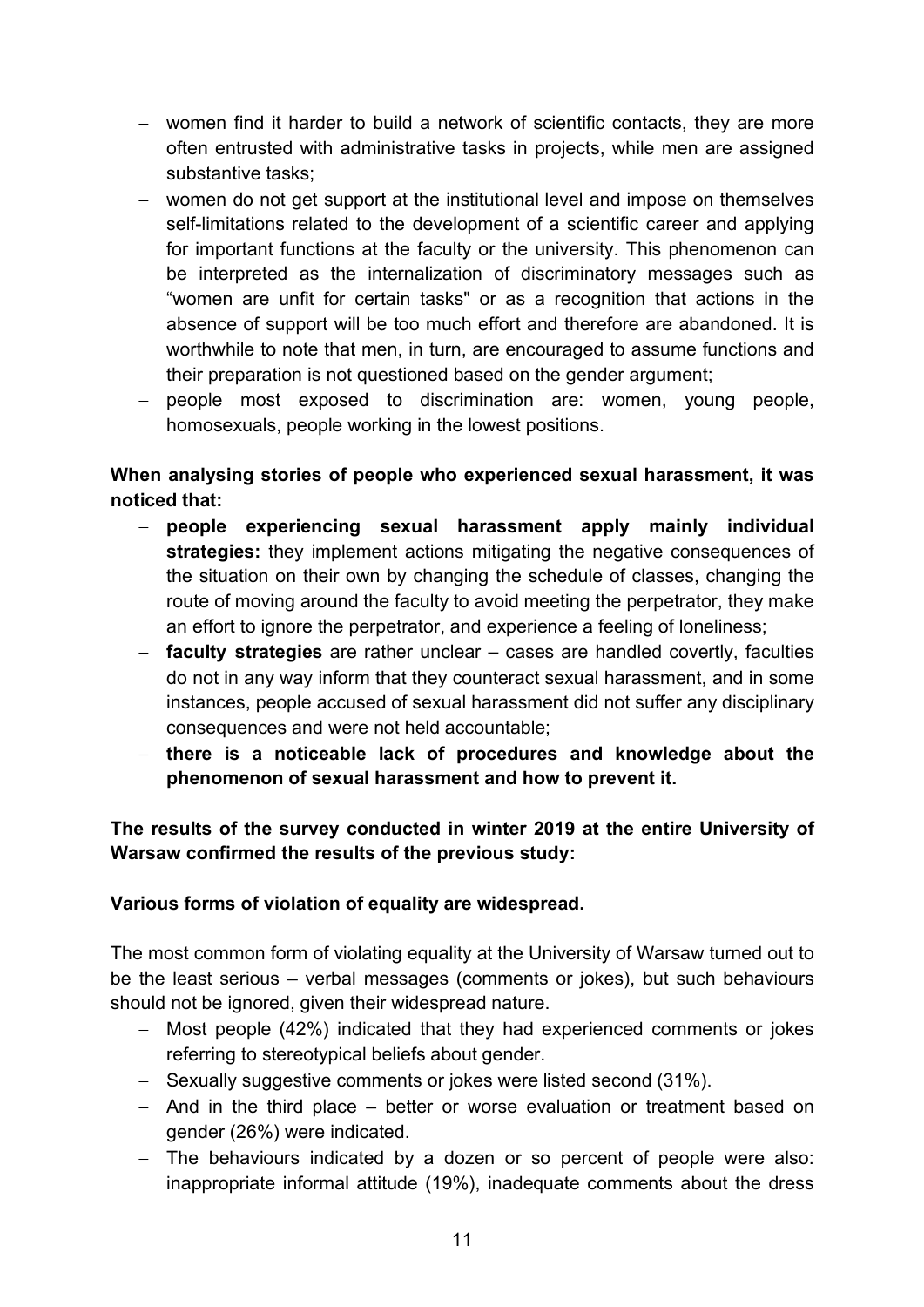and appearance (16%), ascribing someone else's achievements by persons of the other sex (14%), and questioning the competences of one of genders (12%). Less frequently, respondents mentioned questioning the possibility of combining professional work with caring for children (10%), not taking into account parental responsibilities in the evaluation of achievements (8%) and work organization conflicting with parental responsibilities (7%).

- In contrast to doctoral candidates and students, respondents from the group of employees more often referred to situations related to the professional sphere, such as taking someone's merit or conflicts between professional and private life.
- Behaviours in the sexual sphere and those of a very serious nature were mentioned the least frequently. Inappropriate violation of personal space (8%), persistent attempts to contact about private matters (6%), negative comments about sexual orientation (4%) and sexual advances (3%) were reported by a small percentage of respondents. However, these situations must not be taken lightly.

### **Perpetrators and victims**

Unequal treatment is not a gender-specific problem. Both men and women are perpetrators (more often men) and victims (more often women). University employees face the greatest risk of being a victim of unequal treatment by persons with higher status, including direct superiors, and those on similar positions in the university hierarchy. Male and female students suffered unequal treatment by the lecturers in whose classes they participated.

### **Responses**

Lack of reaction to behaviours violating equality by their witnesses was reported the most frequently. This is true for both students and employees. When third parties respond, it usually involves addressing the victim or the perpetrator directly. On the other hand, reporting such behaviours to responsible persons, both at own faculty and to central authorities of the University, was very rare.

### **Perceived treatment of women and men**

Based on own experiences and on the basis of other people's experiences, the following situations were perceived, *inter alia*, as more often related to women employed / studying at the University: questioning skills and knowledge based on gender, questioning career opportunities based on gender, comments on personal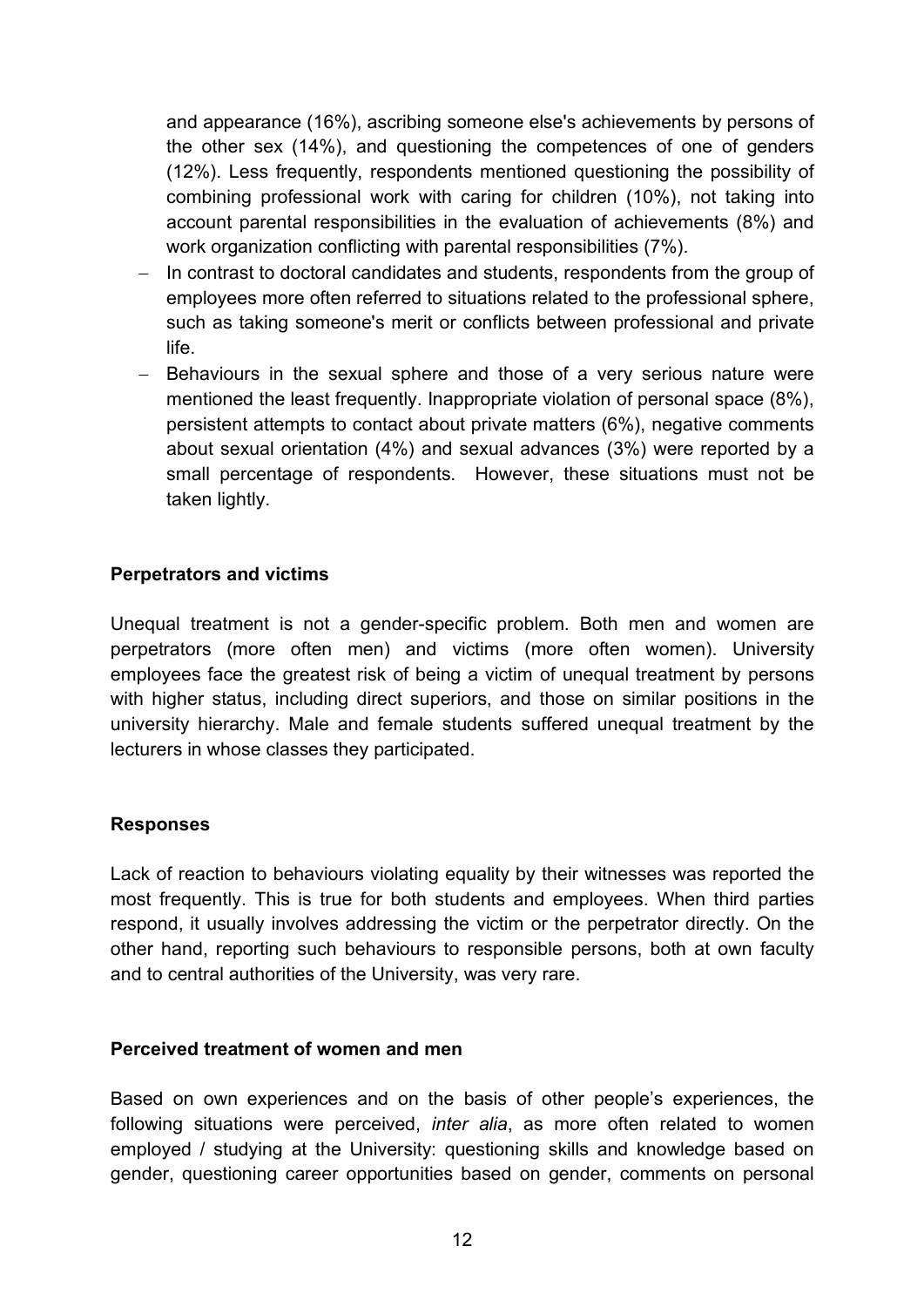life of the particular person, dressing for exams / important presentations in a certain way (e.g. shorter skirts, high-neck blouse, or a certain type of shirts in the case of men), while being afraid that otherwise they will be given a lower mark, questioning professional competences due to e.g. a less confrontational manner of expression and self-presentation, performing time-consuming but not prestigious tasks (e.g. organizational), lower chances for a scientific career / good academic results if they have children.

The following situations were indicated as more often concerning men: lecturers treating male students as experts, favouring male students by lecturers, taking the floor by male students in discussions during classes, scientific meetings or conferences, encouraging men to take managerial functions in units (department, institute, faculty), encouraging men to take managerial positions in research projects, faster promotion.

## **Mental well-being and its relationship with unequal treatment**

The lowest mental well-being and well-being in the workplace was declared by female doctoral candidates and research and teaching employees of the University – it was significantly lower than the well-being of men in the same professional groups and the well-being of University employees who are not research and teaching employees (e.g. administration). Female doctoral candidates especially referred to the lack of support and uncertainty about their professional future as their problems. Female research and teaching employee indicated, much more often than men in their professional group, the fatigue and the lack of certainty about their own professional future. The situation of women working in science is subjectively more burdensome than of men, and these groups (research and teaching employees, doctoral candidates) may be risk groups when it comes to burnout, depression and anxiety.

Persons who experienced unequal treatment simultaneously indicated poorer mental well-being in general, especially that related to the workplace, in all groups surveyed. This relationship was stronger in the group of male and female employees of the University (teaching, research and administrative employees, etc.) than in the student groups.

## **Need for education**

Many of the open responses described situations that could not be classified as discriminatory. This reveals the need to educate the community about the topic and to practice distinguishing unequal treatment from other unpleasant work / study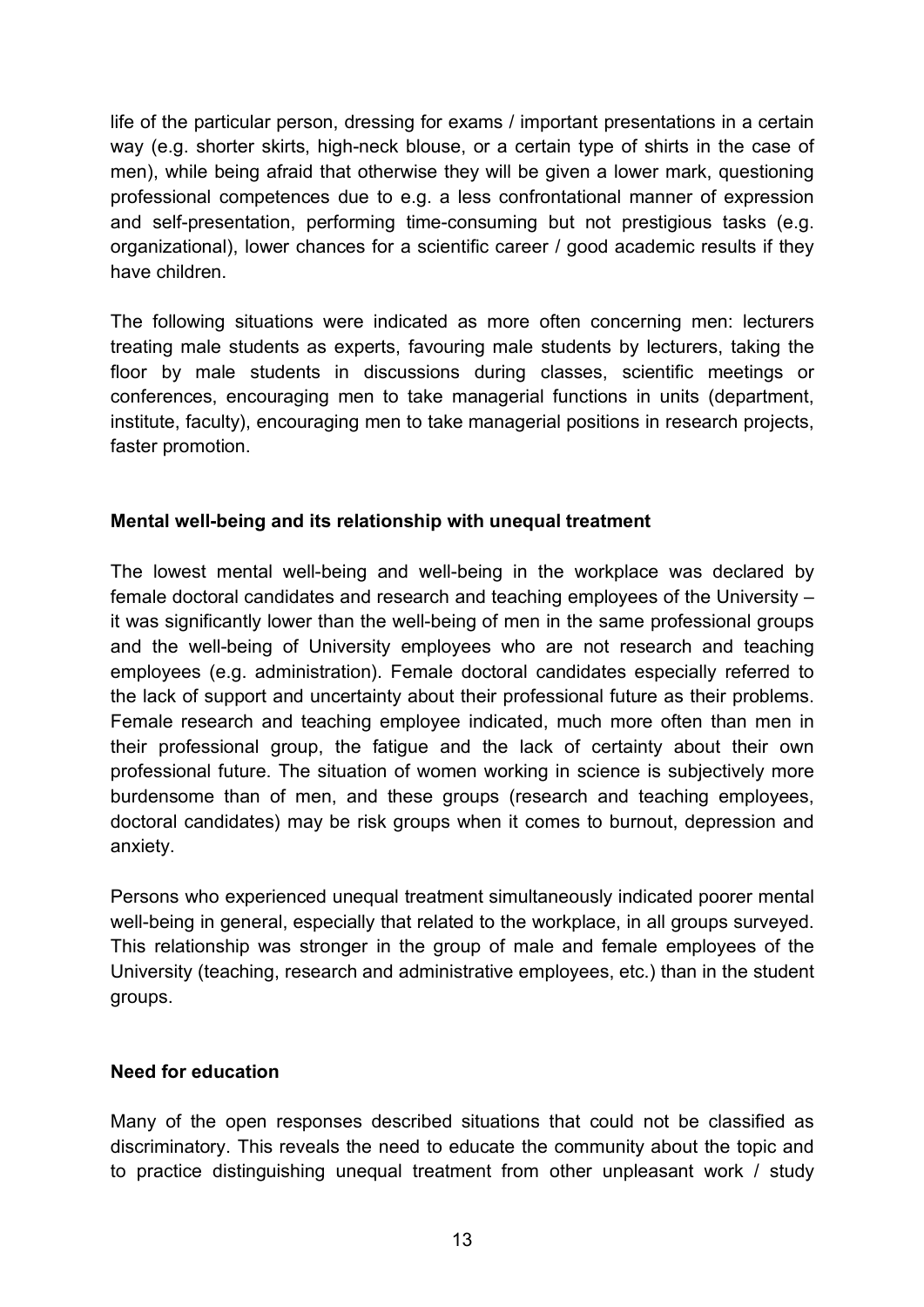experiences. Lack of knowledge about the desired responses, standards and institutional procedures is also common. The University of Warsaw should therefore not only pursue an active policy on preventing unequal treatment and discrimination, but also communicate it clearly, not only to students, but also to male and female employees.

Summarizing the results of the studies, it can be noted that all the situations mentioned by the respondents and situations analysed at the University, which refer more often to women, are discrimination factors or manifestations based on gender, while factors relating to men are symptoms of positive distinction, a type of privilege obtained on the basis of gender.

## **From the diagnoses to objectives**

Objectives of the Gender Equality Plan for the UW were defined during workshop meetings with male and female representatives of faculties, including male and female representatives of deans and vice-deans, and general-university administrative organizational units, based on the results of the Diagnosis and the experiences of people participating in the meetings, as well as on the basis of expert interviews with male and female representatives of university offices and committees. Gender Equality Plans implemented at European universities were an important benchmark for the discussion and formulation of the Gender Equality Plan for the UW.

The result of the work is the Gender Equality Plan for the UW based on five objectives. Each of the objectives of the Plan has been operationalized by specifying target employees, actions, ratios measuring actions and organizational units responsible for the implementation.

The Gender Equality Plan for the UW responds to the following needs:

- disseminating knowledge on equality, diversity and anti-discrimination;
- promoting and publicizing the already existing examples and solutions related to strengthening equality and diversity;
- counteracting stereotypes that affect recruitment, career development as well as the image of the university and the image of science;
- support for women at all stages of their careers, with particular emphasis on post-doctoral scientific careers;
- support for combining work and family life, with particular emphasis on care.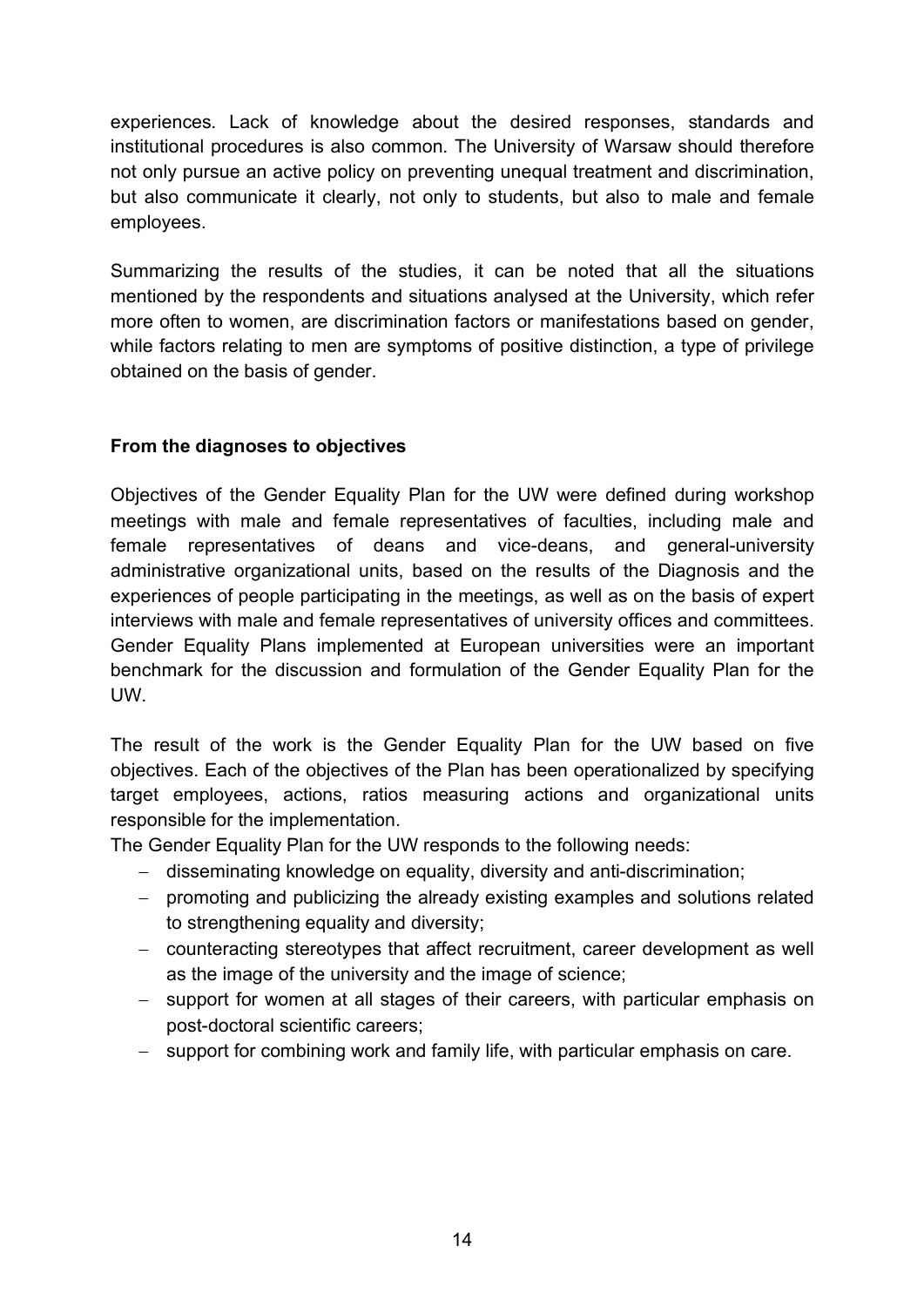### **Objectives of the Gender Equality Plan for the UW**

**OBJECTIVE 1.** Raising awareness of the importance of equality issues and strengthening positive attitudes towards diversity.

**OBJECTIVE 2.** Supporting the development of women's scientific careers.

**OBJECTIVE 3.** Ensuring gender equality in recruitment of female and male employees, and in doctoral schools.

**OBJECTIVE 4.** Easier combination of work and family life.

**OBJECTIVE 5.** Increasing balanced sex representation with respect to chairpersons of faculty and university committees, management, expert and reviewer teams, and chairpersons of scientific and popularisation events.

Objectives identified in the Gender Equality Plan for the UW are twofold – institutional and awareness-building. Their implementation is to bring about changes at the institutional level, modifying the existing practices at the university, introduce new procedures and support establishment of study and work conditions (including administrative, teaching and scientific work) that will allow to better implement the principle of equal treatment based on sex. There are synergies among the objectives, due to which they strengthen one another. They refer to the motto of the equality policy of the University of Warsaw: "we are all equal."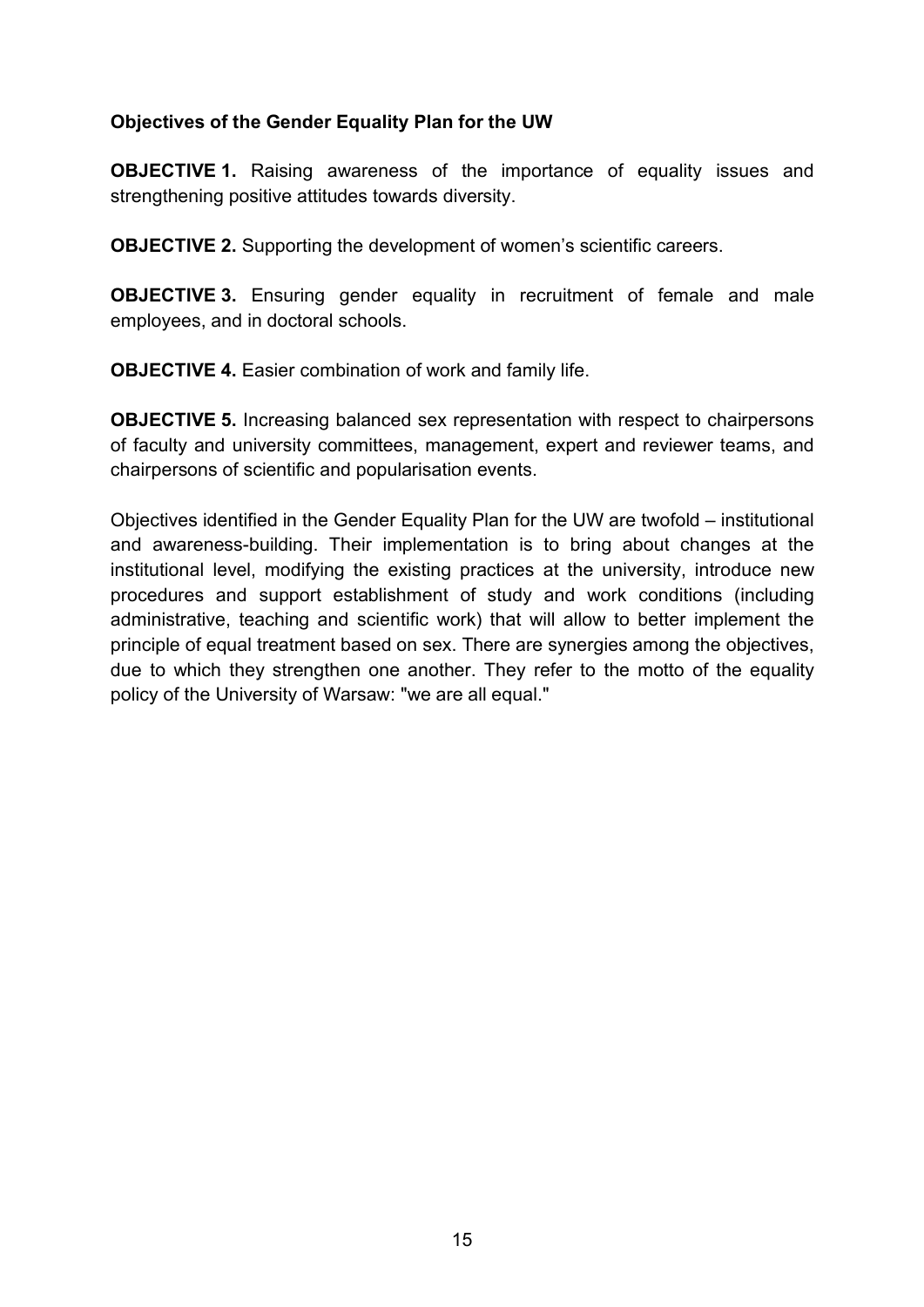# **GENDER EQUALITY PLAN FOR THE UW: OBJECTIVES, ACTIONS, RATIOS**

OBJECTIVE 1. RAISING AWARENESS OF THE IMPORTANCE OF EQUALITY ISSUES AND STRENGTHENING POSITIVE ATTITUDES TOWARDS DIVERSITY.

| <b>Objective</b>                                                                                                                                | <b>Male and female</b><br>target<br>employees | <b>Action</b>                                                                                                                                                                                                                                                                                                                                                                                                                                                                                                                                                                 | <b>Ratio</b>                                                                                                                                                                                                              | <b>Responsible person(s)</b>                                                                                                                                                                 |
|-------------------------------------------------------------------------------------------------------------------------------------------------|-----------------------------------------------|-------------------------------------------------------------------------------------------------------------------------------------------------------------------------------------------------------------------------------------------------------------------------------------------------------------------------------------------------------------------------------------------------------------------------------------------------------------------------------------------------------------------------------------------------------------------------------|---------------------------------------------------------------------------------------------------------------------------------------------------------------------------------------------------------------------------|----------------------------------------------------------------------------------------------------------------------------------------------------------------------------------------------|
| <b>Raising</b><br>awareness of the<br>importance of<br>equality issues<br>and<br>strengthening<br>positive<br>attitudes<br>towards<br>diversity | Community of the<br>University of<br>Warsaw   | Establishment of the Equality Observatory (see:<br>description). Tasks:<br>gathering data on gender equality at the UW;<br>$\overline{\phantom{0}}$<br>collecting results of studies on equality and<br>diversity carried out in the community of the<br>UW:<br>regular verification of the equality status at the<br>UW and status of knowledge of equality<br>solutions at the UW;<br>publications of results of studies and analyses<br>$\overline{\phantom{a}}$<br>on rownowazni.uw.edu.pl website;<br>publication of statistics in the national and<br>European context. | Increase of awareness<br>measured by results of<br>regular surveys pertaining<br>to the development of<br>knowledge, modification<br>of attitudes and beliefs                                                             | <b>Chief Equality Specialist</b><br>at the UW (female);<br>Equality Observatory in<br>cooperation with PEJK<br>and the UW Centre for<br>Research on Prejudice.                               |
|                                                                                                                                                 |                                               | Training for male and female employees (scientific<br>and administrative), as well as male and female<br>students and doctoral candidates:<br>developing the knowledge of discrimination<br>phenomena (including discriminatory language),<br>violence (including based on prejudice or gender),<br>harassment and sexual harassment;<br>developing skills related to identifying and<br>responding to these phenomena.<br>The knowledge status verified before and after the                                                                                                 | Increase of anti-<br>discrimination awareness<br>measured in OR surveys<br>every 2 years.<br>All new male and female<br>employees trained as of<br>2021.<br>At least 100 male and<br>female employees trained<br>in 2021. | <b>Equality Training</b><br>Specialist;<br>Representative of the<br>Rector in charge of HR<br>Management<br>Development (female);<br><b>Chief Equality Specialist</b><br>at the UW (female). |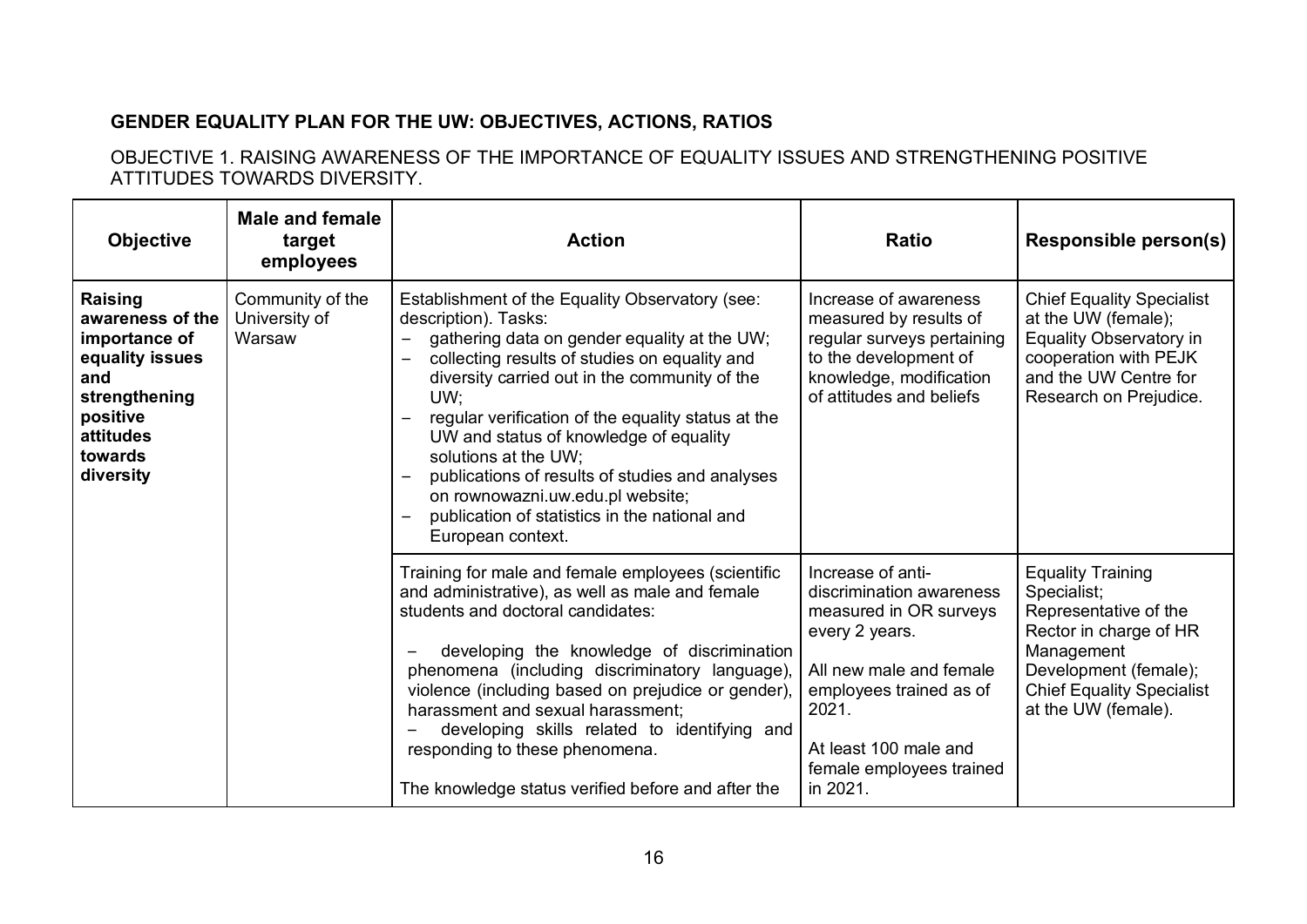|  | training.<br>Information on the certificate of completing the<br>training can be entered into the periodic evaluation<br>form.<br>Introduction of anti-discrimination trainings for<br>management staff of organisational units and<br>persons representing student self-governments.                                                                          | Management staff of<br>organisational units<br>trained in the new term at<br>the UW.<br>Male and female first-year<br>students of the first and<br>second cycle programmes<br>trained - training available<br>to interested persons at<br>each unit in 2020, in 2023<br>- obligatory training. |                                                                                                                                                         |
|--|----------------------------------------------------------------------------------------------------------------------------------------------------------------------------------------------------------------------------------------------------------------------------------------------------------------------------------------------------------------|------------------------------------------------------------------------------------------------------------------------------------------------------------------------------------------------------------------------------------------------------------------------------------------------|---------------------------------------------------------------------------------------------------------------------------------------------------------|
|  | Workshop meetings for male and female lecturers<br>on anti-discrimination in teaching.                                                                                                                                                                                                                                                                         | Three meetings of this<br>type for 10 people<br>arranged during the<br>academic year.                                                                                                                                                                                                          | <b>Chief Equality Specialist</b><br>at the UW (female);<br>Academic Ombudsman<br>(female).                                                              |
|  | Promotion, popularisation of the online course on<br>equality - "Course to Equality" - for people working<br>and studying, in all UW information channels. The<br>course is available as of 2019.<br>Introduction of the Course to Equality as the OGUN<br>subject in 2020.<br>Introduction of the Course to Equality as the<br>obligatory subject as of 2023. | At least 100 employees<br>and at least 200 students<br>per year participating in<br>the Course to Equality<br>until 2022.<br>Mandatory participation in<br>the Course to Equality for<br>male and female students<br>as of 2023.                                                               | <b>Chief Equality Specialist</b><br>at the UW (female).                                                                                                 |
|  | Disseminating knowledge on existing equality<br>guides at the UW.                                                                                                                                                                                                                                                                                              | Increased number of<br>downloads of the Anti-<br><b>Discrimination Guidebook</b><br>from<br>rownowazni.uw.edu.pl<br>website.                                                                                                                                                                   | <b>Chief Equality Specialist</b><br>at the UW (female);<br>Academic Ombudsman<br>(female);<br>Rector's Committee for<br><b>Combating Discrimination</b> |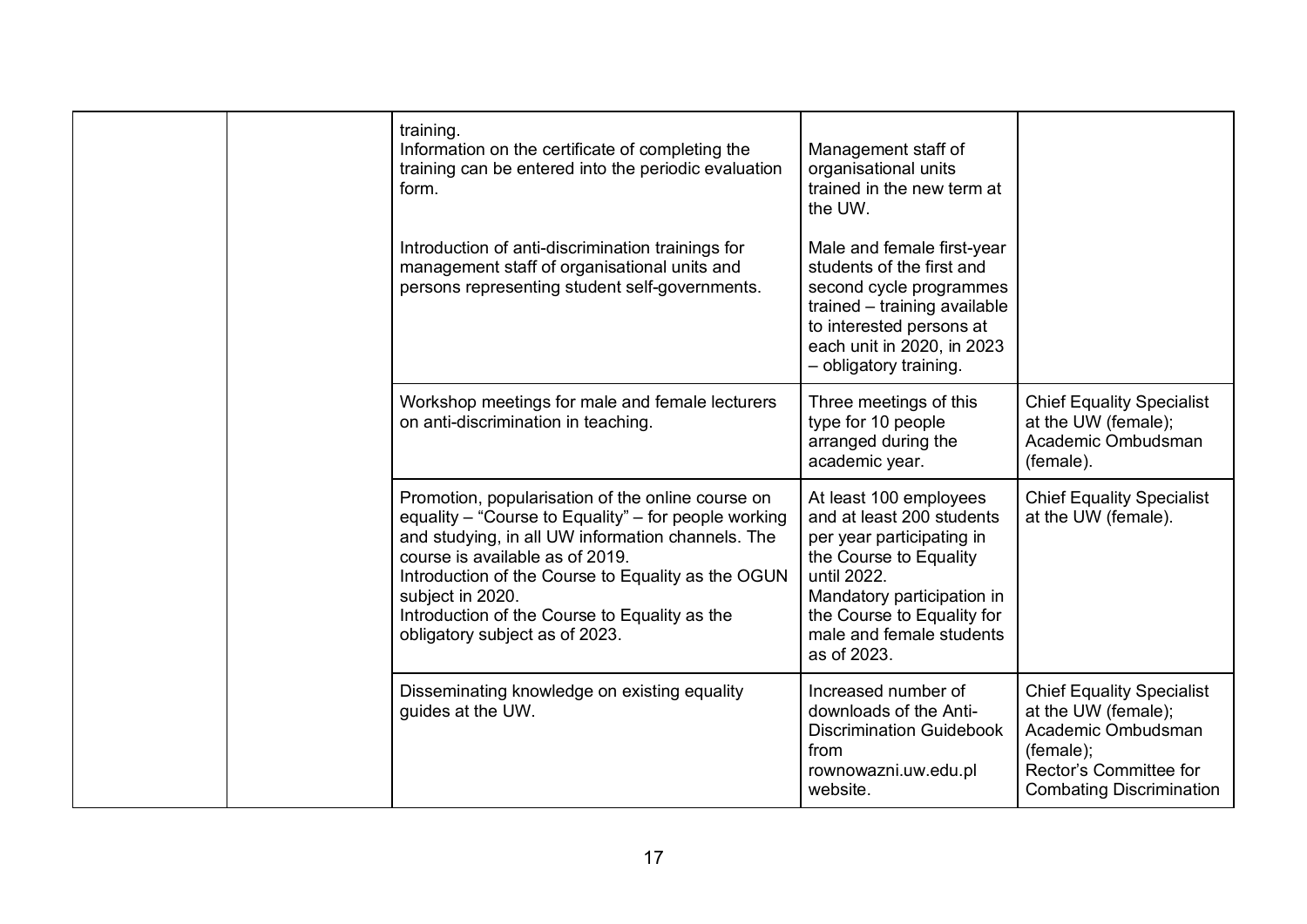| of both paths.<br>Cooperation of representatives of both paths,<br>knowledge and experience transfer.<br>Systematisation of equality and anti-discrimination<br>activities at the UW by separating functions of the<br>Anti-Discrimination Committee and Equality<br>Committee (see: description).<br>The procedure contains information on the process<br>after the complaint is made: person handling the<br>complaint, timeframe, method of providing the |  | Introduction of the Anti-Discrimination Procedure<br>allowing for formal complaint proceedings: secure<br>reporting and combating sexual harassment and<br>discrimination both by the person, who experienced<br>discrimination, and by the management of the unit.<br>Showing that there are two paths for reporting<br>discrimination at the UW:<br>- formal complaint procedure governed by the Anti-<br><b>Discrimination Procedure;</b><br>- informal recovery procedure involving activities of<br>the Anti-Discrimination Ombudsman -<br>popularisation of knowledge about the functioning | Increased number of<br>downloads of the<br>"Recommendations<br>concerning non-<br>discriminatory language at<br>the University of Warsaw"<br>from<br>rownowazni.uw.edu.pl<br>website.<br>Increased number of visits<br>to the website with<br>information on<br>procedures.<br>Evaluation of the Anti-<br><b>Discrimination Procedure</b><br>after 3 years of its<br>functioning. | <b>Committee and Equality</b><br>Committee);<br><b>Disciplinary Committees;</b><br>Representative of the<br>Rector in charge of HR<br>Management<br>Development (female). |
|--------------------------------------------------------------------------------------------------------------------------------------------------------------------------------------------------------------------------------------------------------------------------------------------------------------------------------------------------------------------------------------------------------------------------------------------------------------|--|---------------------------------------------------------------------------------------------------------------------------------------------------------------------------------------------------------------------------------------------------------------------------------------------------------------------------------------------------------------------------------------------------------------------------------------------------------------------------------------------------------------------------------------------------------------------------------------------------|-----------------------------------------------------------------------------------------------------------------------------------------------------------------------------------------------------------------------------------------------------------------------------------------------------------------------------------------------------------------------------------|---------------------------------------------------------------------------------------------------------------------------------------------------------------------------|
|--------------------------------------------------------------------------------------------------------------------------------------------------------------------------------------------------------------------------------------------------------------------------------------------------------------------------------------------------------------------------------------------------------------------------------------------------------------|--|---------------------------------------------------------------------------------------------------------------------------------------------------------------------------------------------------------------------------------------------------------------------------------------------------------------------------------------------------------------------------------------------------------------------------------------------------------------------------------------------------------------------------------------------------------------------------------------------------|-----------------------------------------------------------------------------------------------------------------------------------------------------------------------------------------------------------------------------------------------------------------------------------------------------------------------------------------------------------------------------------|---------------------------------------------------------------------------------------------------------------------------------------------------------------------------|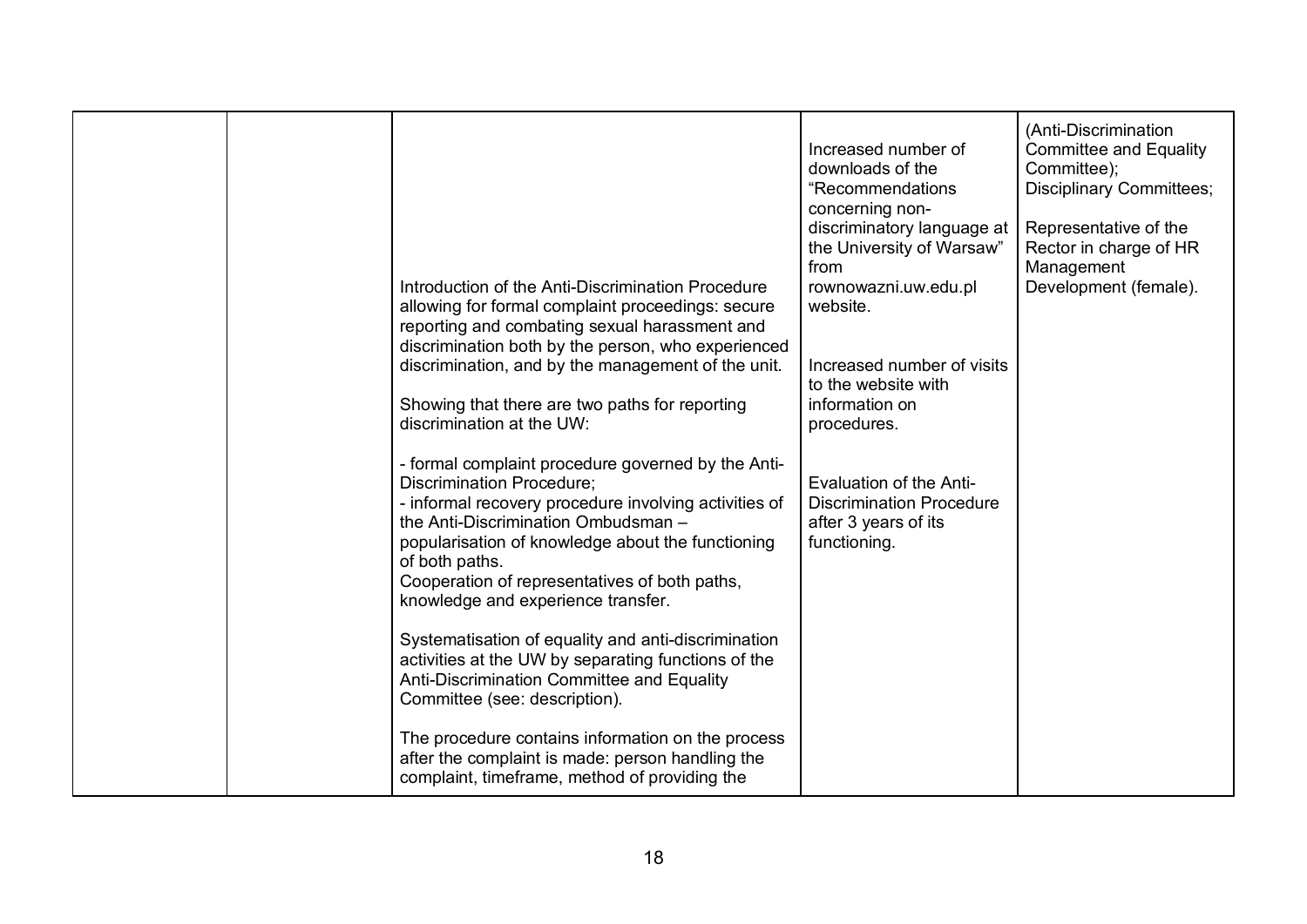|  | information on the process to the person, who<br>reported the complaint, etc.                                                                                                                   |                                                                                                                            |                                                                                                                      |
|--|-------------------------------------------------------------------------------------------------------------------------------------------------------------------------------------------------|----------------------------------------------------------------------------------------------------------------------------|----------------------------------------------------------------------------------------------------------------------|
|  | Dissemination of knowledge of the catalogue of<br>matters analysed and consequences to<br>perpetrators of discrimination and sexual<br>harassment at the UW is the element of the<br>procedure. |                                                                                                                            |                                                                                                                      |
|  | Including the link to the Anti-Discrimination<br>Guidebook on the website of every organisational<br>unit.                                                                                      |                                                                                                                            |                                                                                                                      |
|  | Including the link to the guide titled<br>"Recommendations concerning non-discriminatory<br>language at the University of Warsaw" on the<br>website of every organisational unit.               |                                                                                                                            |                                                                                                                      |
|  | Including the Anti-Discrimination Guidebook in<br>welcome materials for male and female students<br>and employees.                                                                              |                                                                                                                            |                                                                                                                      |
|  | Development of the "Guide on combating sexual<br>harassment at the University of Warsaw."                                                                                                       |                                                                                                                            |                                                                                                                      |
|  | Regular emailing to organisational units of the UW<br>reminding of equality actions at the University of<br>Warsaw together with links to guidebooks and<br>procedures.                         |                                                                                                                            |                                                                                                                      |
|  | Introduction of an electronic tool in the form of the<br>website supporting information and education, as<br>well as allowing reporting sexual harassment and<br>discrimination.                | Increased number of visits<br>to the website and<br>increased number of<br>interventions after<br>reporting discrimination | <b>Chief Equality Specialist</b><br>at the UW (female);<br>Academic Ombudsman<br>(female);<br>Rector's Committee for |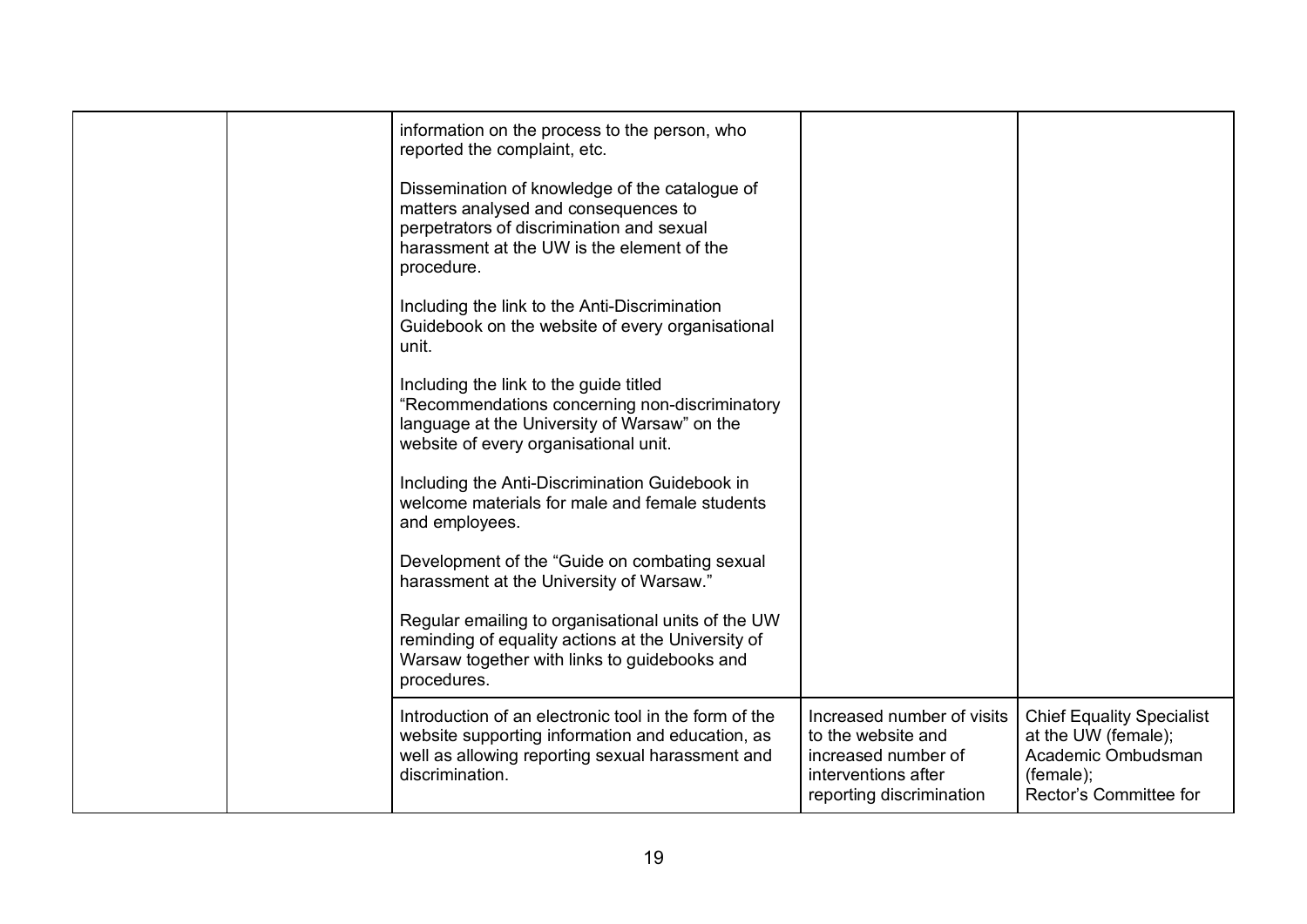|  |                                                                                                                                                                                                                                                                                                                                                            | and sexual harassment.                                                                            | <b>Combating Discrimination</b><br>(Anti-Discrimination<br><b>Committee and Equality</b><br>Committee);<br><b>Disciplinary Committees;</b><br>Chancellor;<br>Representative of the<br>Rector in charge of HR<br>Management<br>Development (female).                |
|--|------------------------------------------------------------------------------------------------------------------------------------------------------------------------------------------------------------------------------------------------------------------------------------------------------------------------------------------------------------|---------------------------------------------------------------------------------------------------|--------------------------------------------------------------------------------------------------------------------------------------------------------------------------------------------------------------------------------------------------------------------|
|  | Introduction of the Code of Ethics of the University<br>of Warsaw.                                                                                                                                                                                                                                                                                         | Adopting the Code in<br>2020.                                                                     | Academic Ombudsman<br>(female);<br><b>Disciplinary Committees;</b><br><b>Chief Equality Specialist</b><br>at the UW (female);<br>Rector's Committee for<br><b>Combating Discrimination</b><br>(Anti-Discrimination<br><b>Committee and Equality</b><br>Committee). |
|  | Introduction of the function of equality<br>representatives at units (see: description),<br>cooperating with the Chief Equality Specialist at the<br>UW (female).                                                                                                                                                                                          | Details of representatives<br>available on websites of<br>units.                                  | <b>Chief Equality Specialist</b><br>at the UW (female);<br>Authorities of faculties and<br>other units.                                                                                                                                                            |
|  | Arranging the "Week for awareness" campaign<br>aimed at highlighting diversity of the university<br>community and encouraging to combat<br>discrimination at various areas. For this reason, the<br>themes of "Weeks" go beyond gender equality and<br>include other dimensions.<br>Themes of "Weeks:"<br>Themes of "Weeks" will focus on combating social | At least two events with<br>40 participants (in total) /<br>per week.<br>Posters + video, events. | <b>Chief Equality Specialist</b><br>at the UW (female);<br>+ Welcome Point<br>+ BON<br>+ scientific circles<br>+ representative in charge<br>of family at the UW;<br><b>Promotion Office;</b>                                                                      |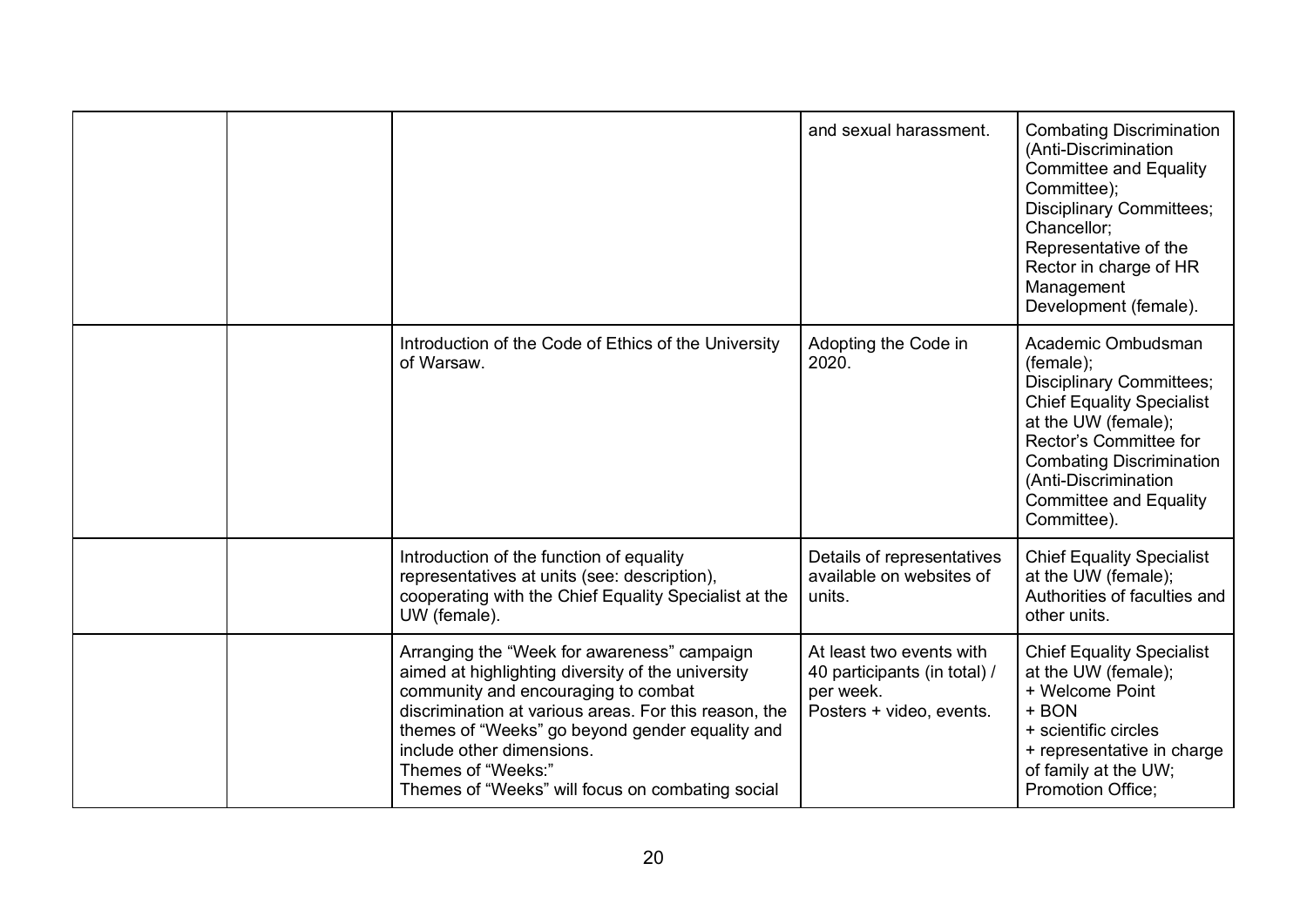|  | problems and emphasising positive phenomena.<br>Examples of themes:<br>- combating gender-based prejudices and<br>supporting women's scientific careers, as well as<br>combining professional work with family life by<br>mans:<br>- combating homophobia and transphobia, Rainbow<br>Week:<br>- development of knowledge and skills related to<br>responding to manifestations of racism at the UW,<br>multiculturalism at the UW;<br>- the UW available to everybody;<br>- combining work and education at the UW with<br>taking care of children. | Press Office.                                           |
|--|------------------------------------------------------------------------------------------------------------------------------------------------------------------------------------------------------------------------------------------------------------------------------------------------------------------------------------------------------------------------------------------------------------------------------------------------------------------------------------------------------------------------------------------------------|---------------------------------------------------------|
|  | Establishing cooperation with other universities/<br>organisations with respect to dissemination of ideas<br>of equality and diversity included in the Gender<br>Equality Plan for the UW.                                                                                                                                                                                                                                                                                                                                                           | <b>Chief Equality Specialist</b><br>at the UW (female). |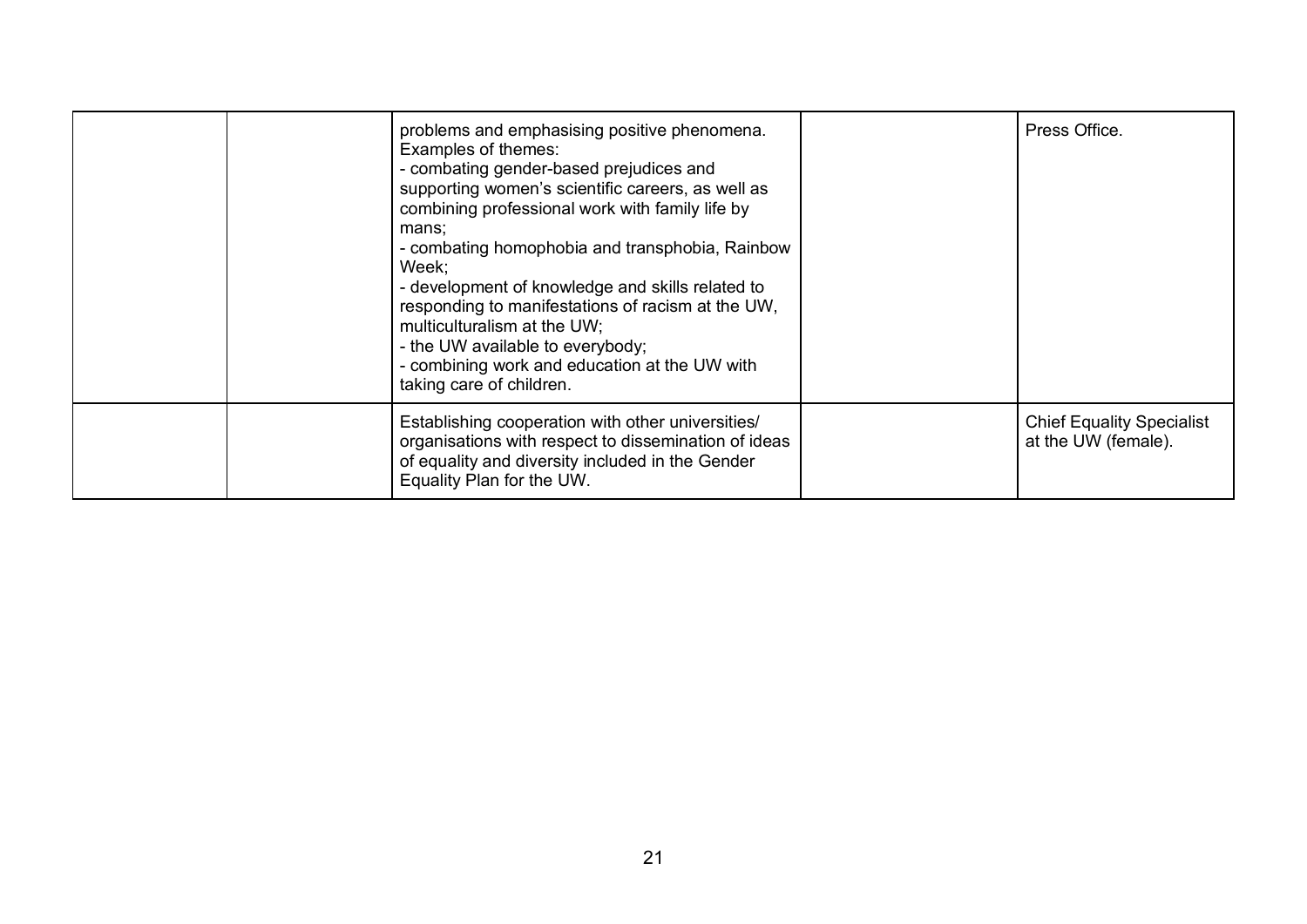# OBJECTIVE 2. SUPPORTING THE DEVELOPMENT OF WOMAN'S SCIENTIFIC CAREERS

| <b>Objective</b>                                                                                                                                                                                                                                         | <b>Male and female target</b><br>employees                                                                     | <b>Action</b>                                                                                                                                                                                                                                                                                                                                                                                                                                                                                                                                  | <b>Ratio</b>                                                                                                                                                                                                        | <b>Responsible person(s)</b>                                                                                                                                                                                                          |
|----------------------------------------------------------------------------------------------------------------------------------------------------------------------------------------------------------------------------------------------------------|----------------------------------------------------------------------------------------------------------------|------------------------------------------------------------------------------------------------------------------------------------------------------------------------------------------------------------------------------------------------------------------------------------------------------------------------------------------------------------------------------------------------------------------------------------------------------------------------------------------------------------------------------------------------|---------------------------------------------------------------------------------------------------------------------------------------------------------------------------------------------------------------------|---------------------------------------------------------------------------------------------------------------------------------------------------------------------------------------------------------------------------------------|
| <b>Supporting the</b><br>development of<br>woman's scientific<br>careers<br>Description: the action<br>is aimed at supporting<br>persons, whose careers<br>slowdown for systemic<br>causes. The action is<br>aimed at combating the<br>women stopping or | Women on research,<br>research and teaching, as<br>well as teaching positions<br>Female doctoral<br>candidates | Networking groups for female doctoral<br>candidates (see: description):<br>- including female doctoral candidates<br>in the network of contacts with male<br>and female researchers, and<br>organisation of lectures with invited<br>female lecturers on careers of women<br>in science, in Poland and all over the<br>world (e.g. managers of international<br>grants at the UW):<br>- setting up a mailing group.                                                                                                                            | Arranging three events a<br>year.                                                                                                                                                                                   | <b>Chief Equality Specialist</b><br>at the UW (female);<br>Doctoral Schools;<br>Office for Doctoral and<br>Post-Qualification<br>Education;<br><b>Research Services Office;</b><br><b>International Research</b><br>Programme Office. |
| giving up at certain<br>stages of scientific<br>career (defence of the<br>doctoral dissertation,<br>promotion to the<br>position of the assistant<br>lecturer, the award of<br>doktor habilitowany<br>degree).                                           |                                                                                                                | Launching the research and<br>development programme for young<br>female research and teaching<br>employees - mentoring (see:<br>description):<br>limitation of the phenomena of<br>women's committeemen loss in the<br>process of the development of<br>scientific career.<br>More detailed analysis of needs of<br>young female employees with respect<br>to support of the scientific career<br>development.<br>Testing the tools, developing<br>methodology and organisational<br>solutions for future development<br>programmes at the UW. | Launching the first edition<br>of the programme for at<br>least 10 persons,<br>establishing the<br>programme board<br>prepared to promote the<br>idea of women's career<br>development in research<br>and teaching. | <b>Chief Equality Specialist</b><br>at the UW (female);<br>Representative of the<br>Rector in charge of HR<br>Management<br>Development (female);<br><b>Office for Personnel</b><br>Affairs.                                          |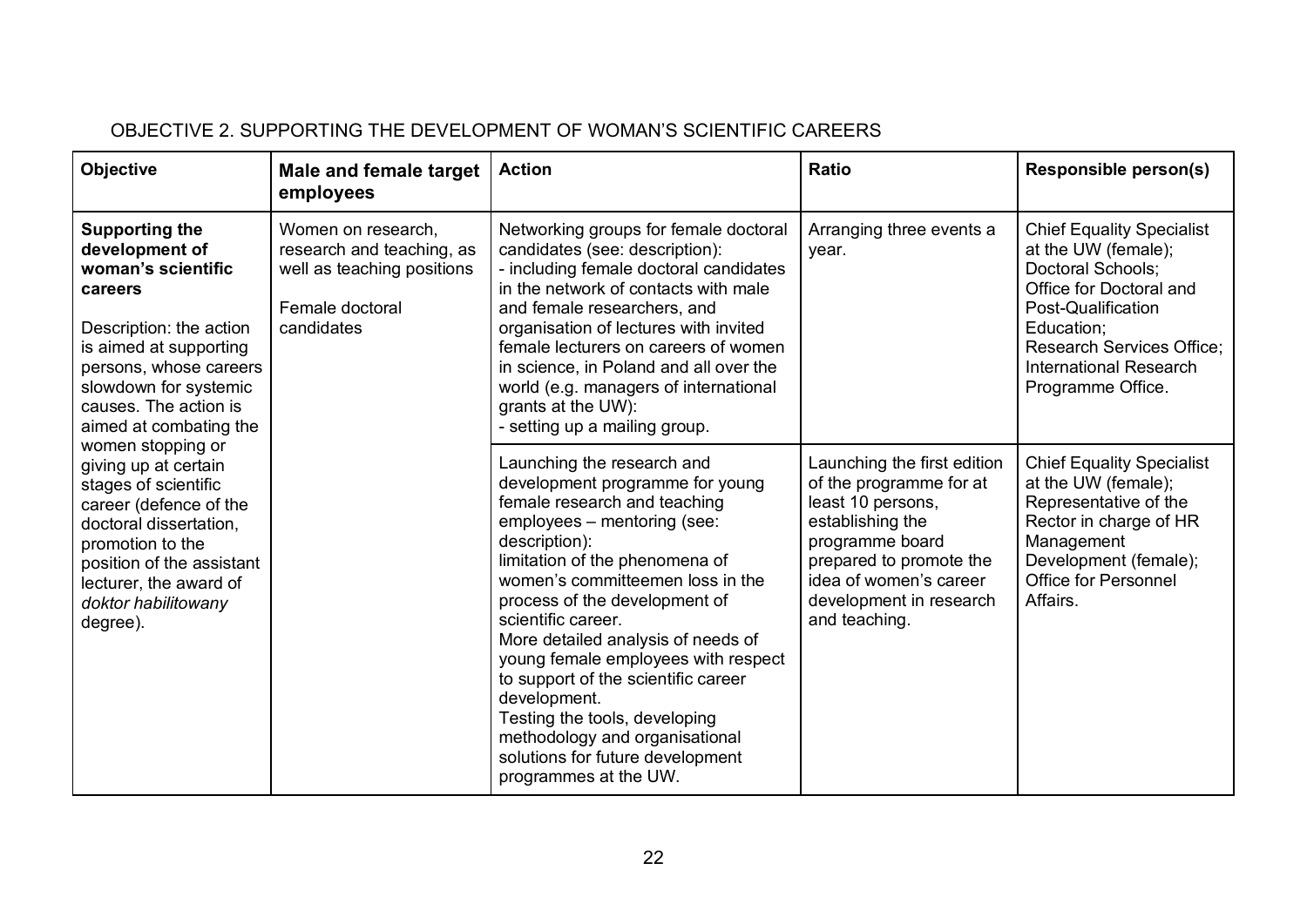|  | Supporting a group of young female<br>research employees in the<br>development of scientific and teaching<br>careers in cooperation with male and<br>female mentors.<br>Promotion of the idea of young talent<br>development in the area of research<br>and teaching at the UE. |                                                                                                                                                                                                               |                                                                                             |
|--|---------------------------------------------------------------------------------------------------------------------------------------------------------------------------------------------------------------------------------------------------------------------------------|---------------------------------------------------------------------------------------------------------------------------------------------------------------------------------------------------------------|---------------------------------------------------------------------------------------------|
|  | Popularisation of good practices<br>related to supporting women's<br>careers, applied at faculties and units<br>- transfer of information on solutions<br>used at organisational units to the<br><b>Chief Equality Specialist.</b>                                              | Regular publication on<br>www.rownowazni.uw.edu.<br>pl.                                                                                                                                                       | Organisational units;<br><b>Chief Equality Specialist</b><br>at the UW (female).            |
|  | Systematic monitoring of participation<br>of women and men in contests for<br>grants, projects and financial support +<br>publications.                                                                                                                                         | Equalization of the<br>percentage of applications<br>for grants submitted by<br>women and man,<br>increasing the<br>participation of female<br>researchers at an early<br>stage of their career in<br>grants. | <b>Research Services Office;</b><br><b>Chief Equality Specialist</b><br>at the UW (female). |
|  | Doctoral Schools gathering statistical<br>data on starting doctoral dissertation<br>procedures and defence of doctoral<br>dissertation by gender, and submitting<br>these data to the Chief Equality<br>Specialist at the UW.                                                   | Equalization of the<br>percentage of men and<br>women starting doctoral<br>dissertation procedures<br>and defending their<br>doctoral dissertations.                                                          | <b>Doctoral Schools:</b><br><b>Chief Equality Specialist</b><br>at the UW (female).         |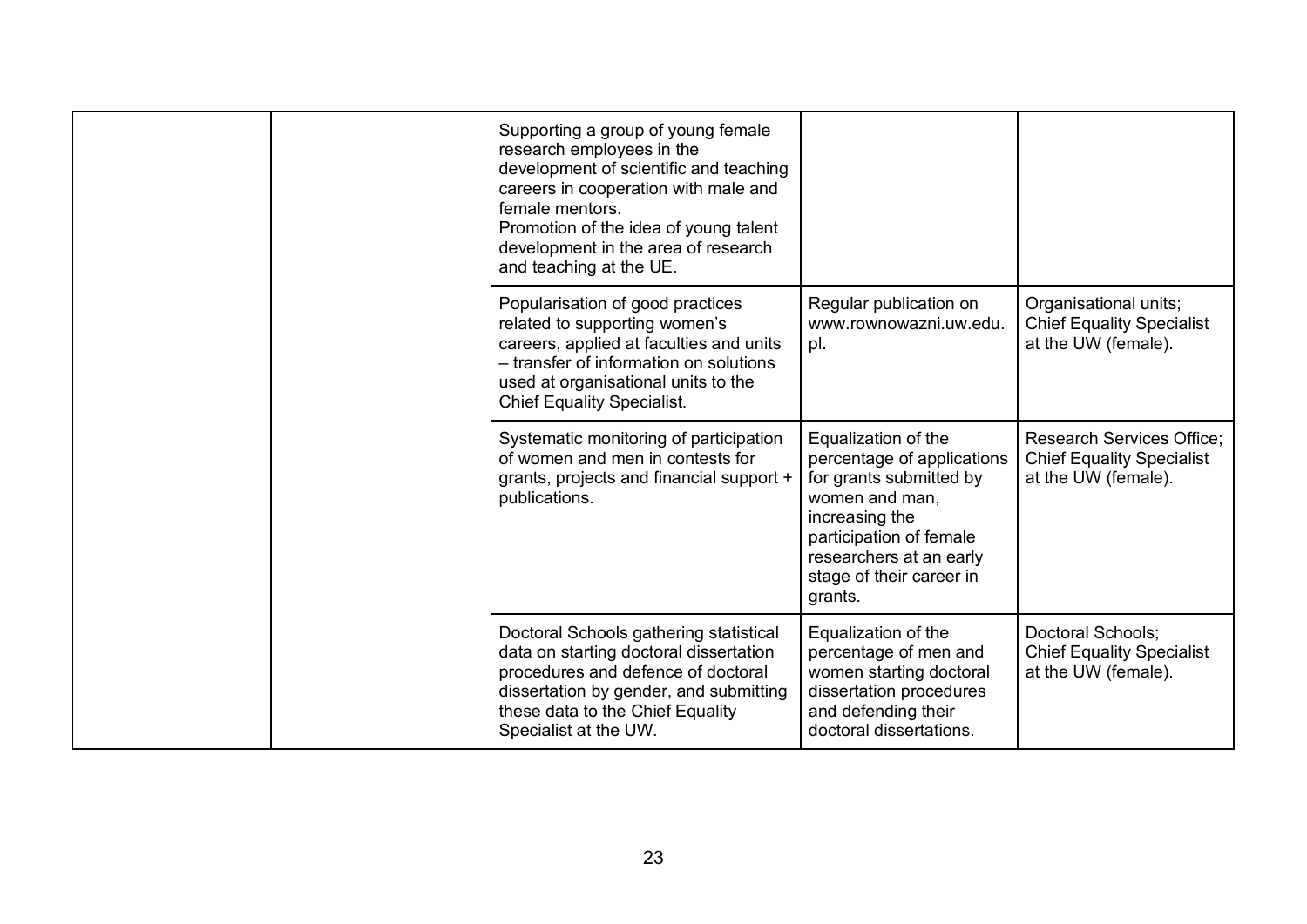# OBJECTIVE 3. ENSURING GENDER EQUALITY IN RECRUITMENT OF FEMALE AND MALE EMPLOYEES, AND IN DOCTORAL **SCHOOLS**

| <b>Objective</b>                                                                                                                                                                                                               | Male and female target<br>employees                                                                            | <b>Action</b>                                                                                                                                                                                                                                                                                                                                                                                                                                                                                                                                                                                                                                                                                                                                                                                                                        | <b>Ratio</b>                                               | <b>Responsible person(s)</b>                                                                                                                                                                                                      |
|--------------------------------------------------------------------------------------------------------------------------------------------------------------------------------------------------------------------------------|----------------------------------------------------------------------------------------------------------------|--------------------------------------------------------------------------------------------------------------------------------------------------------------------------------------------------------------------------------------------------------------------------------------------------------------------------------------------------------------------------------------------------------------------------------------------------------------------------------------------------------------------------------------------------------------------------------------------------------------------------------------------------------------------------------------------------------------------------------------------------------------------------------------------------------------------------------------|------------------------------------------------------------|-----------------------------------------------------------------------------------------------------------------------------------------------------------------------------------------------------------------------------------|
| <b>Gender equality in</b><br>recruitment of female<br>and male employees,<br>and in doctoral<br>schools<br><b>Talent acquisition</b><br>taking into account<br>sex<br>underrepresentation<br>in particular areas of<br>science | Candidates to work at<br>the University of Warsaw<br>- research positions<br>Candidates to doctoral<br>schools | Using good practices, soft instruments<br>(incentives) in the case of<br>underrepresented sex:<br>promotional campaign, appropriate<br>language, visualization promoting<br>women starting scientific careers in<br>masculinized areas and men $-$ in<br>feminized areas:<br>providing information on the<br>contest to the widest possible<br>group of potential male and female<br>candidates, taking into account<br>gender $-$<br>active search for female<br>candidates for positions in<br>masculinized areas and male<br>candidates in feminized areas;<br>recruitment announcements<br>including: transparent criteria, clear<br>guidelines for the evaluation of<br>achievements, disclosure of<br>applications, possible consultation<br>with male and female external<br>experts.<br>In the case of candidates having the | Campaign launched by<br>2023.<br>No contest with more than | <b>Chief Equality Specialist</b><br>at the UW (female)<br>in cooperation with the<br><b>Office for Personnel</b><br><b>Affairs and Doctoral</b><br>Schools:<br><b>Office for Personnel</b><br>Affairs.<br>Persons responsible for |
|                                                                                                                                                                                                                                |                                                                                                                | same qualifications, it is suggested to<br>selected the person of                                                                                                                                                                                                                                                                                                                                                                                                                                                                                                                                                                                                                                                                                                                                                                    | one candidate and only<br>candidates of one gender         | recruitment at<br>organisational units;                                                                                                                                                                                           |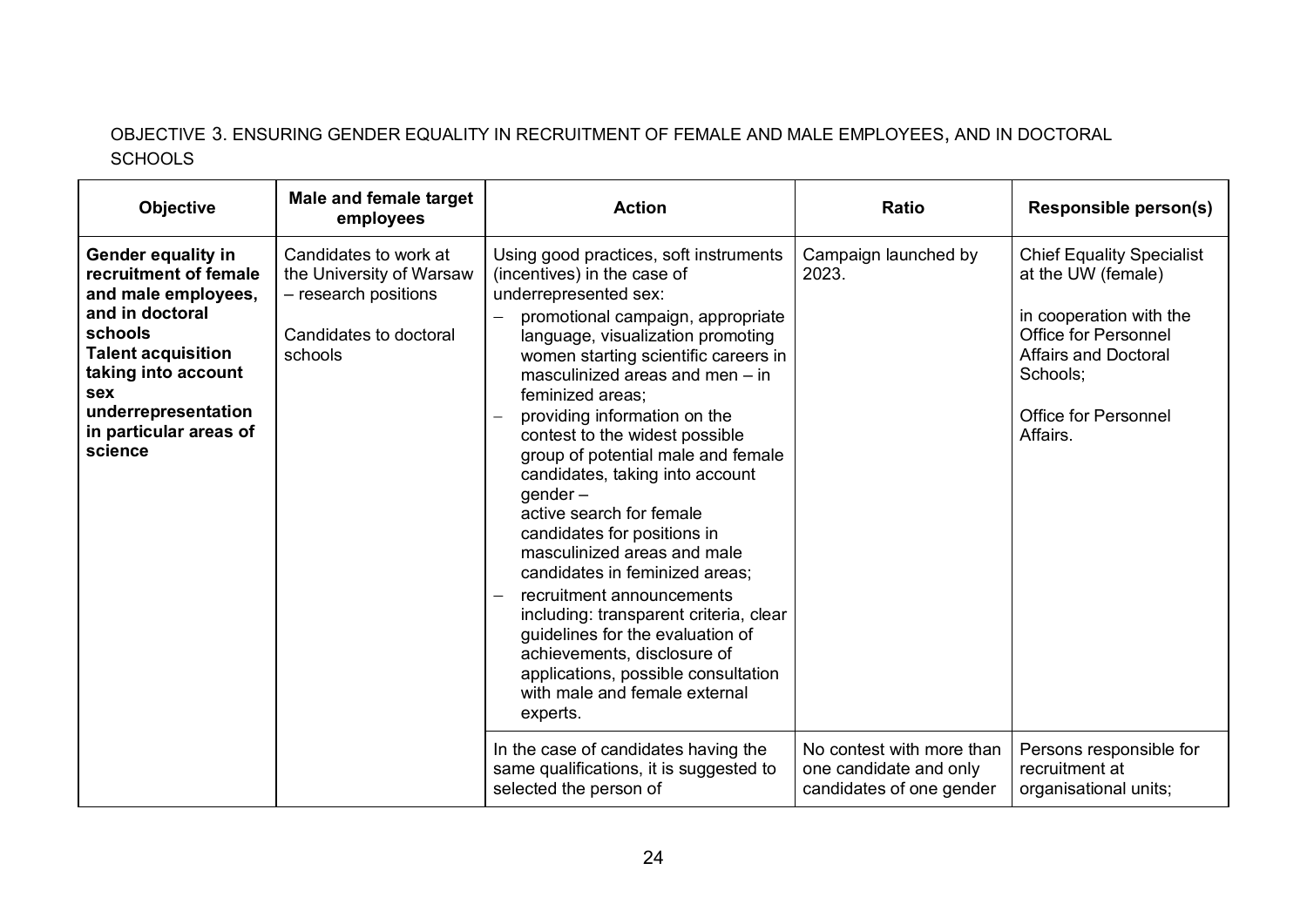|  | underrepresented sex/from<br>underrepresented group.<br>To this end, it is necessary to:<br>draw up a clear procedure;<br>obtain acceptance of and support<br>for the implementation of the<br>procedure at certain units;<br>- dissemination of information on<br>recruitment principles - taking into<br>account the affirmative action -<br>together with the recruitment<br>announcement, in order to ensure that<br>everybody is aware of the principles<br>from the very beginning. | at particular units.<br>In 2021: the gender<br>proportion of candidates<br>of at least 2:1, aimed at<br>1:1 at the level of the<br>University and<br>organisational units. | <b>Chief Equality Specialist</b><br>at the UW (female) $-$<br>consultations.                                                                     |
|--|-------------------------------------------------------------------------------------------------------------------------------------------------------------------------------------------------------------------------------------------------------------------------------------------------------------------------------------------------------------------------------------------------------------------------------------------------------------------------------------------|----------------------------------------------------------------------------------------------------------------------------------------------------------------------------|--------------------------------------------------------------------------------------------------------------------------------------------------|
|  | Gender-balanced contest and other<br>committees or committees comprising<br>representatives of both genders -<br>development of guidelines.                                                                                                                                                                                                                                                                                                                                               | Report after 2 years from<br>the implementation.                                                                                                                           | Persons responsible for<br>recruitment at<br>organisational units;<br><b>Chief Equality Specialist</b><br>at the UW (female) -<br>consultations. |
|  | The contest committee should be<br>chaired by men and women alternately<br>(change after every term of office).                                                                                                                                                                                                                                                                                                                                                                           | In the years 2020-2021, a<br>half of chairpersons<br>should be men and a half<br>- women.                                                                                  | Persons responsible for<br>recruitment at<br>organisational units.                                                                               |
|  | Cooperation between recruitment/<br>contest committees and the Equality<br>Observatory at the UW. Gathering and<br>publishing statistical data on the<br>number of candidates and persons<br>selected by gender, taking into<br>account the specifics of the area.                                                                                                                                                                                                                        | Data published on an<br>annual basis.                                                                                                                                      | <b>Recruitment Committees;</b><br>Equality Observatory.                                                                                          |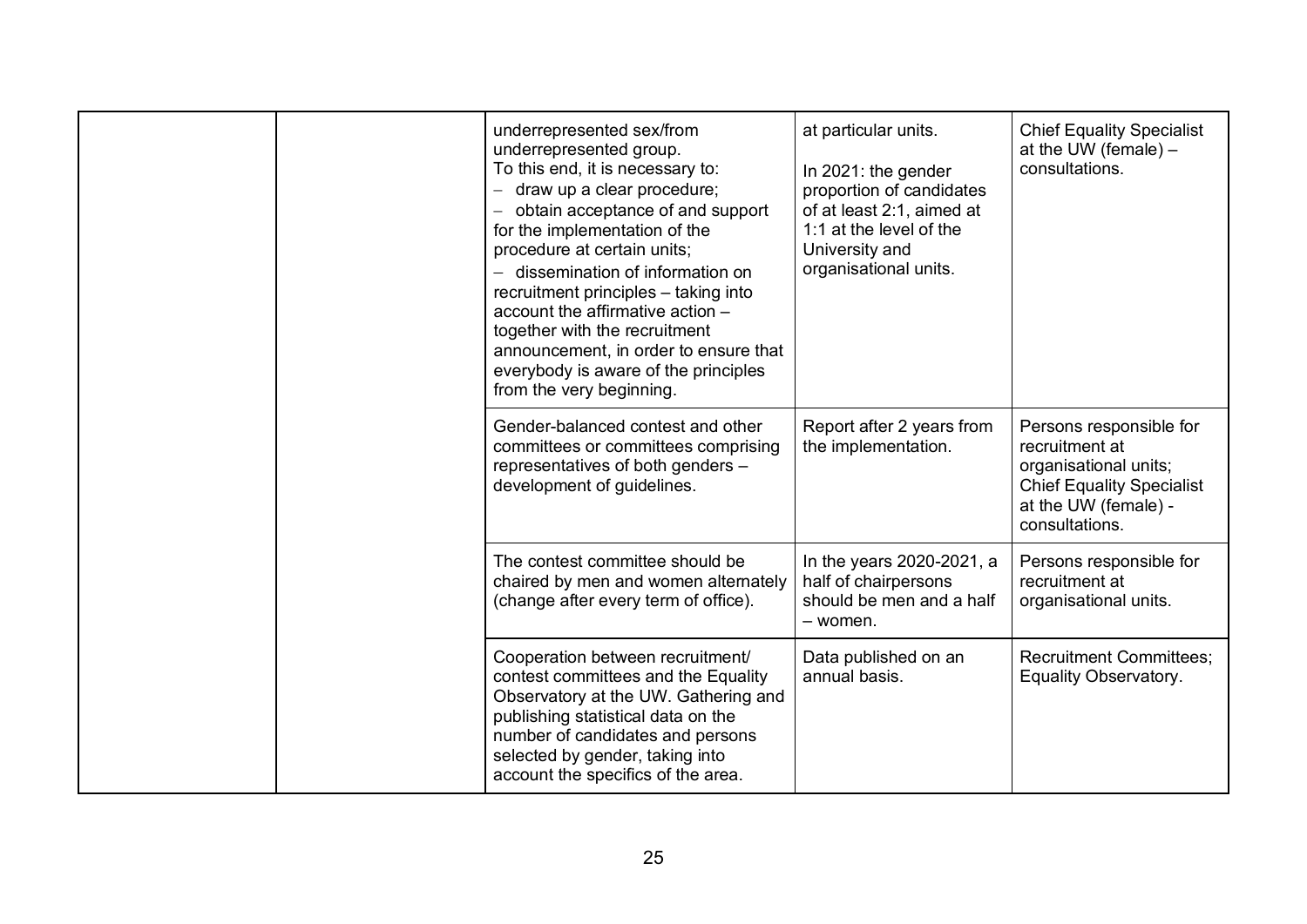|  | Development of the standardised<br>questionnaire for the evaluation of<br>female and male candidates, taking<br>into account discrimination prevention<br>and diversity actions, or preparation of<br>qualification interview scenarios.<br>Development of the standardised<br>periodic evaluation form.<br>Drawing up announcements targeted<br>at male and female candidates for<br>work, to doctoral schools and study,<br>emphasising equality actions at the<br>UW.                                                                                             | 100% of announcement<br>prepared in accordance<br>with the questionnaire<br>guidelines. | <b>Chief Equality Specialist</b><br>at the UW (female);<br><b>Office for Personnel</b><br>Affairs;<br>Doctoral Schools;<br>Office for Student Affairs. |
|--|----------------------------------------------------------------------------------------------------------------------------------------------------------------------------------------------------------------------------------------------------------------------------------------------------------------------------------------------------------------------------------------------------------------------------------------------------------------------------------------------------------------------------------------------------------------------|-----------------------------------------------------------------------------------------|--------------------------------------------------------------------------------------------------------------------------------------------------------|
|  | Development of the policy of<br>remuneration and other employee<br>benefits transparently determining<br>principles of remuneration at particular<br>positions.<br>Monitoring of remunerations and other<br>employee benefits taking into account<br>the gender criterion and the criterion of<br>employment based on flexible<br>employment forms and/or flexible<br>working time.<br>Male/female employees of the UW<br>employed on the same positions<br>and/or with similar scopes of tasks and<br>duties and employment terms receive<br>similar remunerations. | Reports on the Gender<br>Pay Gap issued every two<br>years.                             | Equality Observatory;<br><b>Chief Equality Specialist</b><br>at the UW (female);<br><b>Office for Personnel</b><br>Affairs.                            |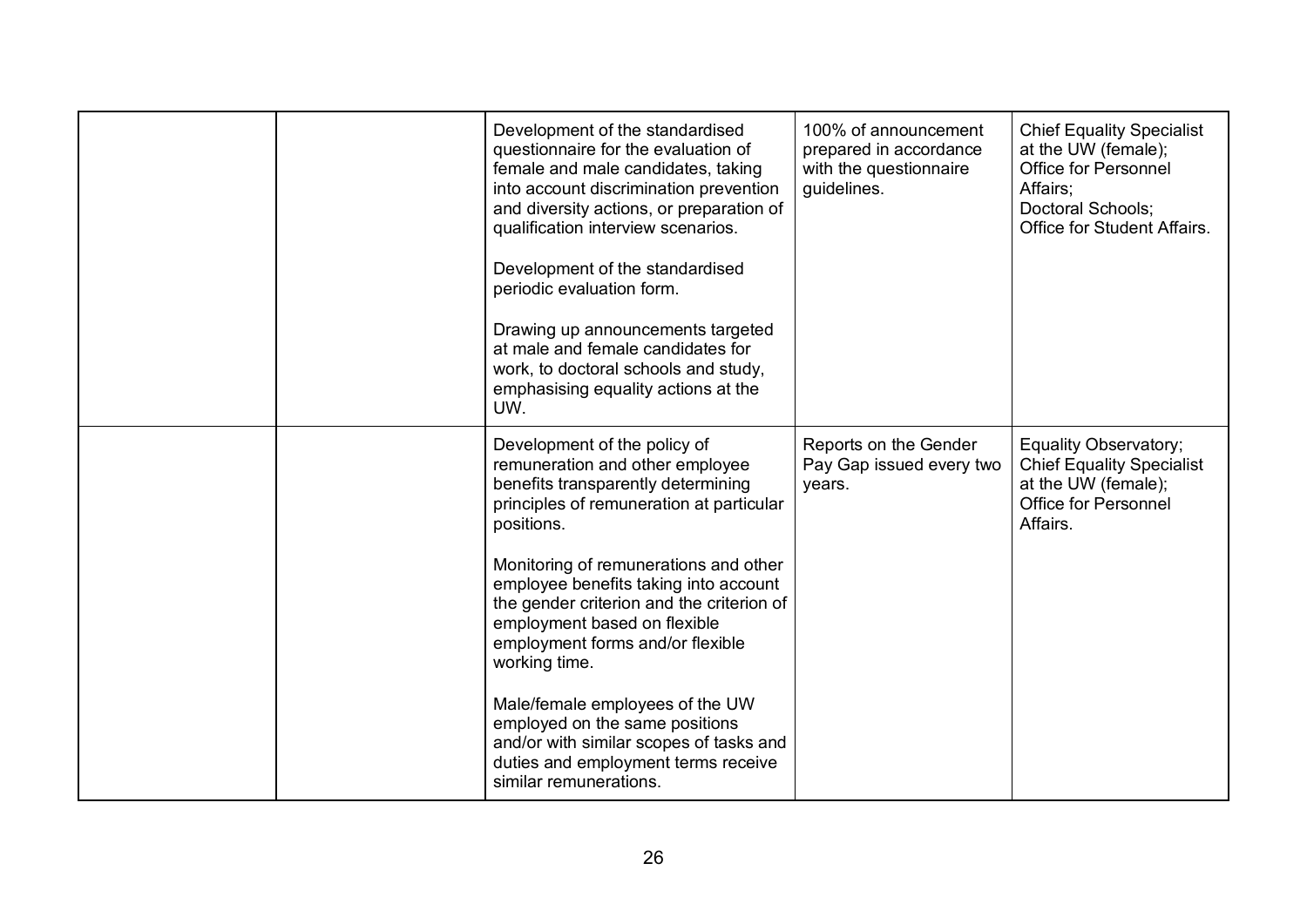| <b>Objective</b>                                                                                                                                                                 | <b>Male and female</b><br>target<br>employees | <b>Action</b>                                                                                                                                                                                                                                                                                                                                                                                                                                                                                                                 | <b>Ratio</b>                                                                                                                                              | <b>Responsible</b><br>person(s)                                                             |
|----------------------------------------------------------------------------------------------------------------------------------------------------------------------------------|-----------------------------------------------|-------------------------------------------------------------------------------------------------------------------------------------------------------------------------------------------------------------------------------------------------------------------------------------------------------------------------------------------------------------------------------------------------------------------------------------------------------------------------------------------------------------------------------|-----------------------------------------------------------------------------------------------------------------------------------------------------------|---------------------------------------------------------------------------------------------|
| <b>Solutions that</b><br>Persons working<br>and studying at<br>support<br>the UW, male and<br>combining work<br>female doctoral<br>or study and<br>family life are<br>candidates |                                               | Separation of the scope of activities pertaining to<br>combining work or study with family life and UW<br>activity areas in this respect.                                                                                                                                                                                                                                                                                                                                                                                     | Appointing a<br>representative in charge<br>of family at the UW<br>(female or male) (see:<br>description).                                                | <b>Chief Equality Specialist</b><br>at the UW (female);<br>Office for Personnel<br>Affairs. |
| available at the<br><b>University</b>                                                                                                                                            |                                               | Development of the care infrastructure at the<br>University:<br>extending the offer of the university day care<br>centre at Karowa St. by increasing the number of<br>places;<br>developing a plan to establish a day care centre or<br>kindergarten on the Ochota Campus, as part of the<br><b>Excellence Initiative:</b><br>developing a plan to establish an hourly care point<br>for children, open during school hours on a selected<br>campus (Śródmieście, Ochota or Służew), as part of<br>the Excellence Initiative. | Increase in the number of<br>children of employees,<br>female doctoral<br>candidates and female<br>students looked after by<br>care facilities of the UW. | Representative in<br>charge of family;<br>Social Support Office;<br>Economic Office.        |
|                                                                                                                                                                                  |                                               | Formulating recommendations with respect to hours of<br>meetings of Scientific Councils, Teaching Councils and<br>Faculty Councils supporting work and family life<br>balance.                                                                                                                                                                                                                                                                                                                                                | Recommendations sent to<br>all faculties, teaching<br>departments and<br><b>Scientific Councils.</b>                                                      | Representative in<br>charge of family.                                                      |
|                                                                                                                                                                                  |                                               | The periodic evaluation form includes the "care duties"<br>- in cooperation with the representative in charge of<br>family.<br>Making amendments to the periodic evaluation form                                                                                                                                                                                                                                                                                                                                              | Introduction of the form by<br>2022.                                                                                                                      | Representative in<br>charge of family;<br><b>Office for Personnel</b><br>Affairs.           |

# OBJECTIVE 4. EASIER COMBINATION OF WORK AND FAMILY LIFE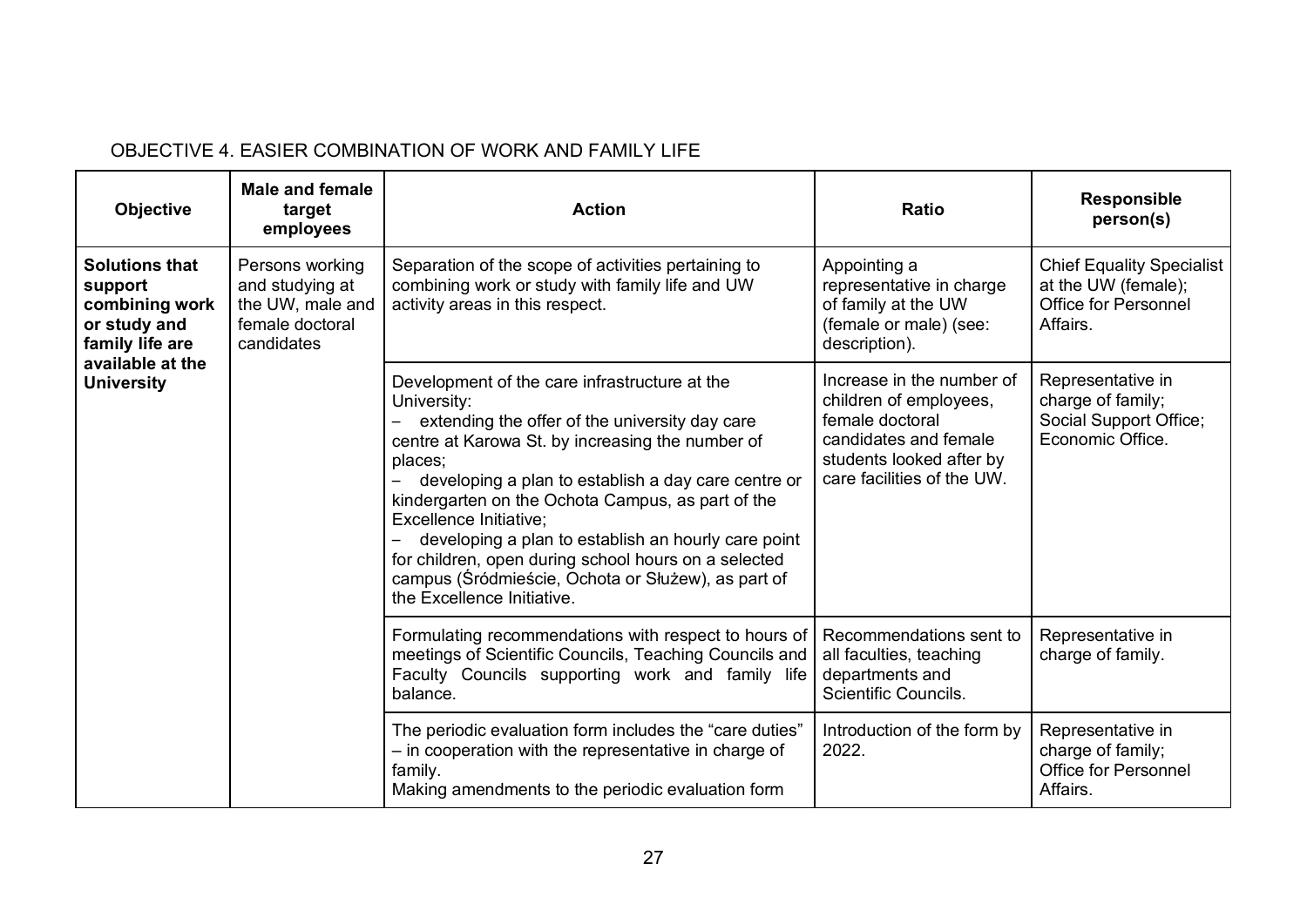|  | allowing noting that important external circumstances<br>affected the achievement of previously assumed<br>research goals and proposing the method of achieving<br>these goals in such a situation.<br>Important external circumstances can include care<br>duties (taking care of children, taking care of sick<br>relatives, taking care of elders).<br>Completing this section of the form shall be facultative. |                                                                                                                                                         |                                                                 |
|--|---------------------------------------------------------------------------------------------------------------------------------------------------------------------------------------------------------------------------------------------------------------------------------------------------------------------------------------------------------------------------------------------------------------------|---------------------------------------------------------------------------------------------------------------------------------------------------------|-----------------------------------------------------------------|
|  | Introducing home office opportunities and flexible<br>working hours for male and female administrative<br>employees. Introduction of an individual work<br>schedule, task-based working time and other flexible<br>forms allowing combining work and family life.                                                                                                                                                   |                                                                                                                                                         | Organisational units.                                           |
|  | Diagnosis of needs of persons coming back to<br>research and teaching work after parental leave, with<br>respect to the support from the university.                                                                                                                                                                                                                                                                | Carrying out consultations<br>and surveys; publishing<br>results by 2023 as part of<br>works related to the next<br>Gender Equality Plan for<br>the UW. | Equality Observatory;<br>Representative in<br>charge of family. |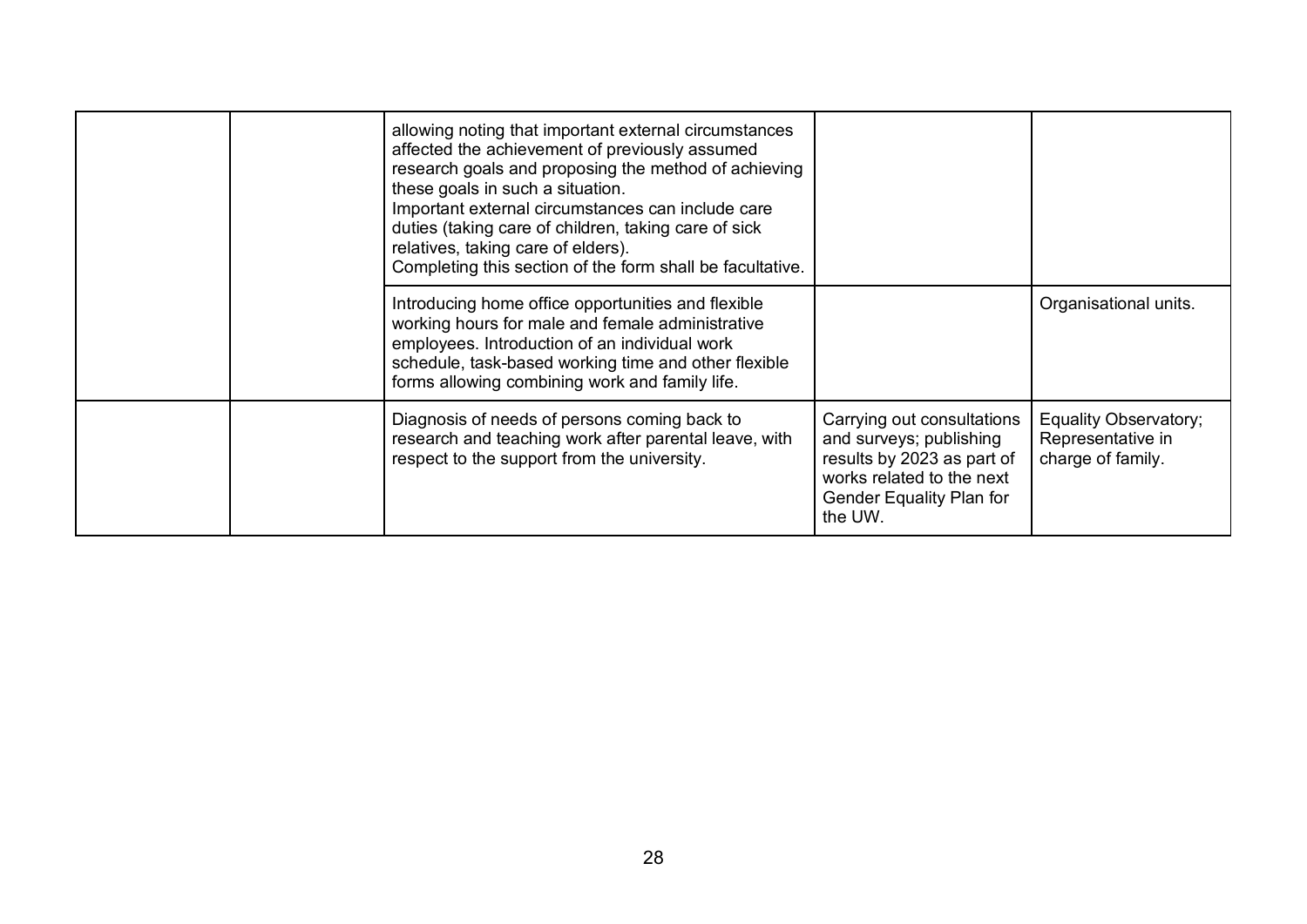### OBJECTIVE 5. INCREASING BALANCED SEX REPRESENTATION WITH RESPECT TO CHAIRPERSONS OF FACULTY AND UNIVERSITY COMMITTEES, MANAGEMENT, EXPERT AND REVIEWER TEAMS, AND CHAIRPERSONS OF SCIENTIFIC AND POPULARISATION EVENTS

| <b>Objective</b>                                                                                                                                                                                                                                                                                               | Male and female target<br>employees                                                                                    | <b>Action</b>                                                                                                                                                                                                                                                           | <b>Ratio</b>                                                | <b>Responsible</b><br>person(s)                                                                                     |
|----------------------------------------------------------------------------------------------------------------------------------------------------------------------------------------------------------------------------------------------------------------------------------------------------------------|------------------------------------------------------------------------------------------------------------------------|-------------------------------------------------------------------------------------------------------------------------------------------------------------------------------------------------------------------------------------------------------------------------|-------------------------------------------------------------|---------------------------------------------------------------------------------------------------------------------|
| Balanced gender<br>representation and men<br>and women acting as<br>chairpersons of:<br>female doctoral<br>projects and scientific<br>and popularisation<br>female students.<br>events held at the UW;<br>expert and reviewer<br>committees and teams;<br>faculty and university<br>committees.<br>management. | UW community, with<br>special consideration of<br>research and teaching<br>employees, male and<br>candidates, male and | Formulating recommendations with<br>respect to balanced gender<br>representation at events arranged at<br>the UW, expert and reviewer<br>committees, faculty and university<br>committees and management, as well<br>as popularising them at the level of all<br>units. | Implementation of<br>guidelines by 2022.                    | <b>Chief Equality</b><br>Specialist at the UW<br>(female).                                                          |
|                                                                                                                                                                                                                                                                                                                |                                                                                                                        | Formulating and implementing<br>guidelines on percentage<br>representation of women and men in<br>expert, reviewer and examination<br>teams and committees.                                                                                                             | Reaching at last 40%<br>share of women by 2023.             | <b>Chief Equality</b><br>Specialist at the UW<br>(female) in cooperation<br>with Discipline<br>Scientific Councils. |
|                                                                                                                                                                                                                                                                                                                |                                                                                                                        | Formulating and implementing<br>guidelines on appointing both women<br>and men as chairpersons of decision-<br>making authorities.                                                                                                                                      | Reaching at last 40%<br>share of women by 2023.             | Organisational units in<br>cooperation with the<br><b>Chief Equality</b><br>Specialist at the UW<br>(female).       |
|                                                                                                                                                                                                                                                                                                                |                                                                                                                        | Co-financing scientific and popular<br>science events by units of the UW:                                                                                                                                                                                               | Introducing the form in<br>organisational units by<br>2023. | <b>Chief Equality</b><br>Specialist at the UW<br>(female).                                                          |
|                                                                                                                                                                                                                                                                                                                |                                                                                                                        | Gathering data on the percentage of<br>men and women in organisation<br>committees and groups preparing                                                                                                                                                                 |                                                             |                                                                                                                     |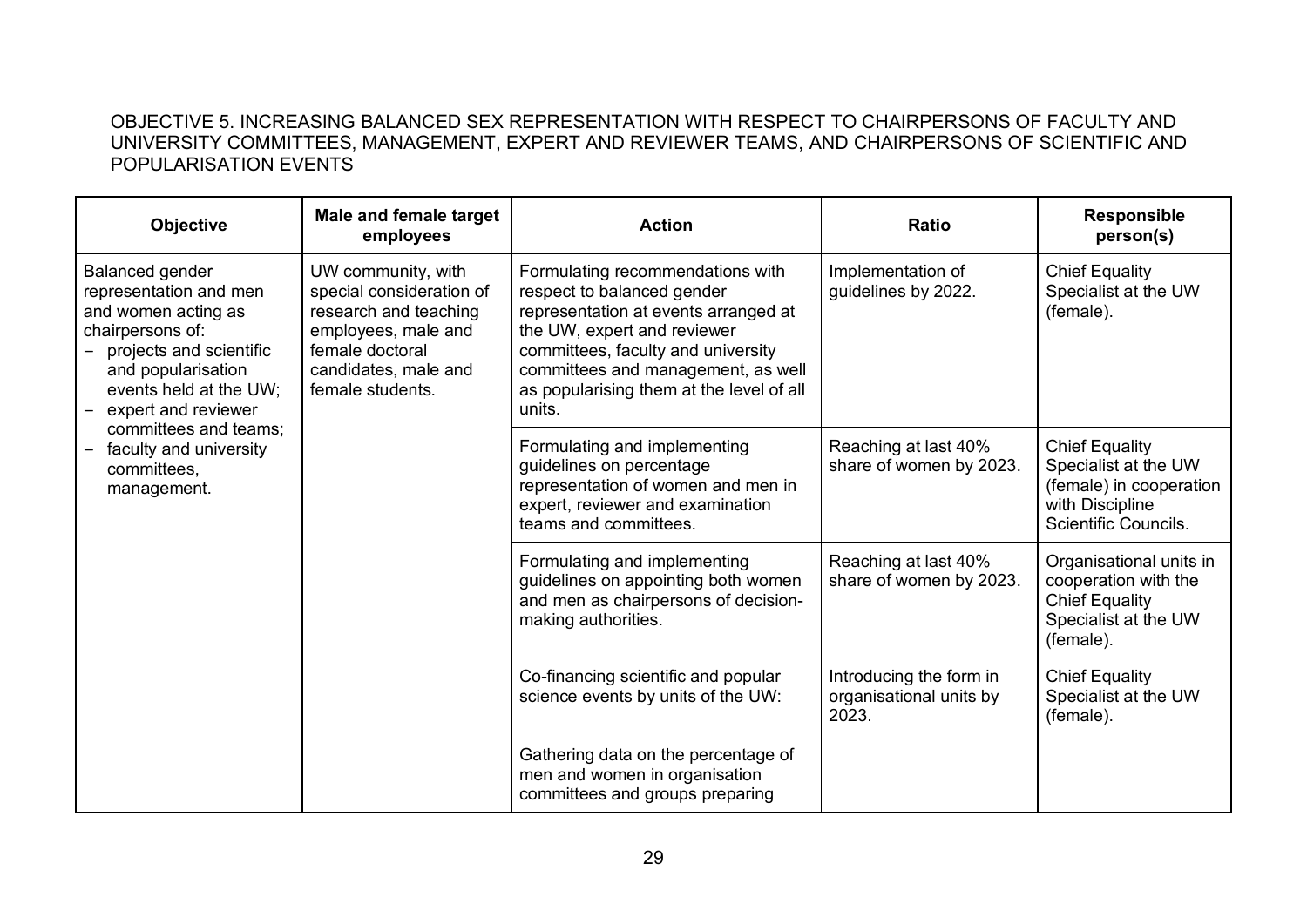| events, and in presentation<br>programmes.<br>Based thereon, preparing<br>recommendations pertaining to gender<br>equality in organisation of such events<br>and activities aimed at ensuring<br>balanced gender representation.<br>Drawing up a form for co-financing of<br>events held at the UW including a<br>section with information on gender<br>proportions of panel participants,<br>organisers, persons cooperating with<br>respect to organisation. This<br>information will be one of the<br>evaluation criteria. |                       |
|-------------------------------------------------------------------------------------------------------------------------------------------------------------------------------------------------------------------------------------------------------------------------------------------------------------------------------------------------------------------------------------------------------------------------------------------------------------------------------------------------------------------------------|-----------------------|
| Establishing the database pertaining<br>of the aforementioned actions by the<br>Equality Observatory, publishing<br>aggregated results on<br>www.rownowazni.uw.edu.pl                                                                                                                                                                                                                                                                                                                                                         | Equality Observatory. |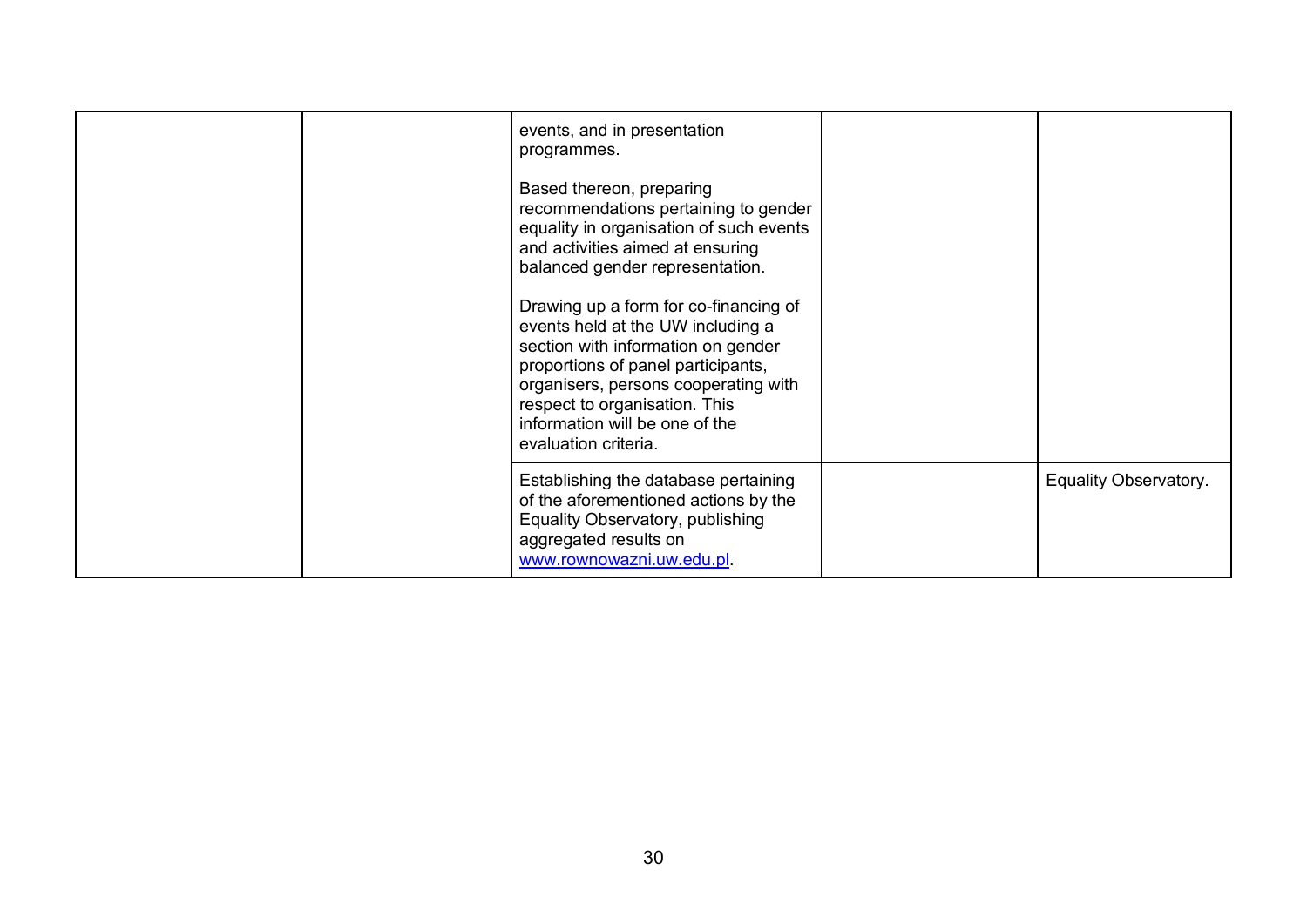### **DESCRIPTION**

### NETWORKING GROUPS FOR FEMALE DOCTORAL CANDIDATES

Including female doctoral candidates in the network of contacts with male and female researchers, and organisation of lectures with invited female lecturers on careers of women in science, in Poland and all over the world (e.g. managers of international grants at the UW):

- arranging 3 "networking breakfasts" during the academic year, to which female doctoral candidates as well as male and female researchers representing various disciplines will be invited, including lectures by invited guests. Such a formula will allow establishing valuable contacts in a less formal way, sharing experiences, providing advice and substantive support, and will also ensure the integration of female doctoral candidates from various faculties. This action will generate synergies – it will strengthen female doctoral candidates, integrate the academic community and increase the external visibility of good university practices.

In addition to "networking breakfasts," female doctoral candidates will communicate with one another, on an ongoing basis, based on the mailing list administered in cooperation with the Chief Equality Specialist at the University.

The action is broad and open in order to counteract the phenomenon of "skimming," i.e. recognising and awarding people who have sufficient achievements and assertiveness. It is focused on strengthening female doctoral candidates and providing them with knowledge about publishing strategies, methods of applying for grants, business trips abroad, which will be useful at later stages of their scientific career. The action will allow selecting equality ambassadors in the doctoral candidate self-government. The action is taken in connection with the Career Development Strategy prepared by the Office for Personnel Affairs and in cooperation with units and Doctoral **Schools** 

### PROGRAMME FOR FEMALE RESEARCHERS

The objective of this action for young female teaching and research employees is to counteract the phenomenon of the loss of women's commitment in the course of the scientific career development (women account for just 1/3 of people holding the highest academic positions at the University), a closer examination of barriers to the development of women's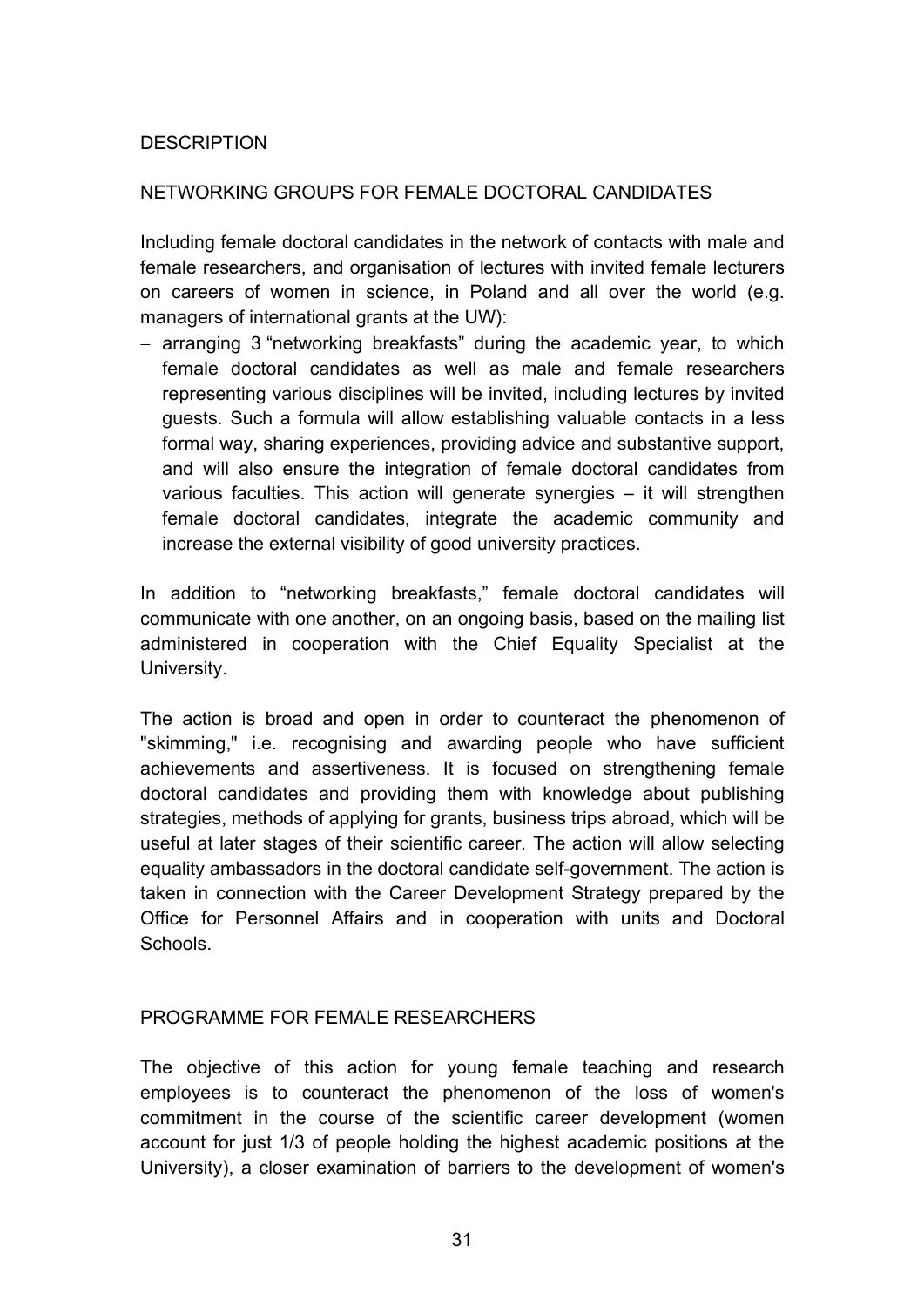careers and needs of young female employees in this respect, development of methodology and organizational solutions for future development programs at the University addressed to this group of employees, support for a group of participants in the development of a scientific and teaching career, promoting the idea of developing young talents in the area of science and teaching at the University.

The action comprises 2 editions of a research and development mentoring program for young female researchers. 15 young female research and teaching employees of the University will participate in each of 2 editions of the programme.

Candidates will be selected based on the following criteria: scientific and/or teaching career development idea and motivation, research potential, general potential (results obtained during the evaluation of the potential will constitute a benchmark for the subsequent assistance provided to the participants and evaluation of the program effectiveness). The planned evaluation method is the Development Centre session.

The program will be implemented under the supervision of the Program Council defining the detailed selection criteria, the final shape of the program and evaluating program participants. The programme will include:

- support of male and female mentors in career planning and building relationships in the scientific community;
- career counselling with respect to the development of a scientific career;
- support with respect to the preparation of participants' websites (promotion of professional achievements in 2 language versions) and website positioning;
- development of competences during workshops (2 sessions a year) and individual coaching (6 sessions per person);
- scholarships for covering costs of childcare for the programme participants (in accordance with their needs, scholarship for maximum 12 months per participant).

Male and female mentors are not and mentors are not supervisors in the doctoral dissertation procedure of participants.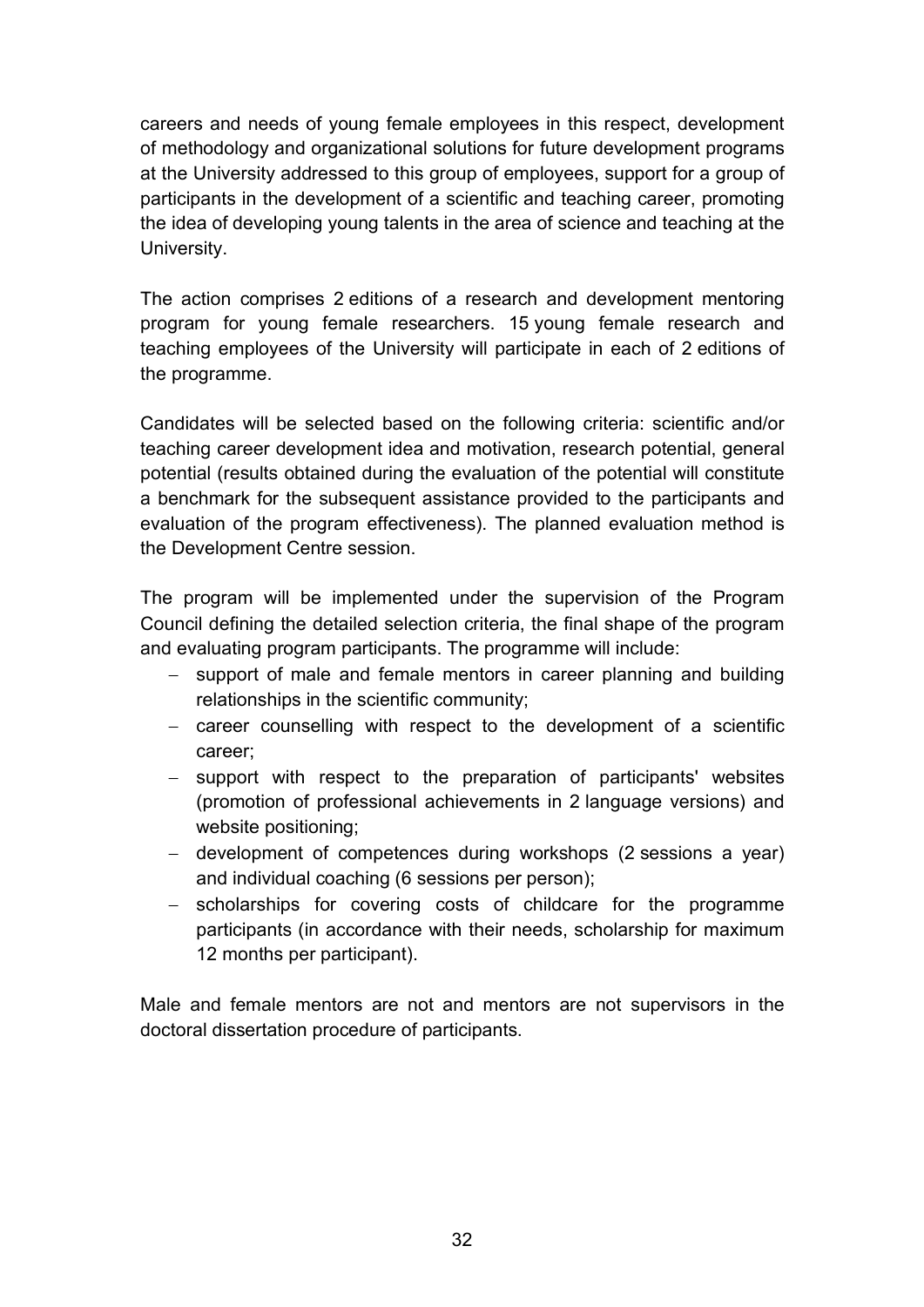| <b>ANTI-DISCRIMINATION AND ANTI-MOBBING DIVISION:</b><br>responding, support, implementation of the anti-discrimination and anti-mobbing procedure |                                                                                                                            |                                                                                                                                                                                                                                                                                                                                                                                                                                                |                                                                                                                                                                                                                           |  |  |
|----------------------------------------------------------------------------------------------------------------------------------------------------|----------------------------------------------------------------------------------------------------------------------------|------------------------------------------------------------------------------------------------------------------------------------------------------------------------------------------------------------------------------------------------------------------------------------------------------------------------------------------------------------------------------------------------------------------------------------------------|---------------------------------------------------------------------------------------------------------------------------------------------------------------------------------------------------------------------------|--|--|
| Name of the entity                                                                                                                                 | <b>Key activity</b><br>assumptions                                                                                         | Scope of tasks included in objectives<br>of the entity                                                                                                                                                                                                                                                                                                                                                                                         | <b>Relationships between entities</b>                                                                                                                                                                                     |  |  |
| Academic Ombudsman in<br>charge of student and<br>employee affairs                                                                                 | Conflict solving, analysis<br>and explaining cases,<br>intervention in the case of<br>breaches of the law or<br>procedures | supporting employees and students<br>conflict solving;<br>ensuring fair and honest treatment of<br>members of the academic community;<br>providing support in solving problems<br>caused by mobbing;<br>intervention and support in case of<br>discrimination or harassment (soft track);<br>support with respect to other problems<br>related to the university and its<br>community that could not be solved<br>through standard procedures. | Possible transfer to:<br>Anti-Mobbing Coordinator;<br><b>Equality Coordinator;</b><br>CRSIK.<br>Cooperates with the Equality<br>Specialist/Equality Coordinator,<br>Equality Committee, CRSiK, BON,<br>CPP, Legal Clinic. |  |  |
| <b>Anti-Mobbing Committee</b>                                                                                                                      | Carrying out explanatory<br>proceedings and issuing<br>opinions with respect to<br>charges of mobbing                      | combating mobbing and its<br>consequences;<br>examining cases reported by the<br>coordinator;<br>issuing opinions with respect to charges<br>of mobbing.                                                                                                                                                                                                                                                                                       | Issues an opinion that is submitted<br>to the Rector.<br>Can transfer the case to CRSiK.<br>Cooperates with the Anti-Mobbing<br>Coordinator.                                                                              |  |  |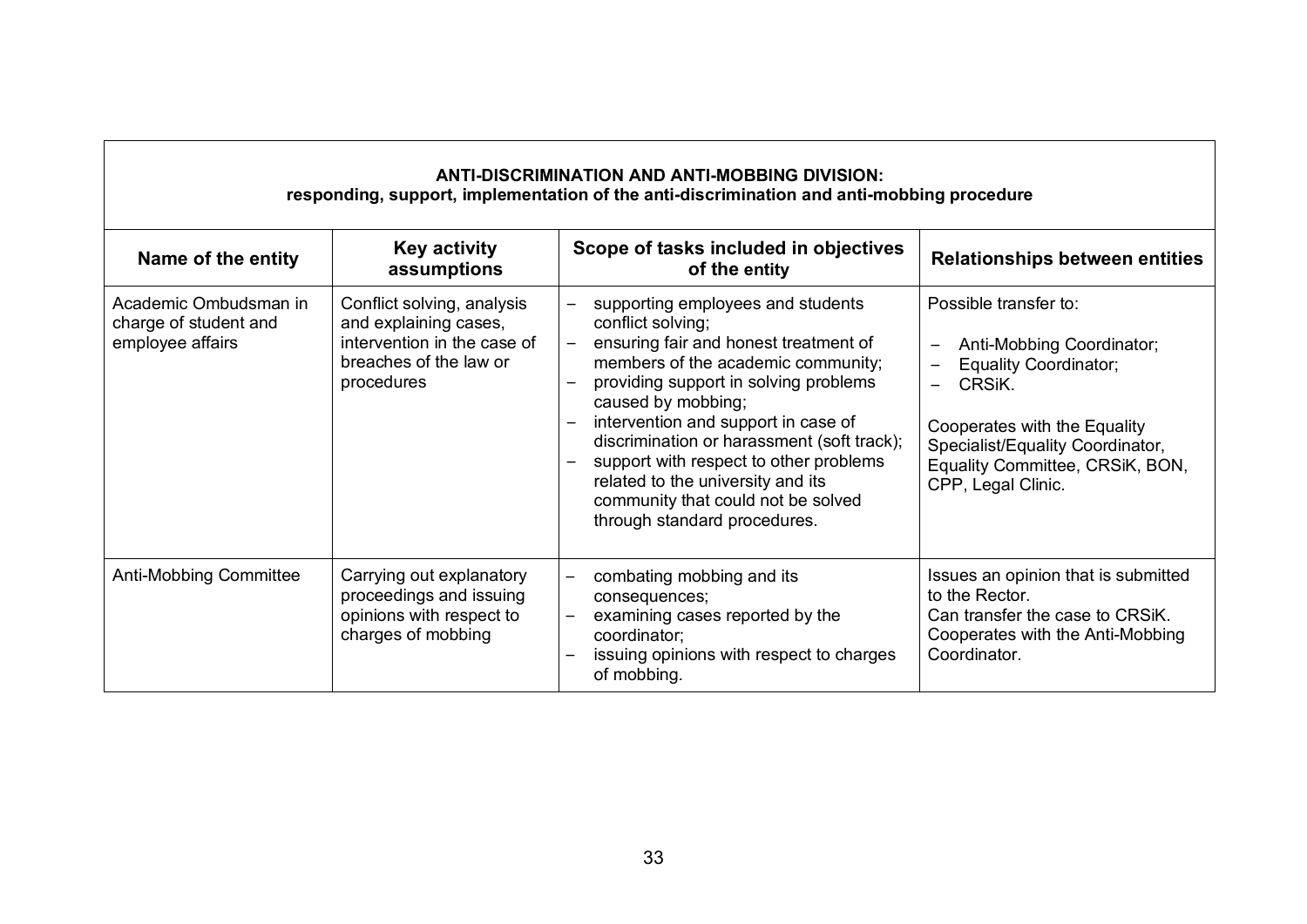| Anti-Mobbing Coordinator           | Preliminary case analysis,<br>decision on transferring the<br>case to the Anti-Mobbing<br>Committee                                                                                                                  | accepting and verifying reports on<br>mobbing, as well as taking actions as part<br>of preliminary proceedings;<br>collecting information mobbing signals<br>and anti-mobbing good practices;<br>implementing anti-mobbing initiatives,<br>including aimed at knowledge sharing. | Can report the case to the Anti-<br>Mobbing Committee.<br>Can transfer the case to:<br>Academic Ombudsman;<br>$\overline{\phantom{m}}$<br>CRSiK:<br>$\overline{\phantom{0}}$<br>competent unit of the University.<br>Cooperates with the Academic<br>Ombudsman, Anti-Mobbing<br>Committee. |
|------------------------------------|----------------------------------------------------------------------------------------------------------------------------------------------------------------------------------------------------------------------|----------------------------------------------------------------------------------------------------------------------------------------------------------------------------------------------------------------------------------------------------------------------------------|--------------------------------------------------------------------------------------------------------------------------------------------------------------------------------------------------------------------------------------------------------------------------------------------|
| Anti-Discrimination<br>Committee   | Carrying out explanatory<br>proceedings and issuing<br>opinions on discrimination<br>charges in accordance with<br>principles set forth in the<br>Anti-Discrimination<br>Procedure - formal<br>complaint proceedings | combating and preventing discrimination;<br>examining complaints pertaining to<br>discrimination;<br>issuing opinions with respect to charges<br>of discrimination.                                                                                                              | Issues an opinion that is submitted<br>to the Rector and Dean or a<br>competent head of the unit.<br>Can transfer the case to CRSiK or<br>the Anti-Mobbing Committee.<br>Cooperates with the Anti-<br>Discrimination Coordinator and the<br><b>Equality Coordinator.</b>                   |
| Anti-Discrimination<br>Coordinator | Accepting cases and<br>transferring them for<br>examination to the Anti-<br><b>Discrimination Committee</b>                                                                                                          | accepting and examining complaints for<br>discrimination:<br>collecting data on discrimination signals;<br>collecting information on anti-<br>discrimination good practices;<br>oversight over the administrative support<br>for the Anti-Discrimination Committee.              | Reports the case to the Anti-<br><b>Discrimination Committee.</b><br>Cooperates with the Anti-<br>Discrimination Committee and the<br>Academic Ombudsman.<br>May cooperate with CRSiK, BON,<br>CPP and Legal Clinic.                                                                       |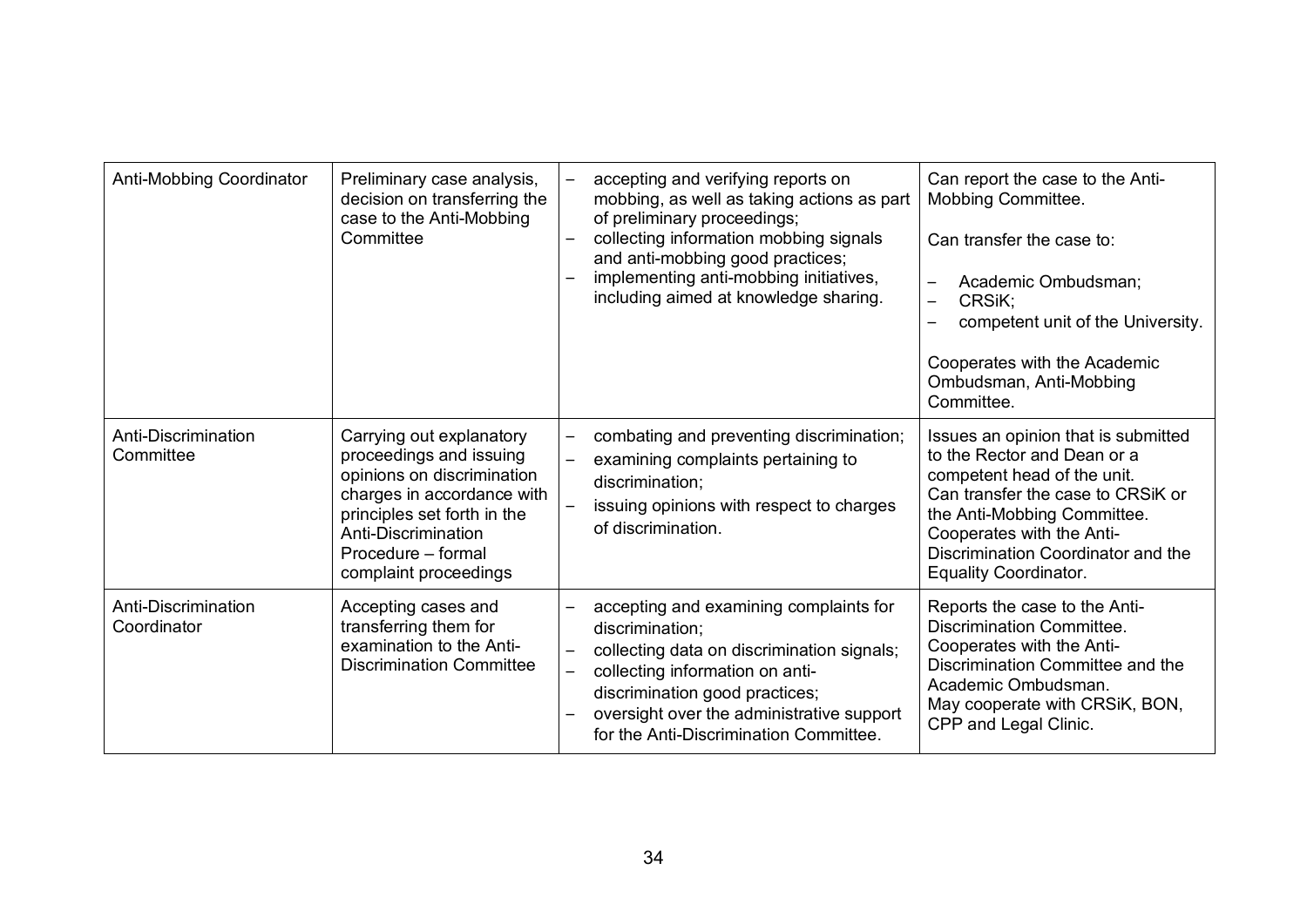| Centre for Dispute and<br>Conflict Resolution at the<br>Faculty of Law and<br>Administration | Mediation                                          | mediation (including academic<br>mediation);<br>education with respect to conflict<br>$\qquad \qquad \blacksquare$<br>resolution, mediation, negotiations and<br>other ADR methods:<br>promotion of the idea of alternative<br>dispute resolution methods.                                                                                                                                                                                                                                                                                                                                                                                                                                            | Cooperates with the Academic<br>Ombudsman, Equality Coordinator,<br>Anti-Discrimination Committee, Anti-<br>Mobbing Coordinator, Anti-Mobbing<br>Committee, Equality Committee.                                                                                                                                                                    |
|----------------------------------------------------------------------------------------------|----------------------------------------------------|-------------------------------------------------------------------------------------------------------------------------------------------------------------------------------------------------------------------------------------------------------------------------------------------------------------------------------------------------------------------------------------------------------------------------------------------------------------------------------------------------------------------------------------------------------------------------------------------------------------------------------------------------------------------------------------------------------|----------------------------------------------------------------------------------------------------------------------------------------------------------------------------------------------------------------------------------------------------------------------------------------------------------------------------------------------------|
|                                                                                              |                                                    | EQUALITY DIVISION – development and implementation of equality policies at the University; teaching and research activities                                                                                                                                                                                                                                                                                                                                                                                                                                                                                                                                                                           |                                                                                                                                                                                                                                                                                                                                                    |
| Name of the entity                                                                           | Key activity assumptions                           | Scope of tasks included in objectives of<br>the entity                                                                                                                                                                                                                                                                                                                                                                                                                                                                                                                                                                                                                                                | <b>Relationships between entities</b>                                                                                                                                                                                                                                                                                                              |
| <b>Chief Equality Specialist</b>                                                             | Implementation of system<br>solutions for equality | is focused on anti-discrimination policy,<br>equal treatment and diversity;<br>oversees the implementation of the<br>Gender Equality Plan for the UE and is<br>responsible for drafting the next Plan;<br>monitors needs to introduce new equality<br>procedures (gender mainstreaming) in<br>the functioning of the University, and<br>develops these procedures in<br>cooperation with other authorities in<br>charge of equality;<br>promotes and popularises issues related<br>to equal treatment, anti-discrimination<br>standards;<br>implements system solutions for equality;<br>is responsible for the implementation of<br>$\qquad \qquad -$<br>activities for equality specified in the HR | Cooperates with the Academic<br>Ombudsman;<br>Anti-Discrimination Committee (as<br>the Anti-Discrimination Coordinator),<br><b>Equality Committee, Equality</b><br>Representatives at organisational<br>units, Representative in charge of<br>family, persons arranging classes on<br>equality for students and quality<br>training for employees. |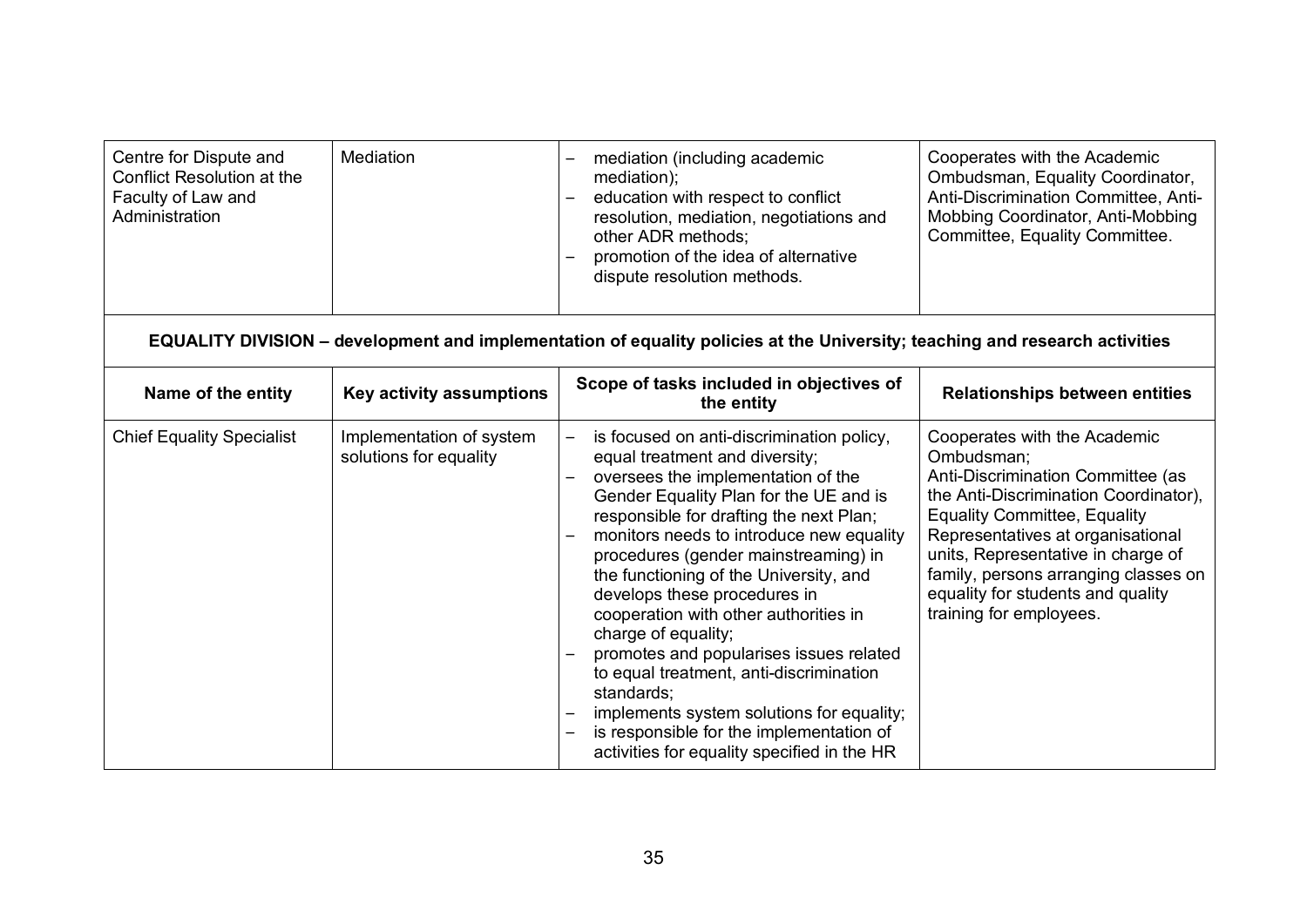|                           |                                                                                                      | Excellence in Research Strategy;<br>cooperates with the Equality Observatory<br>with respect to planning and carrying<br>researches;<br>collects data on gender and other<br>features being a basis for unequal and<br>unfair treatment – in particular activities of<br>the UW, as provided for in the Gender<br>Equality Plan for the UW.                                       |                                                                                                                                                              |
|---------------------------|------------------------------------------------------------------------------------------------------|-----------------------------------------------------------------------------------------------------------------------------------------------------------------------------------------------------------------------------------------------------------------------------------------------------------------------------------------------------------------------------------|--------------------------------------------------------------------------------------------------------------------------------------------------------------|
| <b>Equality Committee</b> | Advisory activities and<br>issuing opinions, promotion<br>of new solution in the area<br>of equality | is focused on anti-discrimination policy,<br>equal treatment and diversity;<br>promotes and popularises issues related<br>to equal treatment, anti-discrimination<br>standards;<br>recommends system solutions for<br>equality and anti-discrimination solutions;<br>issues opinions on new legal solutions<br>taking into account equality, diversity and<br>non-discrimination. | Cooperates with the Academic<br>Ombudsman, Equality<br>Specialist/Equality Coordinator, Anti-<br>Discrimination Committee, CRSiK,<br>BON, CPP, Legal Clinic. |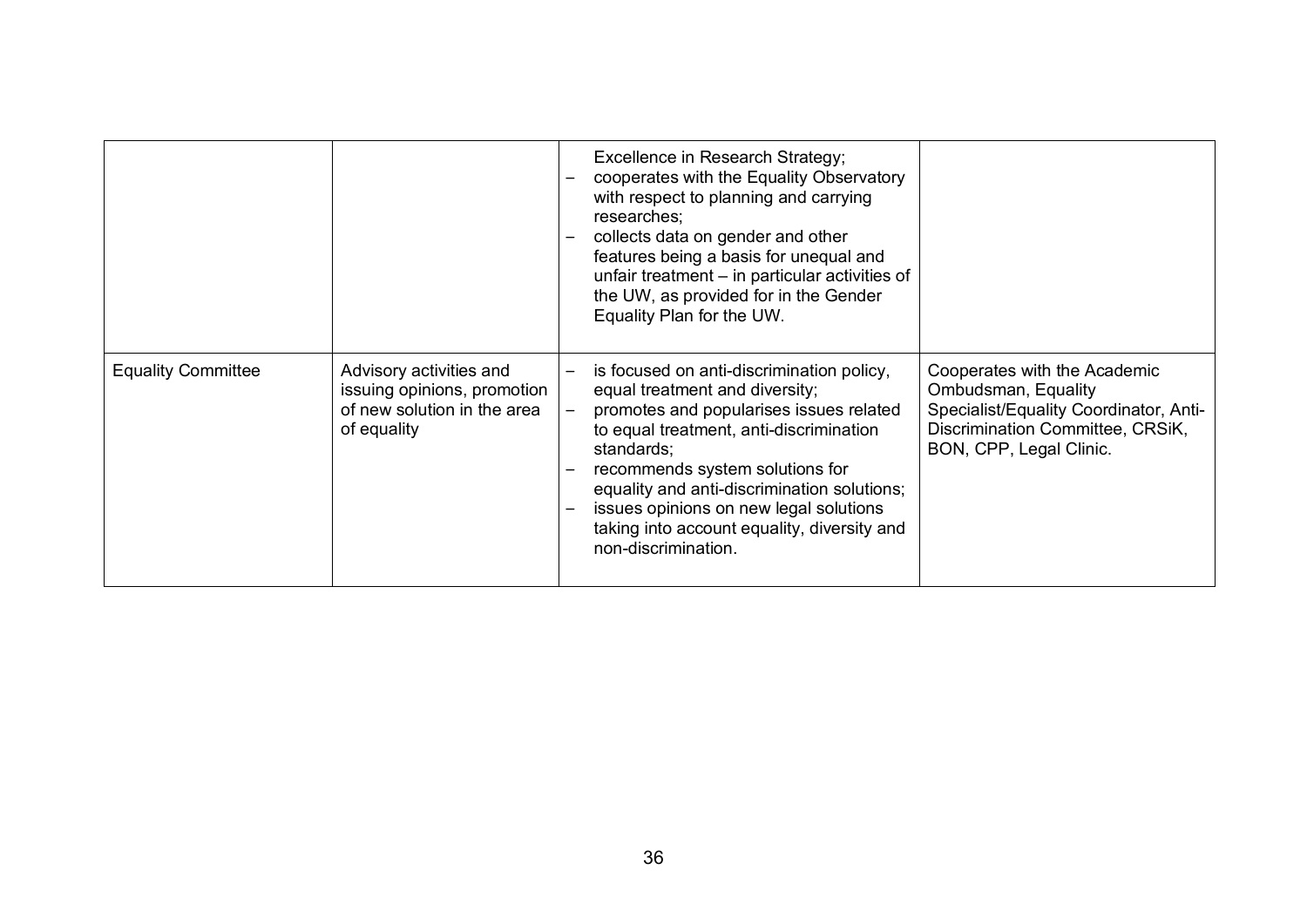| <b>Equality Observatory</b> | Integrated research<br>activities with respect to<br>equality and anti-<br>discrimination at the UW.<br>Advisory activities with<br>respect to issues related to<br>combining work and<br>education with family<br>duties. | The research team that $-$ in cooperation<br>with the Laboratory for the Assessment of<br>Educational Quality and the Office for<br>University Development Support carries<br>out research activities related to equality<br>monitoring and implementation of equality<br>policies at the University of Warsaw.<br>The team uses, inter alia, methodologies<br>and results of studies carried out for the<br>purposes of the development of the<br>Gender Equality Plan for the UW. The<br>team will create a repository of studies on<br>goods practices related to equality and<br>diversity, as well as support for<br>underrepresented groups;<br>it will monitor changes at the University of<br>Warsaw resulting from the<br>implementation of the Gender Equality<br>Plan for the UW in order to develop Plan<br>evaluation tools;<br>cooperates with the system for gathering<br>statistical data pertaining to gender from<br>university offices;<br>will also carry out regular surveys on<br>equal treatment experiences and<br>problems in achieving equality and<br>respect for diversity, such as<br>discrimination on various grounds, sexual |  |
|-----------------------------|----------------------------------------------------------------------------------------------------------------------------------------------------------------------------------------------------------------------------|--------------------------------------------------------------------------------------------------------------------------------------------------------------------------------------------------------------------------------------------------------------------------------------------------------------------------------------------------------------------------------------------------------------------------------------------------------------------------------------------------------------------------------------------------------------------------------------------------------------------------------------------------------------------------------------------------------------------------------------------------------------------------------------------------------------------------------------------------------------------------------------------------------------------------------------------------------------------------------------------------------------------------------------------------------------------------------------------------------------------------------------------------------------|--|
|                             |                                                                                                                                                                                                                            | harassment, and problems in combining<br>work and family life.                                                                                                                                                                                                                                                                                                                                                                                                                                                                                                                                                                                                                                                                                                                                                                                                                                                                                                                                                                                                                                                                                               |  |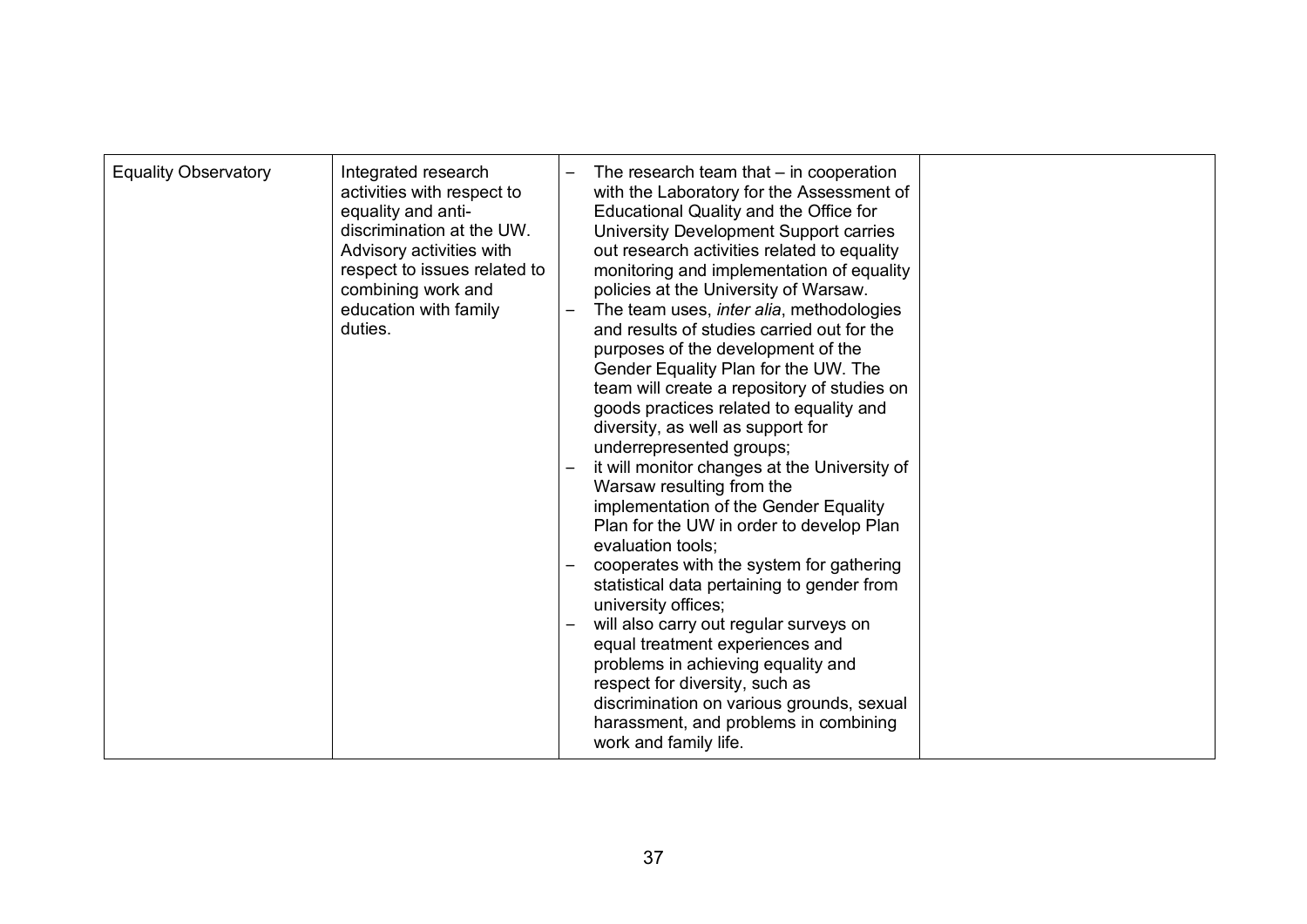| Representative in charge of<br>family. | Disseminating information<br>on legal and organisational<br>solutions for parents,<br>available at the University<br>of Warsaw. |  | Focused on Objective 4. "Easier<br>combination of work and family life;"<br>In their activities builds on previous<br>university experiences, such as day care<br>centre on the Śródmieście Campus or<br>"Parent at UW" project financed from the<br><b>Participation Budget;</b><br>In their activities takes into account<br>diversity of parental and care duties -<br>both taking care of children and other<br>family members, including spouses,<br>partners or older parents requiring care;<br>the representative in charge of family<br>takes into account various family models,<br>including single-parent families or e.g.<br>single-sex families formalised abroad;<br>promotes university solutions supporting<br>combination of scientific careers with<br>family life $-$ e.g. paid leaves for the period<br>of scholarship abroad (including trips with<br>family). |  |
|----------------------------------------|---------------------------------------------------------------------------------------------------------------------------------|--|--------------------------------------------------------------------------------------------------------------------------------------------------------------------------------------------------------------------------------------------------------------------------------------------------------------------------------------------------------------------------------------------------------------------------------------------------------------------------------------------------------------------------------------------------------------------------------------------------------------------------------------------------------------------------------------------------------------------------------------------------------------------------------------------------------------------------------------------------------------------------------------|--|
|----------------------------------------|---------------------------------------------------------------------------------------------------------------------------------|--|--------------------------------------------------------------------------------------------------------------------------------------------------------------------------------------------------------------------------------------------------------------------------------------------------------------------------------------------------------------------------------------------------------------------------------------------------------------------------------------------------------------------------------------------------------------------------------------------------------------------------------------------------------------------------------------------------------------------------------------------------------------------------------------------------------------------------------------------------------------------------------------|--|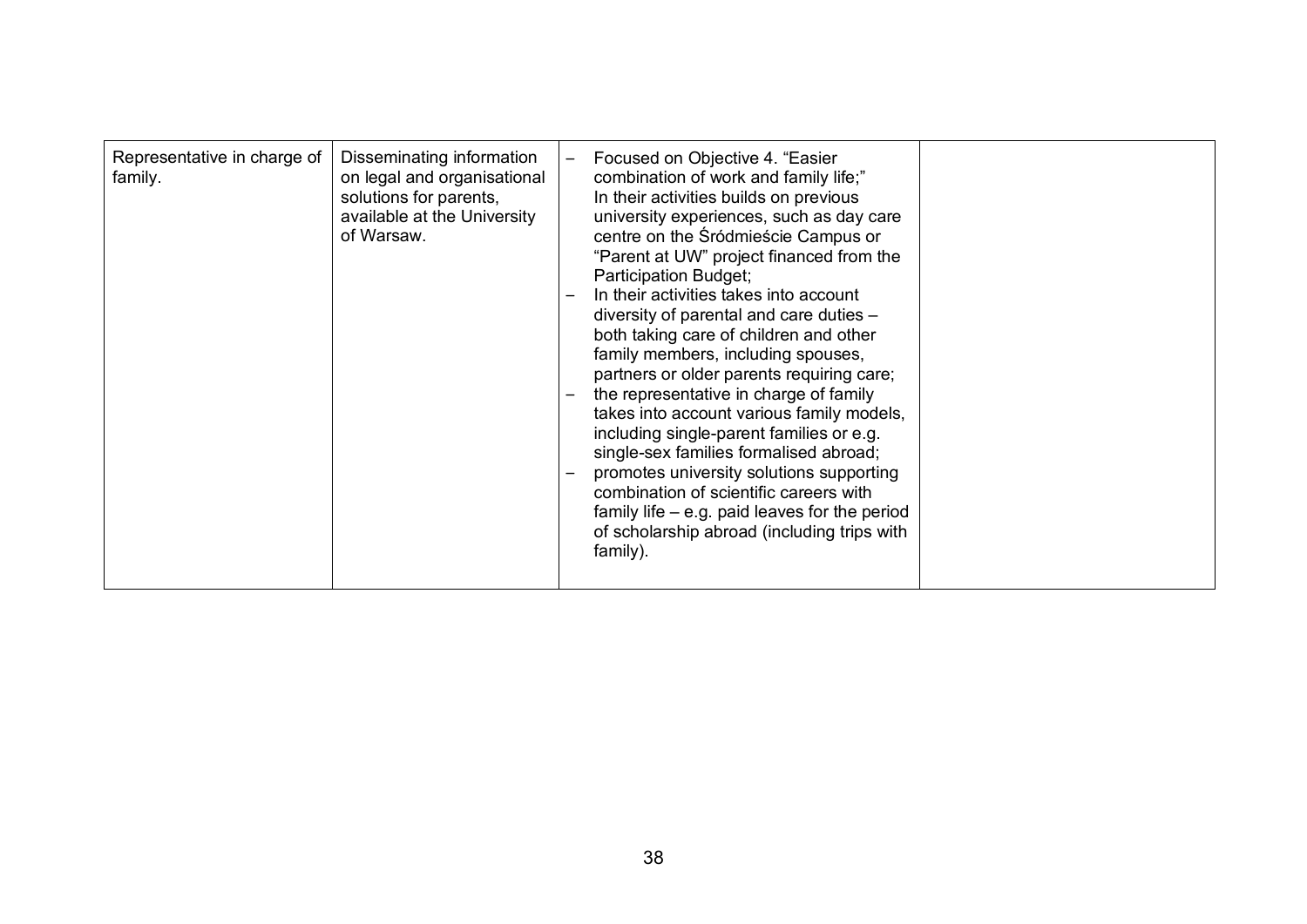| STRUCTURES AT FACULTIES AND OTHER ORGANISATIONAL UNITS |                                                                                                                                                                                                                                        |                                                                                                                                                                                                                                                                                                                                                                                                                                                                                                                                                                                                                                                                                                                                                                                                                                                                                                                                                                                                                                                                                                                                                                                                                                                                                                                                                                                                                                                                                                                                                                                                                                          |  |  |  |
|--------------------------------------------------------|----------------------------------------------------------------------------------------------------------------------------------------------------------------------------------------------------------------------------------------|------------------------------------------------------------------------------------------------------------------------------------------------------------------------------------------------------------------------------------------------------------------------------------------------------------------------------------------------------------------------------------------------------------------------------------------------------------------------------------------------------------------------------------------------------------------------------------------------------------------------------------------------------------------------------------------------------------------------------------------------------------------------------------------------------------------------------------------------------------------------------------------------------------------------------------------------------------------------------------------------------------------------------------------------------------------------------------------------------------------------------------------------------------------------------------------------------------------------------------------------------------------------------------------------------------------------------------------------------------------------------------------------------------------------------------------------------------------------------------------------------------------------------------------------------------------------------------------------------------------------------------------|--|--|--|
| Name of the entity                                     | Key activity assumptions                                                                                                                                                                                                               | Scope of tasks included in objectives of the entity                                                                                                                                                                                                                                                                                                                                                                                                                                                                                                                                                                                                                                                                                                                                                                                                                                                                                                                                                                                                                                                                                                                                                                                                                                                                                                                                                                                                                                                                                                                                                                                      |  |  |  |
| Equality representatives at<br>organisational units    | acting as the first contact and<br>consultation point with respect<br>to promotion of good practices,<br>taking care of equality-<br>supporting atmosphere,<br>combating discrimination, sexual<br>harassment, mobbing, hate<br>speech | Every organisational unit (faculty or even institute, depending on its<br>specifics) may appoint an equality representative.<br>Tasks of equality representatives:<br>cooperation with authorities of the unit and the Academic Ombudsman<br>in charge of student and employee affairs, and the Chief Equality<br>Specialist with respect to combating discrimination and developing the<br>atmosphere supporting equality and respect for diversity, taking care of<br>the atmosphere supporting equality in the everyday life of the faculty;<br>providing students and employees, on an annual basis, at the beginning<br>of the academic year, with information on the support system at the<br>faculty and university, as well as equality courses and trainings;<br>gathering information on equality good practices at the unit, information<br>on studies and statistics, and transfer them to the Chief Equality<br>Specialist at the UW and the Academic Ombudsman in charge of<br>student and employee affairs;<br>popularising good practices at the faculty;<br>popularising university activities for equality and similar activities (e.g.<br>anti-mobbing activities) at the level of the unit;<br>acting as a consultation and contract point with respect to discrimination<br>at the organisational unit;<br>cooperating with the Chief Equality Specialist and the Academic<br>Ombudsman in charge of student and employee affairs;<br>participating in trainings and university networks of contacts with their<br>$\qquad \qquad -$<br>equivalents in other entities. Activities of the network are coordinated by |  |  |  |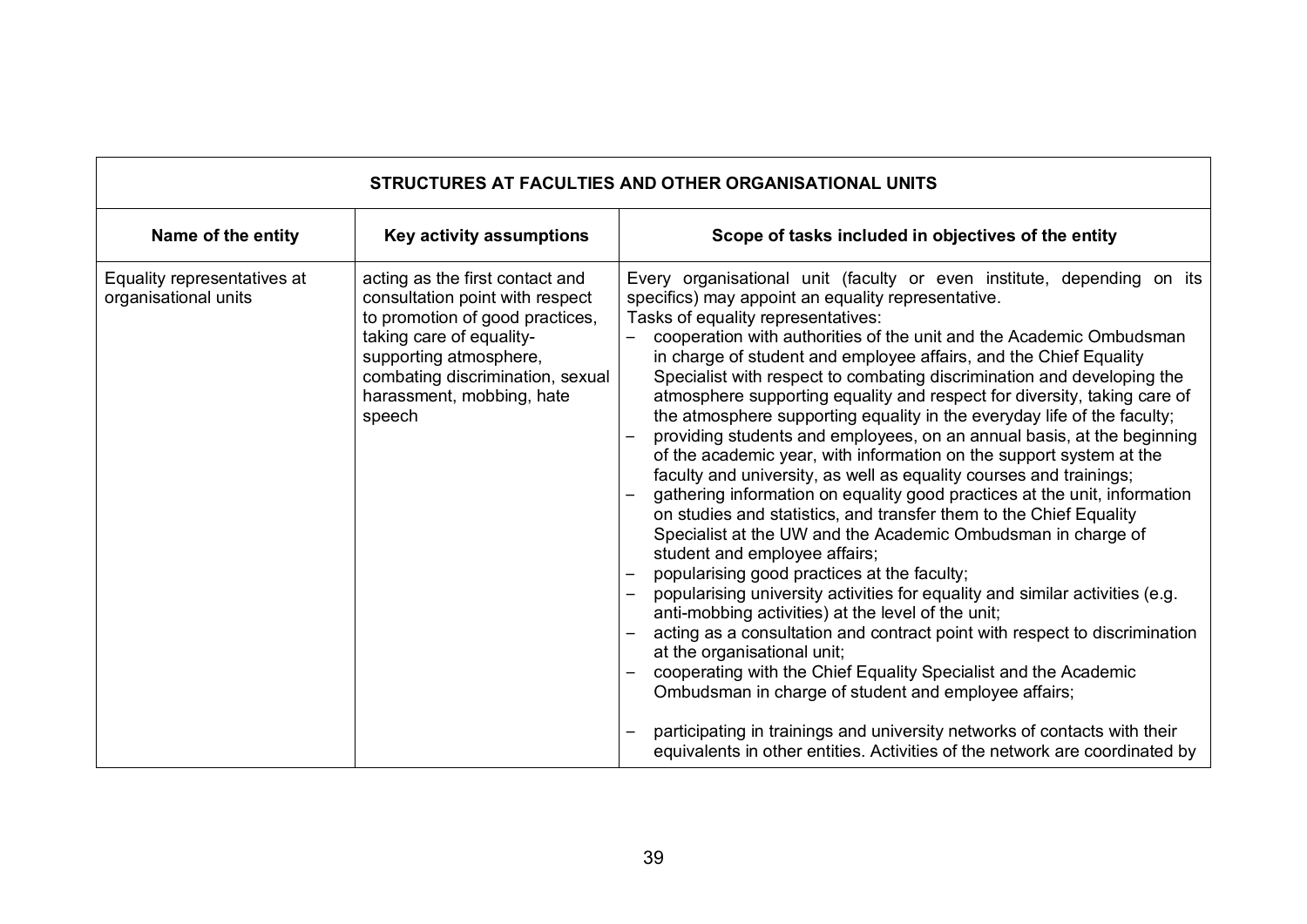| the Academic Ombudsman and the Chief Equality Specialist at the UW.<br>Information on representatives are published on websites of units with a<br>short description of tasks. The full list of representatives is available on<br>rownowazni.uw.edu.pl website.<br>This function is fulfilled in accordance with the same principles as other<br>representatives or coordinators at the faculty/institute level. |
|-------------------------------------------------------------------------------------------------------------------------------------------------------------------------------------------------------------------------------------------------------------------------------------------------------------------------------------------------------------------------------------------------------------------|
|                                                                                                                                                                                                                                                                                                                                                                                                                   |